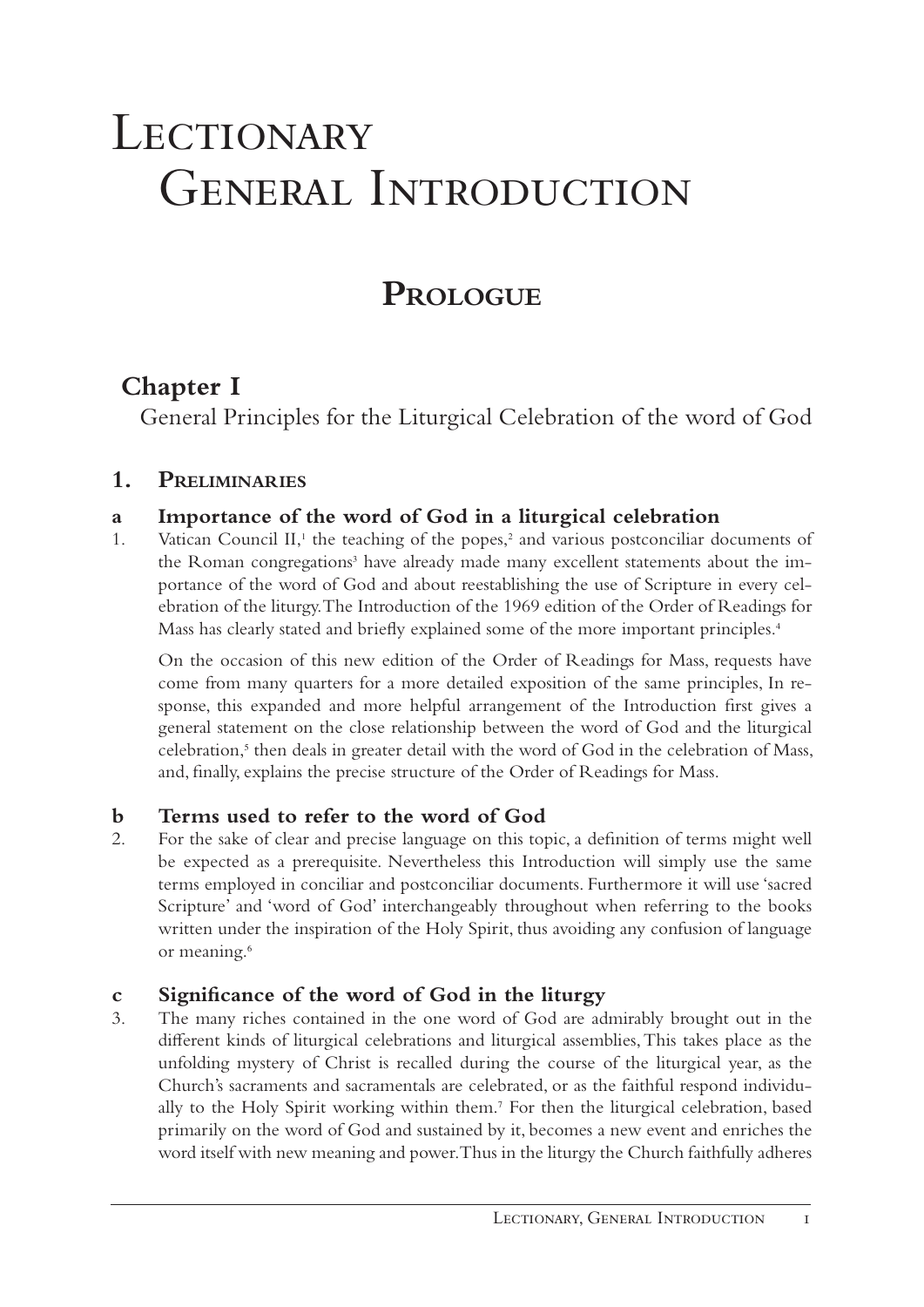to the way Christ himself read and explained the Scriptures, beginning with the 'today' of his coming forward in the synagogue and urging all to search the Scriptures.<sup>8</sup>

# **2. LITURGICAL CELEBRATION OF THE WORD OF GOD**

### **a. Proper character of the word of God in the liturgical celebration**

4. In the celebration of the liturgy the word of God is not voiced in only one way<sup>9</sup> nor does it always stir the hearts of the hearers with the same power, Always, however, Christ is present in his word;<sup>10</sup> as he carries out the mystery of salvation, he sanctifies us and offers the Father perfect worship.<sup>11</sup>

Moreover, the word of God unceasingly calls to mind and extends the plan of salvation, which achieves its fullest expression in the liturgy. The liturgical celebration becomes therefore the continuing, complete, and effective presentation of God's word.

That word constantly proclaimed in the liturgy is always, then, a living, active word<sup>12</sup> through the power of the Holy Spirit. It expresses the Father's love that never fails in its effectiveness toward us.

### **b . The word of God the plan of salvation**

5. When in celebrating the liturgy the Church proclaims both the Old and New Testament, it is proclaiming one and the same mystery of Christ.

The New Testament lies hidden in the Old; the Old Testament comes fully to light in the New.13 Christ himself is the centre and fullness of all of Scripture, as he is of the entire liturgy.14 Thus the Scriptures are the living waters from which all who seek life and salvation must drink.

The more profound our understanding of the liturgical celebration, the higher our appreciation of the importance of God's word. Whatever we say of the one, we can in turn say of the other, because each recalls the mystery of Christ and each in its own way causes that mystery to be ever present.

# **c. The word of God in the liturgical participation of the faithful**

6. In celebrating the liturgy, the Church faithfully echoes the Amen that Christ, the mediator between God and humanity, uttered once for all as he shed his blood to seal God's new covenant in the Holy Spirit.<sup>15</sup>

When God shares his word with us, he awaits our response, that is, our listening and our adoring 'in Spirit and in truth' (John 4:23). The Holy Spirit makes our response effective, so that what we hear in the celebration of the liturgy we carry out in the way we live: 'Be doers of the word and not hearers only' (James 1:22).

The liturgical celebration and the faithful's participation receive outward expression in actions, gestures, and words. These derive their full meaning not simply from their origin in human experience but from the word of God and the economy of salvation, their point of reference. Accordingly, the faithful's participation in the liturgy increases to the degree that as they listen to the word of God spoken in the liturgy they strive harder to commit themselves to the Word of God made flesh in Christ. They endeavour to conform their way of life to what they celebrate in the liturgy, and then in turn to bring to the celebration of the liturgy all that they do in life.16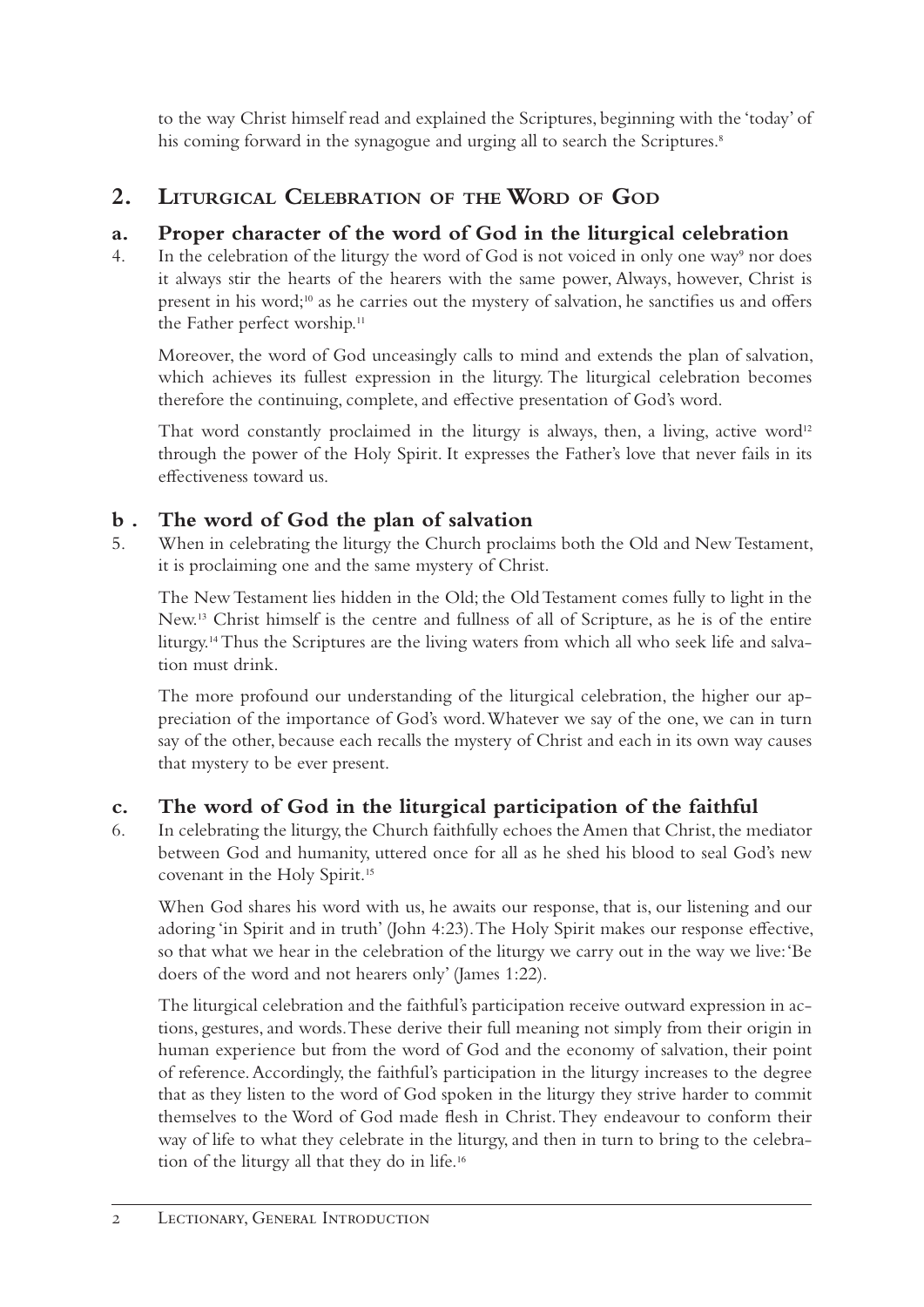# **3. THE WORD OF GOD IN THE LIFE OF THE 'PEOPLE OF THE COVENANT'**

### **a. The word of God in the Church's life**

7. In the hearing of God's word the Church is built up and grows, and in the signs of the liturgical celebration God's many wonderful, past works in the history of salvation are symbolically presented anew. God in turn makes use of the assembly of the faithful who celebrate the liturgy in order that his word may speed on in triumph and his name be exalted among all peoples.<sup>17</sup>

Whenever, therefore, the Church, gathered by the Holy Spirit for liturgical celebration,<sup>18</sup> announces and proclaims the word of God, it has the experience of being a new people in whom the covenant made in the past is fulfilled. Baptism and confirmation in the Spirit have made all the faithful messengers of God's word because of the grace of hearing they have received, They must therefore be the bearers of the same word in the Church and in the world, at least by the witness of their way of life

The word of God proclaimed in the celebration of his mysteries does not address present conditions alone but looks back to past events and forward to what is yet to come Thus God's word shows us what we should hope for with such a longing that in this changing world our hearts will be set on the place of our true joy.<sup>19</sup>

### **b. How the word of God is proposed in the Church**

8 By Christ's own will there is an ordered diversity of members in the new people of God and each has different duties and responsibilities toward the word of God Accordingly. the faithful listen to God's word and dwell on its meaning, but only those expound the word of God who have the office of teaching by virtue of ordination or who have been entrusted with exercising that ministry.

This is how in teaching, life, and worship the Church keeps alive and passes on to every generation all that it is, all that it believes. Thus with the passage of the centuries. the Church is ever to advance toward the fullness of divine truth until God's word is wholly accomplished in it.<sup>20</sup>

### **c Connection between the word of God proclaimed and the working of the Holy Spirit**

9. The working of the Holy Spirit is needed if the word of God is to make what we hear outwardly have its effect inwardly Because of the Holy Spirit's inspiration and support, the word of God becomes the foundation of the liturgical celebration and the rule and support of all our life.

The working of the Holy Spirit precedes, accompanies, and brings to completion the whole celebration of the liturgy But the Spirit also brings home<sup>21</sup> to each person individually everything that in the proclamation of the word of God is spoken for the good of the whole assembly of the faithful In strengthening the unity of all, the Holy Spirit at the same time fosters a diversity of gifts and furthers their multiform operation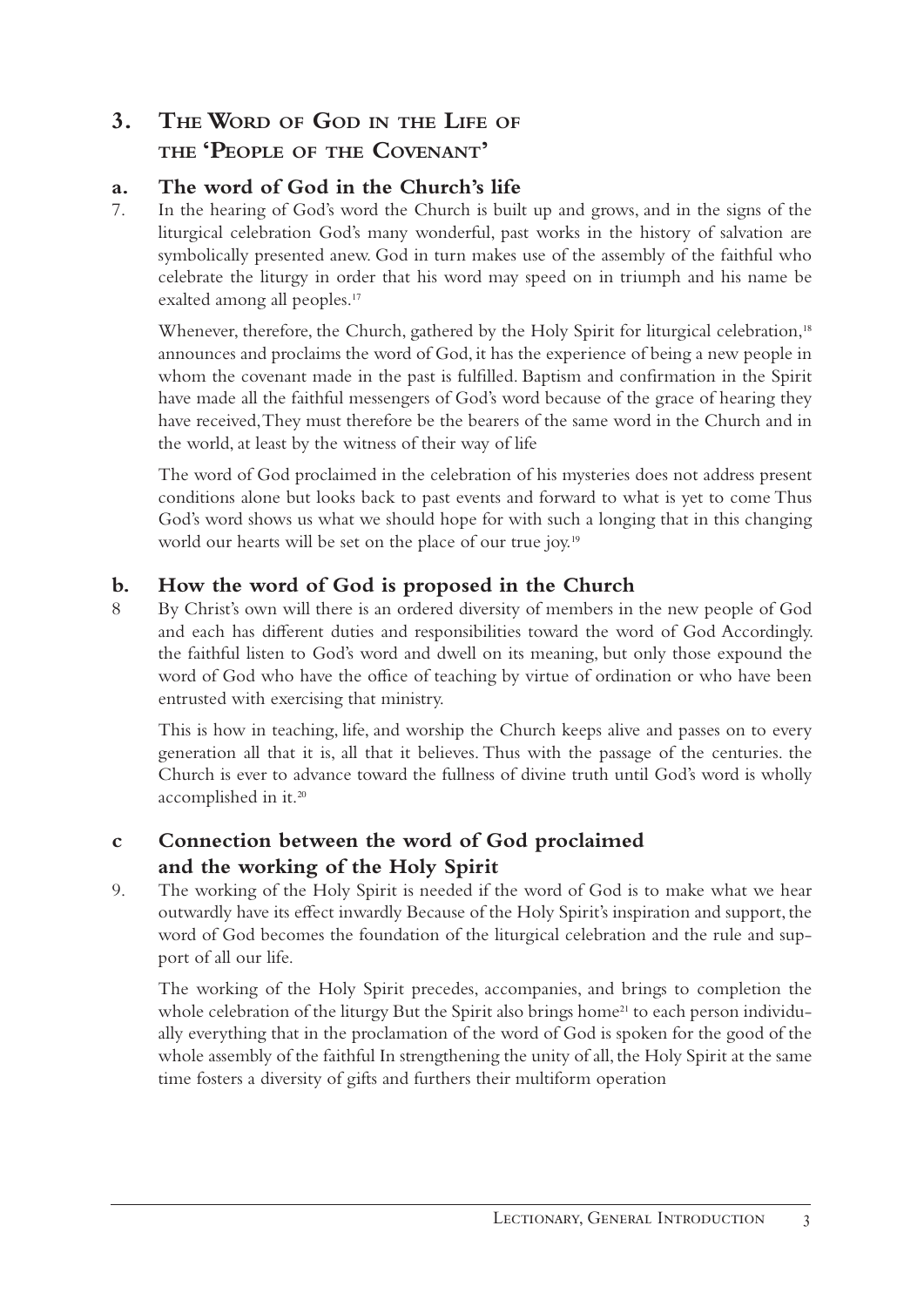## **d. Close relationship between the word' of God and the mystery of the eucharist**

10. The church has honoured the word of God and the eucharistic mystery with the same reverence, although not with the same worship, and has always and everywhere intended and endorsed such honour. Moved by the example of its Founder, the Church has never ceased to celebrate his paschal mystery by coming together to read 'in all the Scriptures the things written about him' (Luke 24:27) and to carry out the work of salvation through the celebration of the memorial of the Lord and through the sacraments, 'The preaching of the word is necessary for the sacramental ministry For the sacraments are sacraments of faith and faith has its origin and sustenance in the word.<sup>22</sup>

The Church is nourished spiritually at the table of God's word and at the table of the eucharist:23 from the one it grows in wisdom and from the other in holiness. In the word of God the divine covenant is announced; in the eucharist the new and everlasting covenant is renewed. The spoken word of God brings to mind the history of salvation; the eucharist embodies it in the sacramental signs of the liturgy.

It can never be forgotten, therefore, that the divine word read and proclaimed by the Church in the liturgy has as its one goal the sacrifice of the New Covenant and the banquet of grace, that is, the eucharist. The celebration of Mass in which the word is heard and the eucharist is offered and received forms but one single act of divine worship.<sup>24</sup> That act offers the sacrifice of praise to God and makes available to God's creatures the fullness of redemption,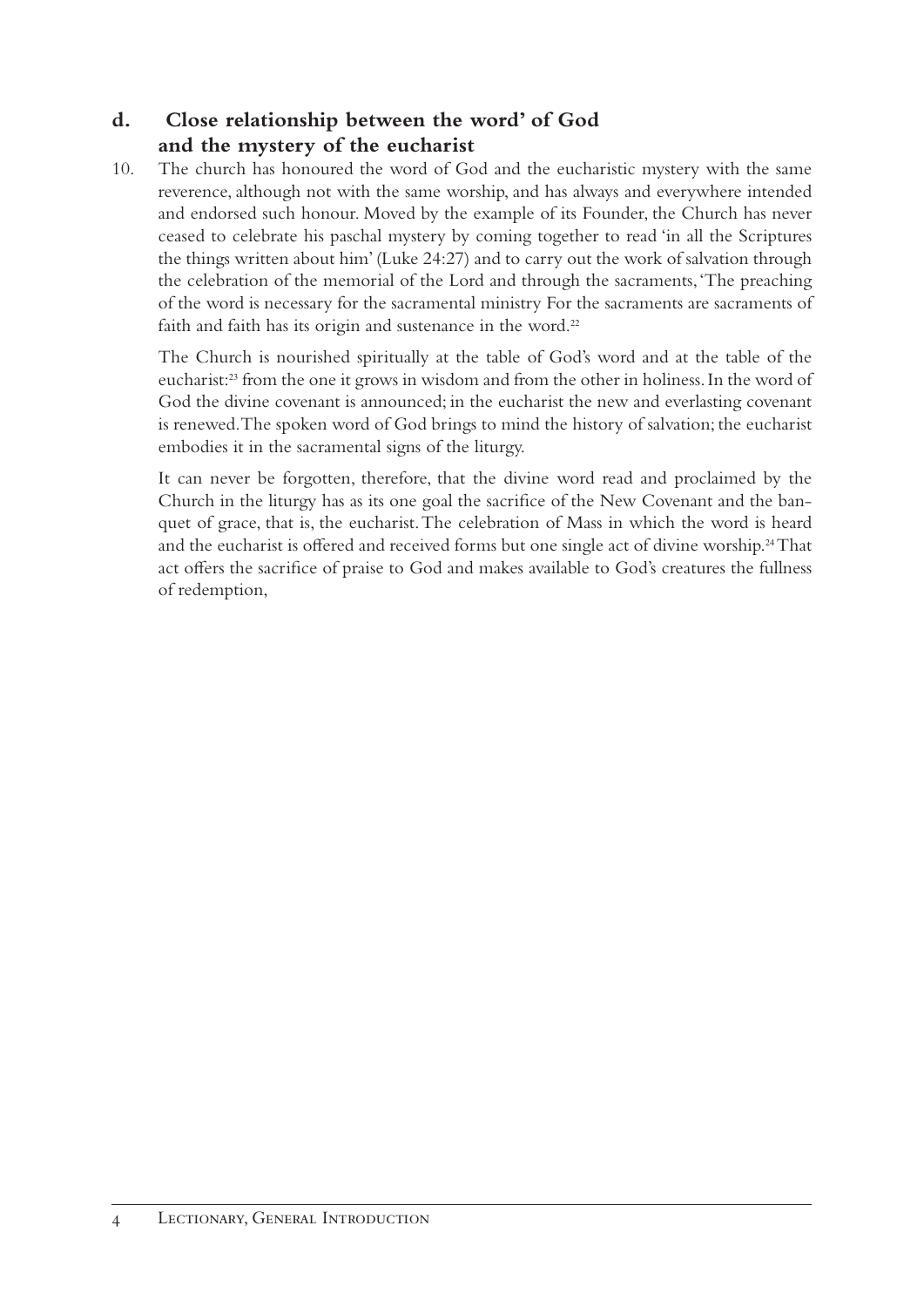# **PART ONE** The Word of God in the Celebration of Mass

# **Chapter II**

# Celebration of the Liturgy of the Word at Mass

# **1. ELEMENTS OF THE LITURGY OF THE WORD AND THEIR RITES**

11. 'Readings from Scripture and the chants between the readings form the main part of the liturgy of the word. The homily, profession of faith, and general intercessions or prayer of the faithful expand and complete this part of the Mass.'<sup>25</sup>

### **a Biblical readings**

- 12. In the celebration of Mass the biblical readings with their accompanying scriptural chants may not be omitted, shortened, or, worse still, replaced by nonbiblical readings.<sup>26</sup> For it is from the word of God handed down in writing that even now 'God is speaking to his people,27 and it is from the continued use of Scripture that the people of God, docile to the Holy Spirit under the light of faith, receive the power to be Christ's living witnesses before the world,
- 13. The reading of the gospel is the high point of the liturgy of the word, For this the other readings, in their established sequence from the Old to the New Testament, prepare the assembly
- 14. A speaking style on the part of the readers that is audible, clear, and intelligent is the first means of transmitting the word of God properly to the assembly. The readings, taken from the approved editions,<sup>28</sup> may be sung in a way suited to different languages. This singing, however, must serve to stress the words, not obscure them. On occasions when the readings are in Latin, they are to be sung to the melody given in the *Ordo cantus Missae*. 29
- 15. There may be concise introductions before the readings, especially the first. The style proper to such comments must be respected, that is, they must be simple, faithful to the text, brief, well prepared, and properly varied to suit the text they introduce.<sup>30</sup>
- 16. In a Mass with a congregation the readings are always to be proclaimed at the lectern.<sup>31</sup>
- 17. Of all the rites connected with the liturgy of the word, the reverence due to the gospel reading must receive special attention.<sup>32</sup> Where there is a Book of the Gospels that has been carried in by the deacon or reader during the entrance procession.<sup>33</sup> it is most fitting that the deacon or a priest, when there is no deacon, take the book from the altar $34$  and carry it to the lectern. He is preceded by servers with candles and incense or other symbols of reverence that may be customary. As the faithful stand and acclaim the Lord, they show honour to the Book of the Gospels, The deacon who is to read the gospel, bowing in front of the one presiding, asks and receives the blessing. When no deacon is present, the priest, bowing before the altar, prays quietly: *Almighty God, cleanse my heart*…<sup>35</sup>

At the lectern the one who proclaims the gospel greets the people, who are standing, and announces the reading as he makes the sign of the cross on forehead, mouth, and breast. If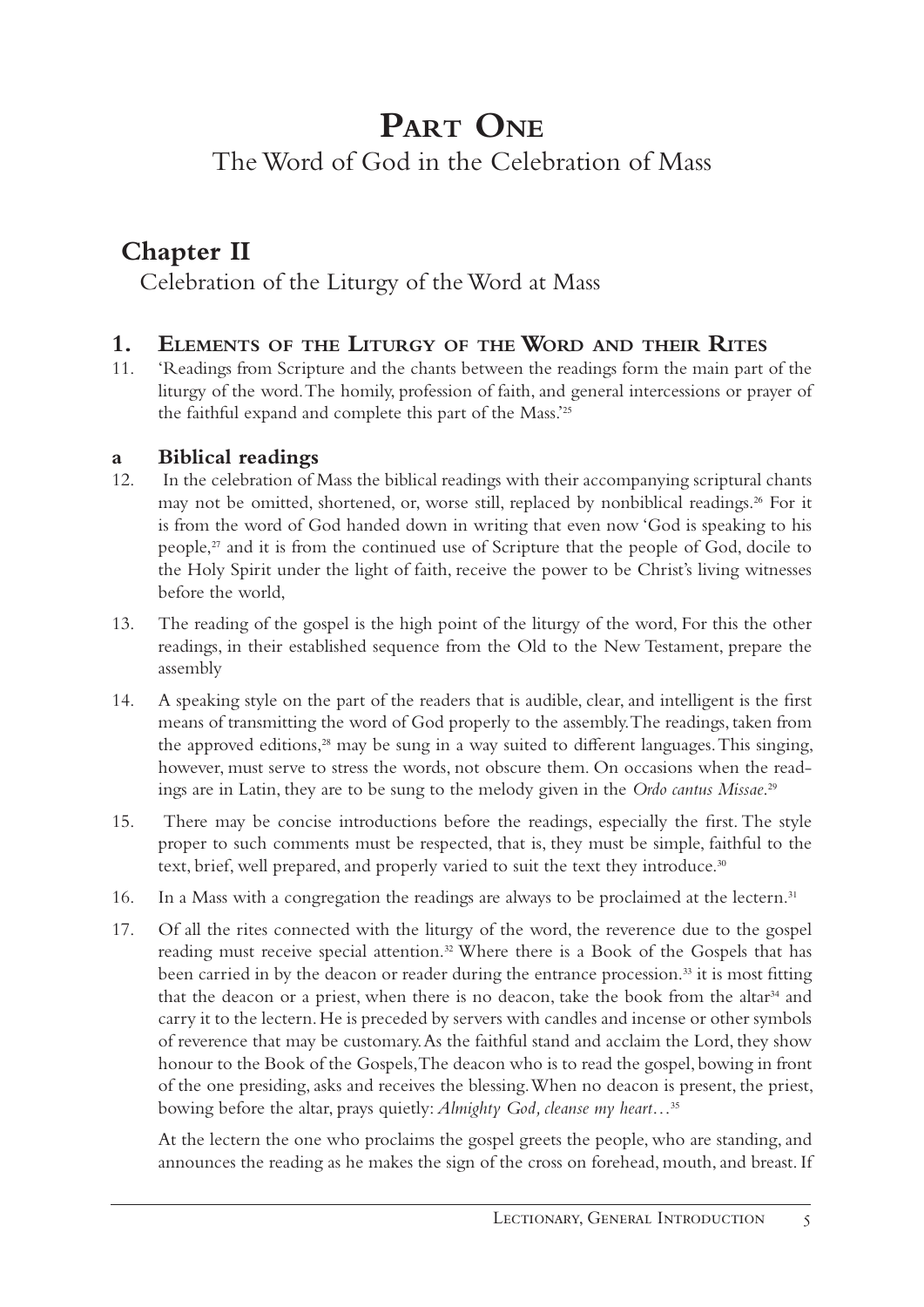incense is used, he next incenses the book, then reads the gospel. When finished, he kisses the book, saying the appointed words quietly.

Even if the gospel itself is not sung, it is appropriate for *The Lord be with you*, *A reading from the holy gospel*…, and at the end *This is the Gospel of the Lord* to be sung, in order that the assembly may also sing its acclamations. This is a way both of bringing out the importance of the gospel reading and of stirring up the faith of those who hear it.

18. At the conclusion of the other readings, *This is the word of the Lord* may be sung, even by someone other than the reader; all respond with the acclamation. In this way the gathered assembly pays reverence to the word of God it has listened to in faith and gratitude.

### **b Responsorial psalm**

19. The responsorial psalm, also called the gradual, has great liturgical and pastoral significance because it is 'an integral part of the liturgy of the word.'36 Accordingly, the people must be continually instructed on the way to perceive the word of God speaking in the psalms and to turn these psalms into the prayer of the Church. This, of course, 'will be achieved more readily if a deeper understanding of the psalms, in the meaning in which they are used in the liturgy, is more diligently promoted among the clergy and communicated to all the faithful by means of appropriate catechesis.'<sup>37</sup>

A brief remark may be helpful about the choice of the psalm and response as well as their correspondence to the readings.

- 20. As a rule the responsorial psalm should be sung. There are two established ways of singing the psalm after the first reading: responsorially and directly. In responsorial singing, which, as far as possible, is to be given preference, the psalmist or cantor of the psalm sings the psalm verse and the whole congregation joins in by singing the response, In direct singing of the psalm there is no intervening response by the community; either the psalmist or cantor of the psalm sings the psalm alone as the community listens or else all sing it together.
- 21. The singing of the psalm, or even of the response alone, is a great help toward understanding and meditating on the psalm's spiritual meaning.

To foster the congregation's singing, every means available in the various cultures is to be employed. In particular use is to be made of all the relevant options provided in the Order of Readings for Mass<sup>38</sup> regarding responses corresponding to the different liturgical seasons,

22. When not sung, the psalm after the reading is to be recited in a manner conducive to meditation on the word of God.<sup>39</sup>

The responsorial psalm is sung or recited by the psalmist or cantor at the lectern.<sup>40</sup>

### **c Acclamation before the reading of the Gospel**

23, The Alleluia or, as the liturgical season requires, the verse before the gospel, is also a 'rite or act standing by itself.'41 It serves as the assembled faithful's greeting of welcome to the Lord who is about to speak to them and as an expression of their faith through song.

The Alleluia or the verse before the gospel must be sung and during it all stand. It is not to be sung only by the cantor who intones it or by the choir, but by the whole congregation together.<sup>42</sup>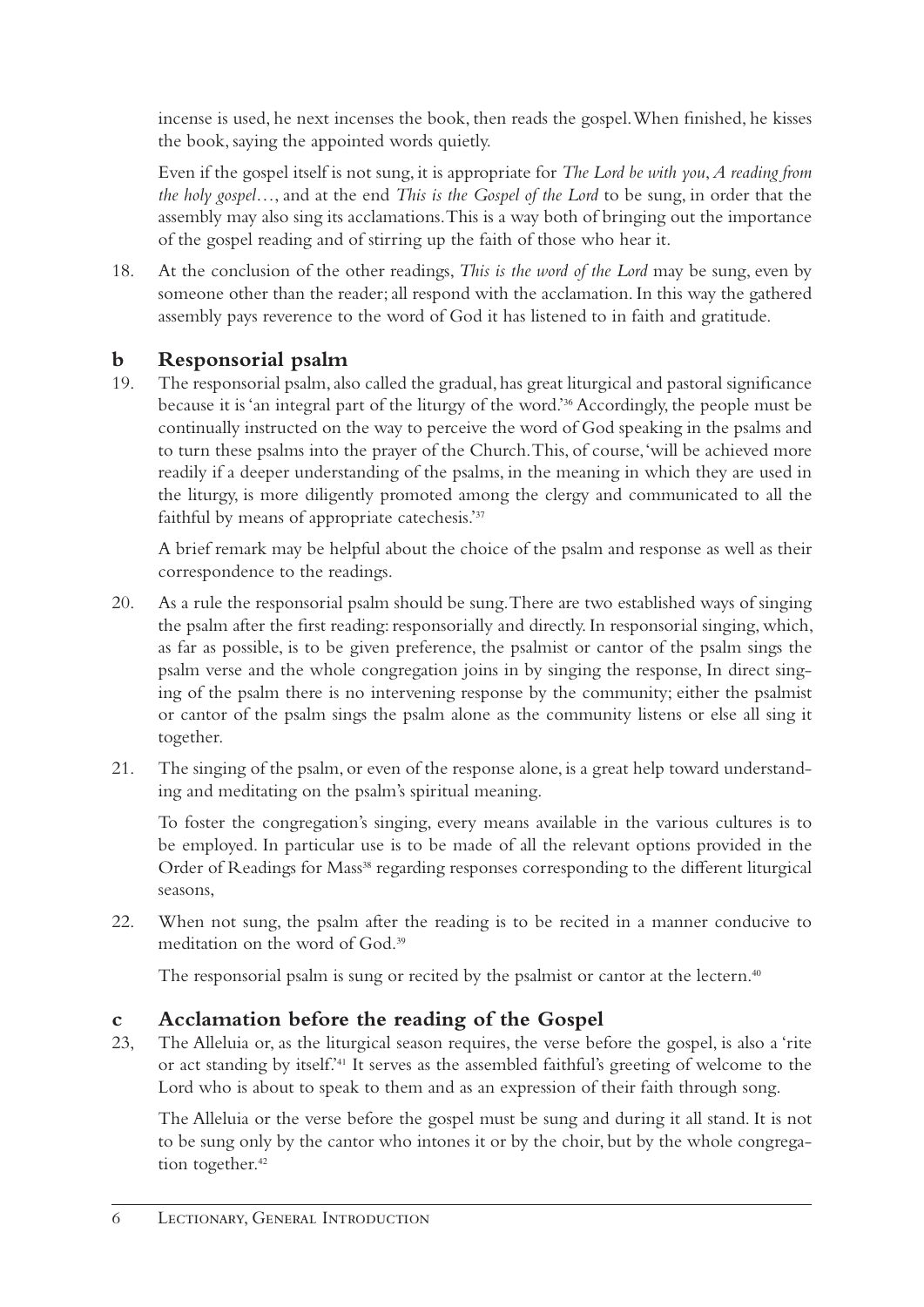## **d Homily**

24. Through the course of the liturgical year the homily sets forth the mysteries of faith and the standards of the Christian life on the basis of the sacred text, Beginning with the Constitution on the Liturgy, the homily as part of the liturgy of the word<sup>43</sup> has been repeatedly and strongly recommended and in some cases it is obligatory. As a rule it is to be given by the one presiding.44 The purpose of the homily at Mass is that the spoken word of God and the liturgy of the eucharist may together become 'a proclamation of God's wonderful works in the history of salvation, the mystery of Christ.'45 Through the readings and homily Christ's paschal mystery is proclaimed; through the sacrifice of the Mass it becomes present.46 Moreover Christ himself is also always present and active in the preaching of his Church.<sup>47</sup>

Whether the homily explains the biblical word of God proclaimed in the readings or some other text of the liturgy,48 it must always lead the community of the faithful to celebrate the eucharist wholeheartedly, 'so that they may hold fast in their lives to what they have grasped by their faith.'49 From this living explanation, the word of God proclaimed in the readings and the Church's celebration of the day's liturgy will have greater impact. But this demands that the homily be truly the fruit of meditation, carefully prepared, neither too long nor too short, and suited to all those present, even children and the uneducated.<sup>50</sup>

At a concelebration, the celebrant or one of the concelebrants as a rule gives the hom $i$ ly. $51$ 

25. On the prescribed days, that is. Sundays and holydays of obligation, there must be a homily in all Masses celebrated with a congregation, even Masses on the preceding evening.<sup>52</sup> There is also to be a homily in Masses with children and with special groups.<sup>53</sup>

A homily is strongly recommended on the weekdays of Advent, Lent, and the Easter season for the sake of the faithful who regularly take part in the celebration of Mass; also on other feasts and occasions when a large congregation is present.<sup>54</sup>

- 26. The priest celebrant gives the homily either at the chair, standing or sitting, or at the lectern.<sup>55</sup>
- 27. Any necessary announcements are to be kept completely separate from the homily; they must take place following the prayer after communion.<sup>56</sup>

### **e Silence**

28. The liturgy of the word must be celebrated in a way that fosters meditation; clearly, any sort of haste that hinders reflectiveness must be avoided. The dialogue between God and his people taking place through the Holy Spirit demands short intervals of silence, suited to the assembly, as an opportunity to take the word of God to heart and to prepare a response to it in prayer.

Proper times for silence during the liturgy of the word are, for example, before this liturgy begins, after the first and the second reading, after the homily.<sup>57</sup>

### **f. Profession of faith**

29. The symbol or profession of faith, said when the rubrics require, has as its purpose in the celebration of Mass that the gathered faithful may respond and give assent to the word of God heard in the readings and through the homily, and that before they begin to celebrate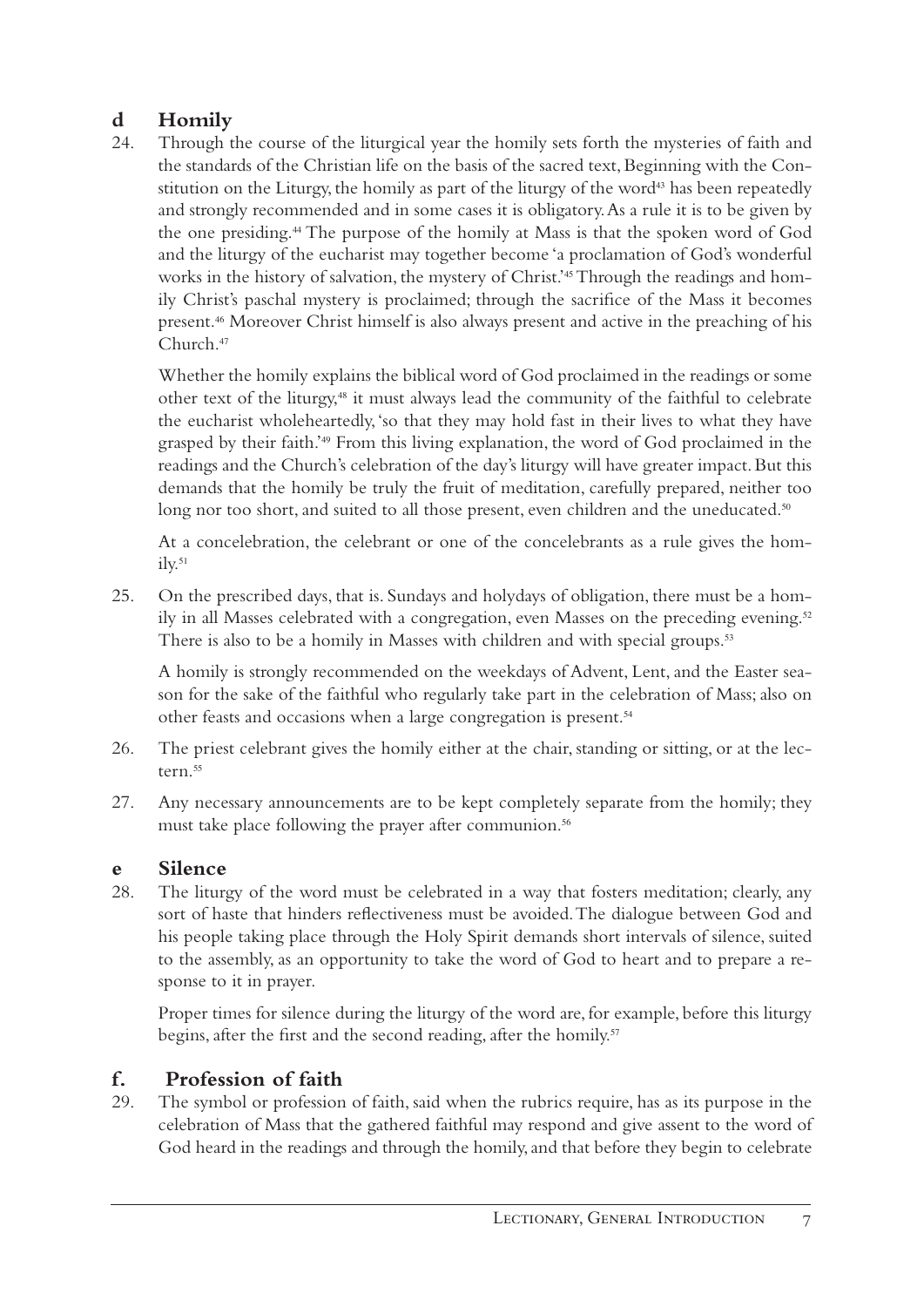in the eucharist the mystery of faith they may call to mind the rule of faith in a formulary approved by the Church.<sup>58</sup>

## **g. General intercessions or prayer of the faithful**

30. Enlightened by God's word and in a sense responding to it, the assembly of the faithful prays in the general intercessions as a rule for the needs of the universal Church and the local community, for the salvation of the world and those oppressed by any burden, and for special categories of people.

The celebrant introduces the prayer; the deacon, another minister, or some of the faithful may propose intentions that are Short and phrased with a measure of flexibility. In these petitions 'the people, exercising their priestly function, make intercession for all,'59 with the result that, as the liturgy of the word has its full effects in them, they are better prepared to proceed to the liturgy of the eucharist.

31. For the general intercessions the celebrant presides at the chair and the intentions are announced at the lectern.<sup>60</sup>

The congregation takes part in the general intercessions while standing and by saying or singing a common response after each intention or by silent prayer.<sup>61</sup>

# **2. AIDS TO THE PROPER CELEBRATION OF THE LITURGY OF THE WORD**

### **a Place for proclaiming the word of God**

- 32. There must be a place in the church that is somewhat elevated, fixed, and of a suitable design and nobility. It should reflect the dignity of God's word and be a clear reminder to the people that in the Mass the table of God's word and of Christ's body is placed before them.62 The place for the readings must also truly help the people's listening and attention during the liturgy of the word. Great pains must therefore be taken, in keeping with the design of each church, over the harmonious and close relationship of the lectern with the altar.
- 33. Either permanently or at least on occasions of greater solemnity, the lectern should be decorated simply and in keeping with its design.

Since the lectern is the place from which the ministers proclaim the word of God, it must of its nature be reserved for the readings, the responsorial psalm, and the Easter proclamation (Exsultet) The lectern may rightly be used for the homily and the general intercessions, however, because of their close connection with the entire liturgy of the word. It is better for the commentator, cantor, or director of singing, for example, not to use the lectern.<sup>63</sup>

34. In order that the lectern may properly serve its liturgical purpose, it is to be rather large, since on occasion several ministers must use it at the same time. Provision must also be made for 'the readers to have enough light to read the text and, as required, to have sound equipment enabling the congregation to hear them without difficulty.

### **b Books for proclamation of the word of God**

35. Along with the ministers, the actions, the lectern, and other elements, the books containing the readings of the word of God remind the hearers of the presence of God speaking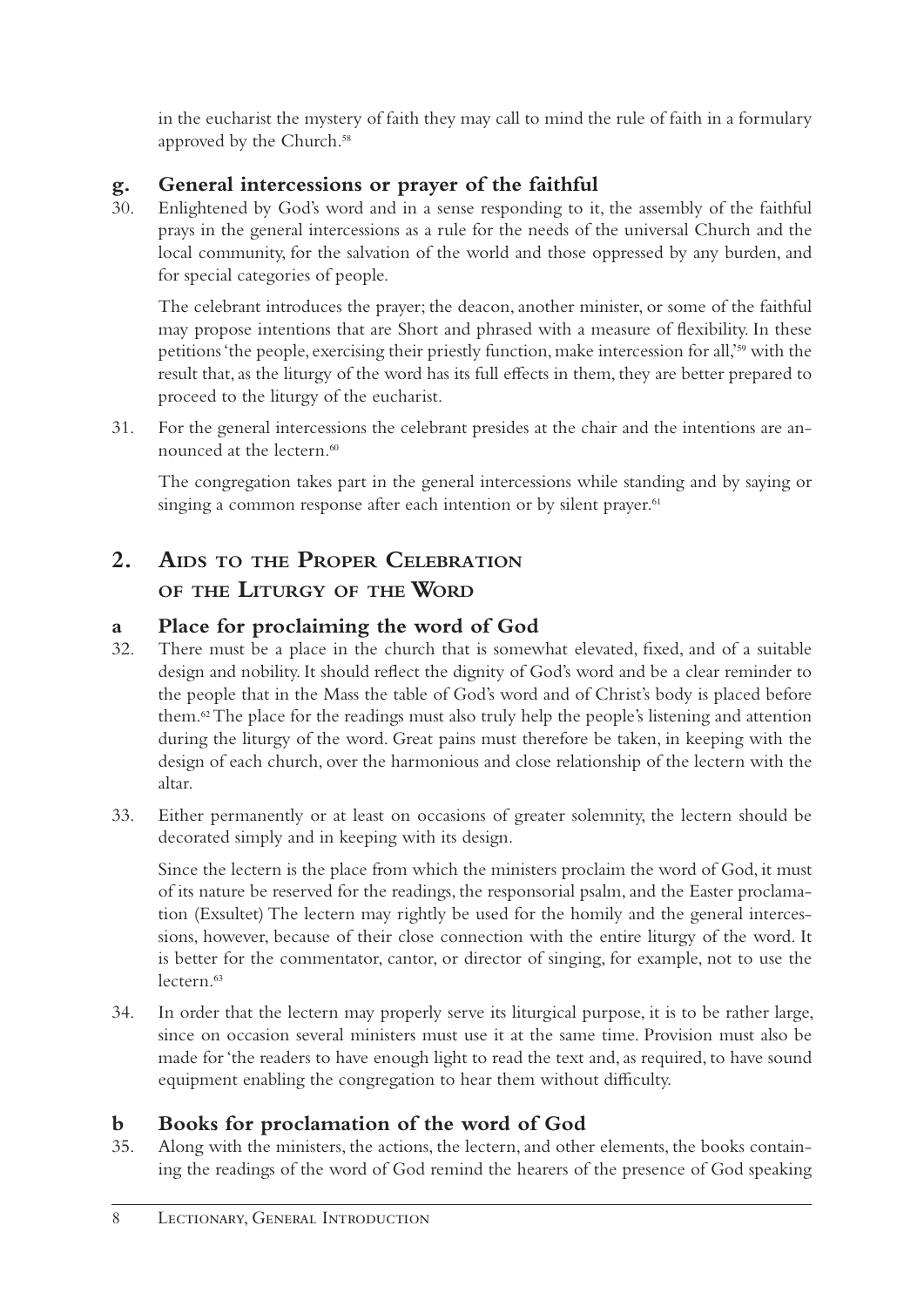to his people. Since, in liturgical celebrations the books too serve as signs and symbols of the sacred, care must be taken to ensure that they truly are worthy and beautiful.<sup>64</sup>

- 36. The proclamation of the gospel always stands as the high point of the liturgy of the word. Thus the liturgical traditions of both the East and the West have consistently continued to preserve some distinction between the books for the readings. The Book of the Gospels was always designed with the utmost care and was more ornate and shown greater respect than any of the other books of readings. In our times also, then, it is very desirable that cathedrals and at least the larger, more populous parishes and the churches with a larger attendance possess a beautifully designed Book of the Gospels, separate from the other book of readings. For good reason it is the Book of the Gospels that is presented to the deacon at his ordination and that is laid upon the head of the bishop-elect and held there at his ordination.<sup>65</sup>
- 37. Because of the dignity of the word of God, the books of readings used in the celebration are not to be replaced by other pastoral aids, for example, by leaflets printed for the faithful's preparation of the readings or for their personal meditation.

# **Chapter III**

Offices and Ministries in the Celebration of the Liturgy of the Word within Mass

# **1. FUNCTION OF THE ONE PRESIDING AT THE LITURGY OF THE WORD**

- 38. The one presiding at the liturgy of the word brings the spiritual nourishment it contains to those present, especially in the homily. Even if he too is a listener to the word of God proclaimed by others, the duty of proclaiming it has been entrusted above all to him. Personally or through others he sees to it that the word of God is properly proclaimed. He then as a rule reserves to himself the task of composing comments to help the people to listen more attentively and to preach a homily that fosters in them a richer understanding of the word of God.
- 39. The first requirement for one who is to preside over the celebration is a thorough knowledge of the structure of the Order of Readings so that he will know how to inspire good effects in the hearts of the faithful. Through study and prayer he must also develop a full understanding of the coordination and connection of the various texts in the liturgy of the word, so that the Order of Readings will become the source of a sound understanding of the mystery of Christ and his saving work.
- 40. The one presiding is to make ready use of the various options provided in the Lectionary regarding readings, responses, responsorial psalms, and gospel acclamations;<sup>66</sup> but he is to do so with the agreement<sup>67</sup> of all concerned and after listening to the faithful in regard to what belongs to them.<sup>68</sup>
- 41. The one presiding exercises his proper office and the ministry of the word of God also as he preaches the homily.69 In this way he leads his brothers and sisters to an affective knowledge of holy Scripture. He opens their souls to gratitude for the wonderful works of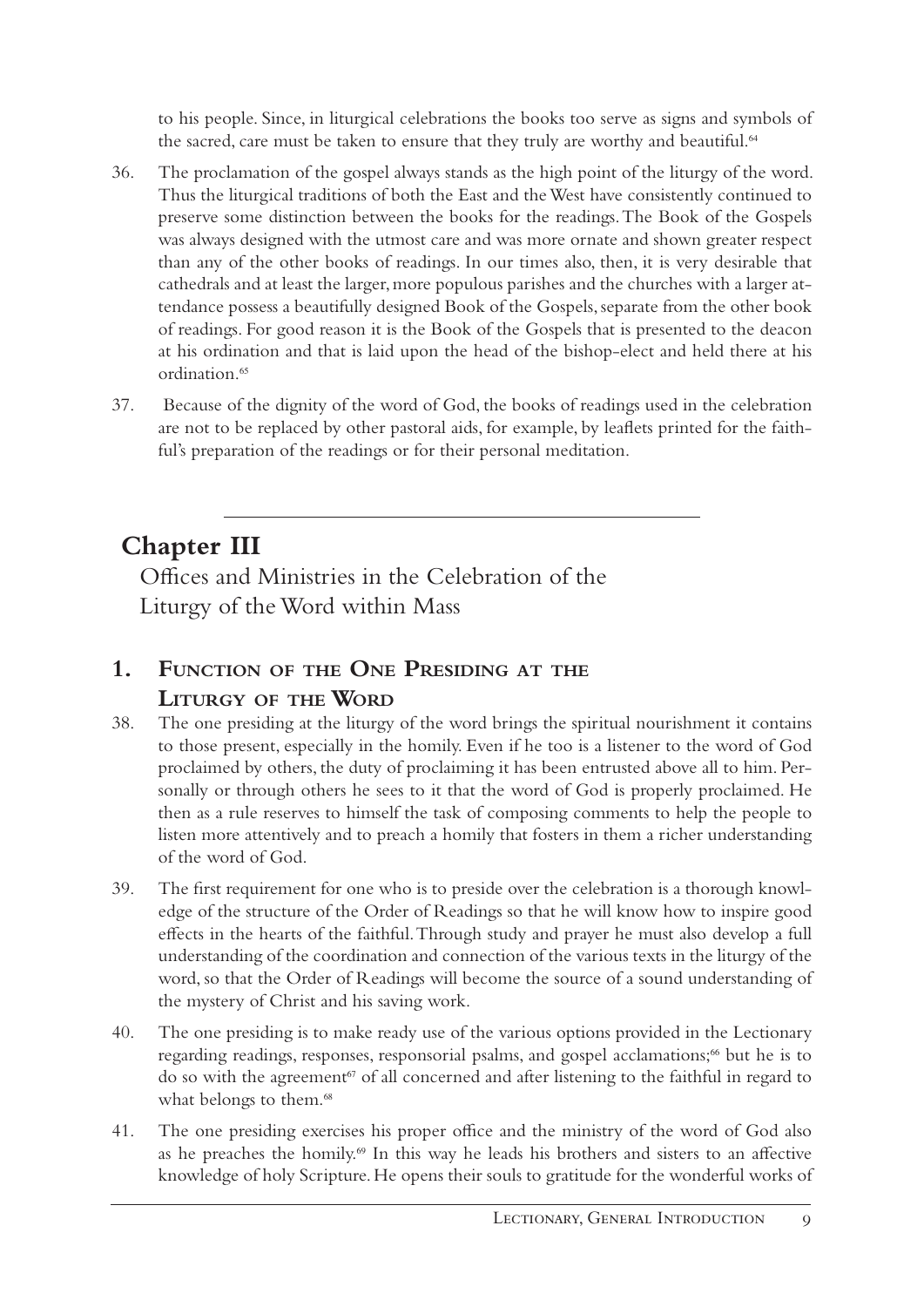God. He strengthens their faith in the word that in the celebration becomes a sacrament through the Holy Spirit. Finally, he prepares them for a fruitful reception of communion and invites them to embrace the demands of the Christian life.

- 42. The one presiding is responsible for preparing the faithful for the liturgy of the word on occasion by means of introductions before the readings.70 These comments can help the gathered assembly toward a better hearing of the word of God, because they enliven the people's faith and their desire for good. He may also carry out this responsibility through other persons, the deacon, for example, or a commentator.<sup>71</sup>
- 43. As he directs the general intercessions and through their introduction and conclusion connects them, if possible, with the day's readings and the homily, the one presiding leads the faithful toward the liturgy of the eucharist.<sup>72</sup>

### **2. ROLE OF THE FAITHFUL IN THE LITURGY OF THE WORD**

- 44, Christ's word gathers the people of God as one and increases and sustains them. 'This applies above all to the liturgy of the word in the celebration of Mass: there is an inseparable union between the proclamation of the death of the Lord, the response of the people listening, and the offering through which Christ has confirmed the New Covenant in his blood. The people share in this offering by their inner intentions and the reception of the sacrament.<sup>73</sup> For 'not only when things are read "that were written for our instruction" (Romans 15:4), but also when the Church prays or sings or acts, the faith of those taking part is nourished and their minds are raised to God, so that they may offer him their worship as intelligent beings and receive his grace more abundantly.'<sup>74</sup>
- 45. In the liturgy of the word, the congregation of the faithful still today receives from God the word of his covenant through the faith that comes by hearing. The faithful must respond to that word in the same faith so that more and more they may become the people of the New Covenant.

The people of God have a spiritual right to receive abundantly from the treasury of God's word. Its riches are presented to them through use of the Order of Readings, the homily, and pastoral efforts.

For their part, the faithful at the celebration of Mass are to listen to the word of God with an inward and outward reverence that will bring them continuous growth in the spiritual life and draw them more deeply into the mystery they celebrate.<sup>75</sup>

- 46. As a help toward celebrating the memorial of the Lord with devotion, the faithful should be keenly aware of the one presence of Christ in both the word of God - 'it is he who speaks when the holy Scriptures are read in the Church' - and 'especially under the eucharistic elements.'<sup>76</sup>
- 47. To be received and integrated into the life of Christ's faithful, the word of God demands a living faith. $77$  Hearing the word of God unceasingly proclaimed arouses that faith.

The Scriptures, and above all in their liturgical proclamation, are the source of life and power. As Paul attests, the Gospel is the saving power of God for everyone who believes.<sup>78</sup> Love of the Scriptures is therefore the force that renews the entire people of God.<sup>79</sup> All the faithful without exception must therefore always be ready to listen gladly to God's word.<sup>80</sup> When this word is proclaimed in the Church and put into living practice, it enlightens the faithful through the working of the Holy Spirit and draws them into the entire mystery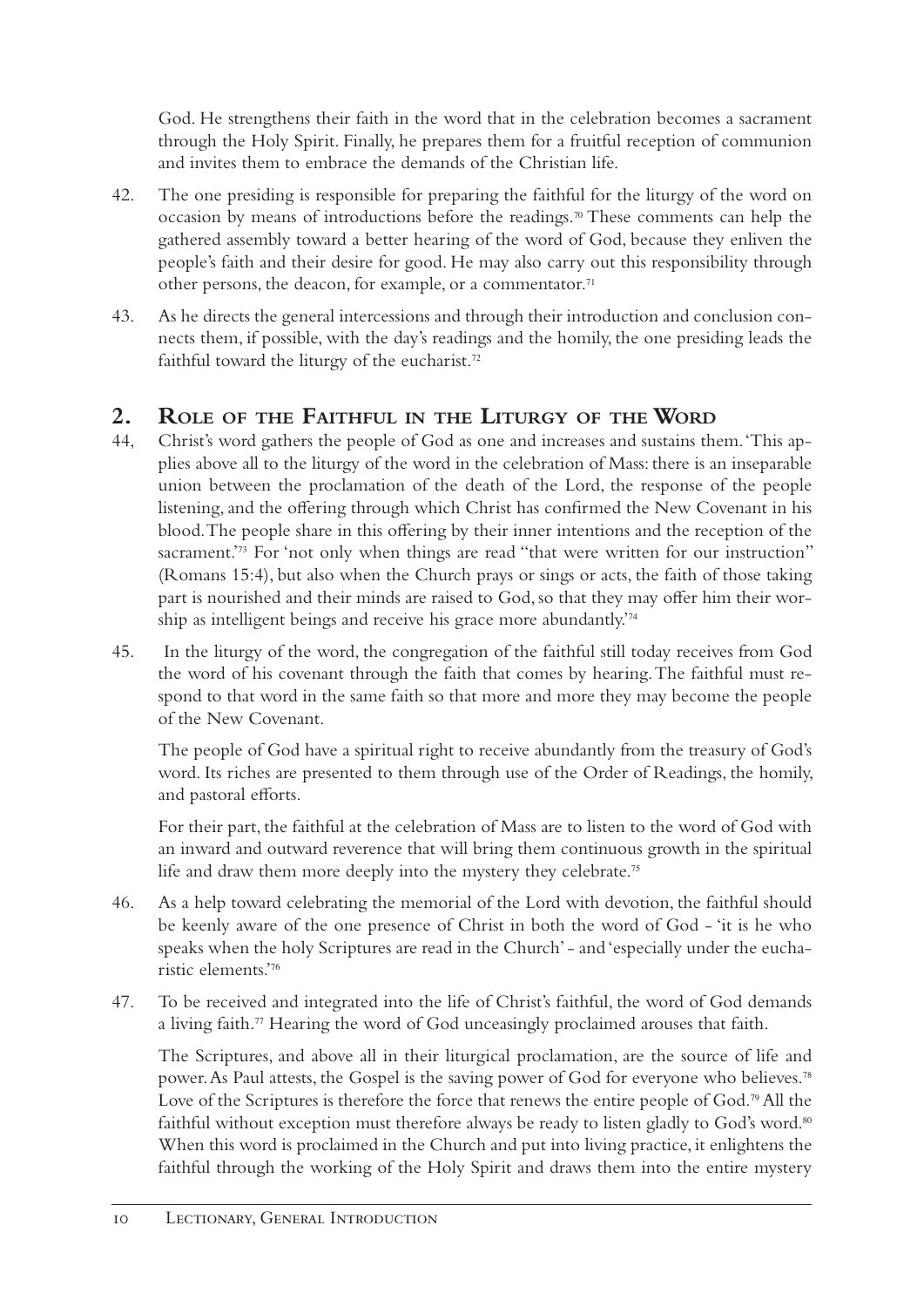of the Lord as a reality to be lived.81 The word of God reverently received moves the heart and its desires toward conversion and toward a life filled with both individual and community faith,<sup>82</sup> since God's word is the sustenance of the Christian life and the source of the prayer of the entire Church.<sup>83</sup>

48. The close connection between the liturgy of the word and the liturgy of the eucharist in the Mass should prompt the faithful to be present right from the beginning of the celebration,<sup>84</sup> to take part attentively, and to dispose themselves to hear the word, especially by learning beforehand more about Scripture. That same connection should also awaken in them a desire for a liturgical understanding of the texts read and for the willingness to respond through singing.<sup>85</sup>

When they hear the word of God and reflect deeply on it, the faithful receive the power to respond to it actively with full faith, hope, and charity through prayer and self-giving, and not only during Mass but in their entire Christian life.

### **3 MINISTRIES IN THE LITURGY OF THE WORD**

- 49. Liturgical tradition assigns responsibility for the biblical readings in the celebration of Mass to ministers: to readers and the deacon. But when there is no deacon or another priest present, the priest celebrant is to read the gospel<sup>86</sup> and when there is no reader present, all the readings.<sup>87</sup>
- 50. The deacon's part in the liturgy of the word at Mass is to proclaim the gospel, sometimes to give the homily, as occasion suggests, and to propose the intentions of the general intercessions to the people.<sup>88</sup>
- 51 'The reader has his own proper function in the eucharistic celebration and should exercise this even though ministers of a higher rank may be present.'89 The reader's ministry, which is conferred through a liturgical rite, must be held in respect. When there are instituted readers available, they are to carry out their office at least on Sundays and major feasts, especially at the principal Mass of the day. These readers may also be given responsibility for assisting in the planning of the liturgy of the word, and, to the extent necessary, of seeing to the preparation of others of the faithful who may be appointed on a given occasion to serve as readers at Mass.<sup>90</sup>
- 52. The liturgical assembly truly requires readers, even those not instituted. Proper measures must therefore be taken to ensure that there are qualified laypersons who have been trained to carry out this ministry.91 Whenever there is more than one reading, it is better to assign the readings to different readers, if available.
- 53. In Masses without a deacon, the function of announcing the intentions for the general intercessions is to be assigned to the cantor, particularly when they are to be sung, to a reader, or to another person.<sup>92</sup>
- 54. During the celebration of Mass with a congregation a second priest, a deacon, and an instituted reader must wear the distinctive vestment of their office when they go to the lectern to read the word of God. Those who carry out the ministry of reader just for the occasion or even regularly but without institution may go to the lectern in ordinary attire that is in keeping with local custom.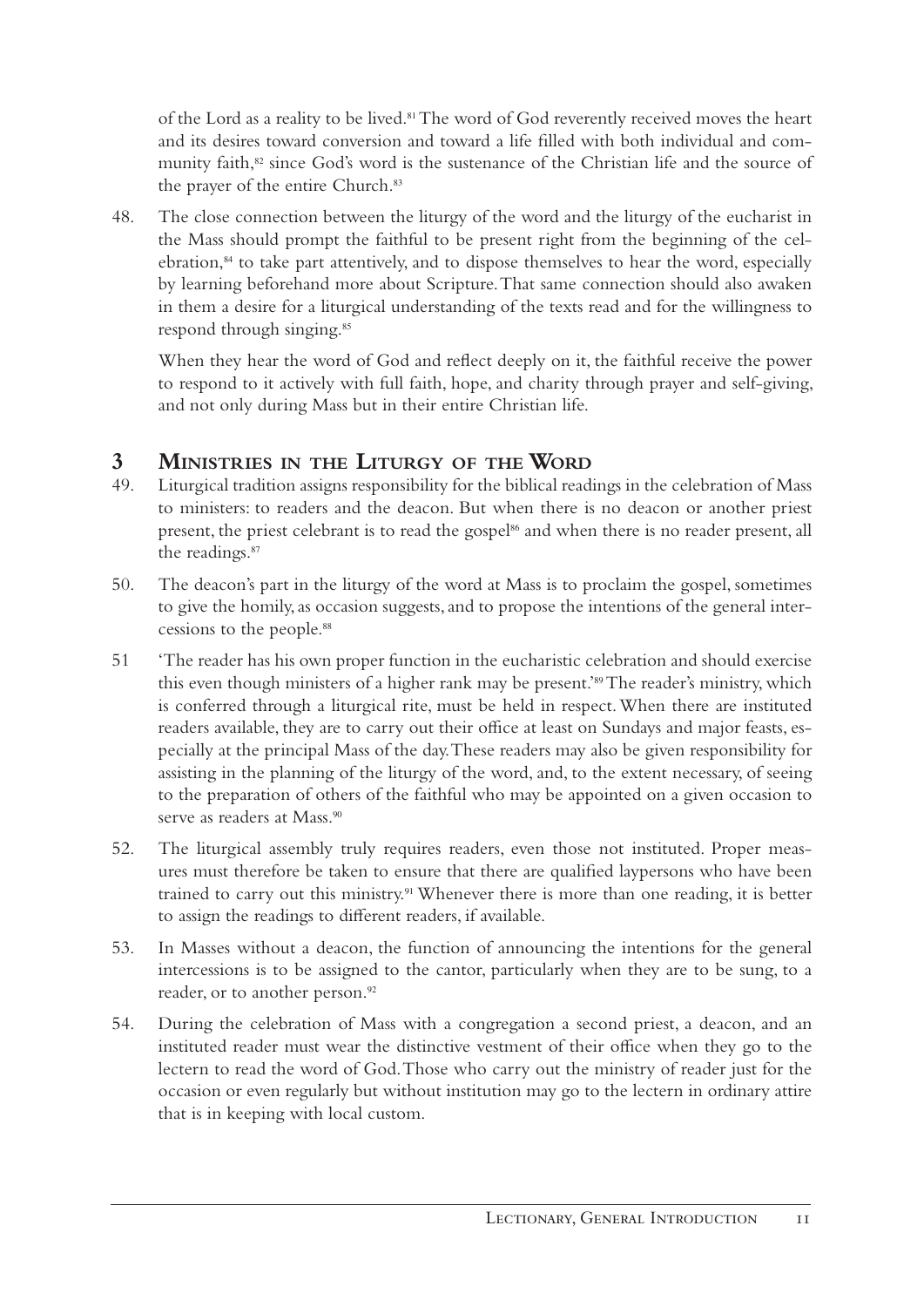55. 'It is necessary that those who exercise the ministry of reader, even if they have not received institution, be truly qualified and carefully prepared so that the faithful may develop a warm and living love for Scripture from listening to the sacred texts read.<sup>93</sup>

Their preparation must above all be spiritual, but what may be called a technical preparation is also needed. The spiritual preparation presupposes at least a biblical and liturgical formation. The purpose of their biblical formation is to give readers the ability to understand the readings in context and to perceive by the light of faith the central point of the revealed message. The liturgical formation ought to equip the readers to have some grasp of the meaning and structure of the liturgy of the word and of the significance of its connection with the liturgy of the eucharist. The technical preparation should make the readers more skilled in the art of reading publicly, either with the power of their own voice or with the help of sound equipment,

56. The psalmist, that is the cantor of the psalm, is responsible for singing, responsorially or directly, the chants between the readings - the psalm or other biblical canticle, the gradual and Alleluia, or other chant. The psalmist may, as occasion requires, intone the Alleluia and verse.<sup>94</sup>

For carrying out the function of psalmist it is advantageous to have in each ecclesial community laypersons with a talent for singing and correct diction. The points made about the formation of readers apply to cantors as well.

57, The commentator also fulfills a genuine liturgical ministry, which consists in presenting to the assembly of the faithful, from a suitable place, relevant explanations and comments that are clear, of marked simplicity, meticulously prepared, as a rule written out, and approved beforehand by the celebrant.<sup>95</sup>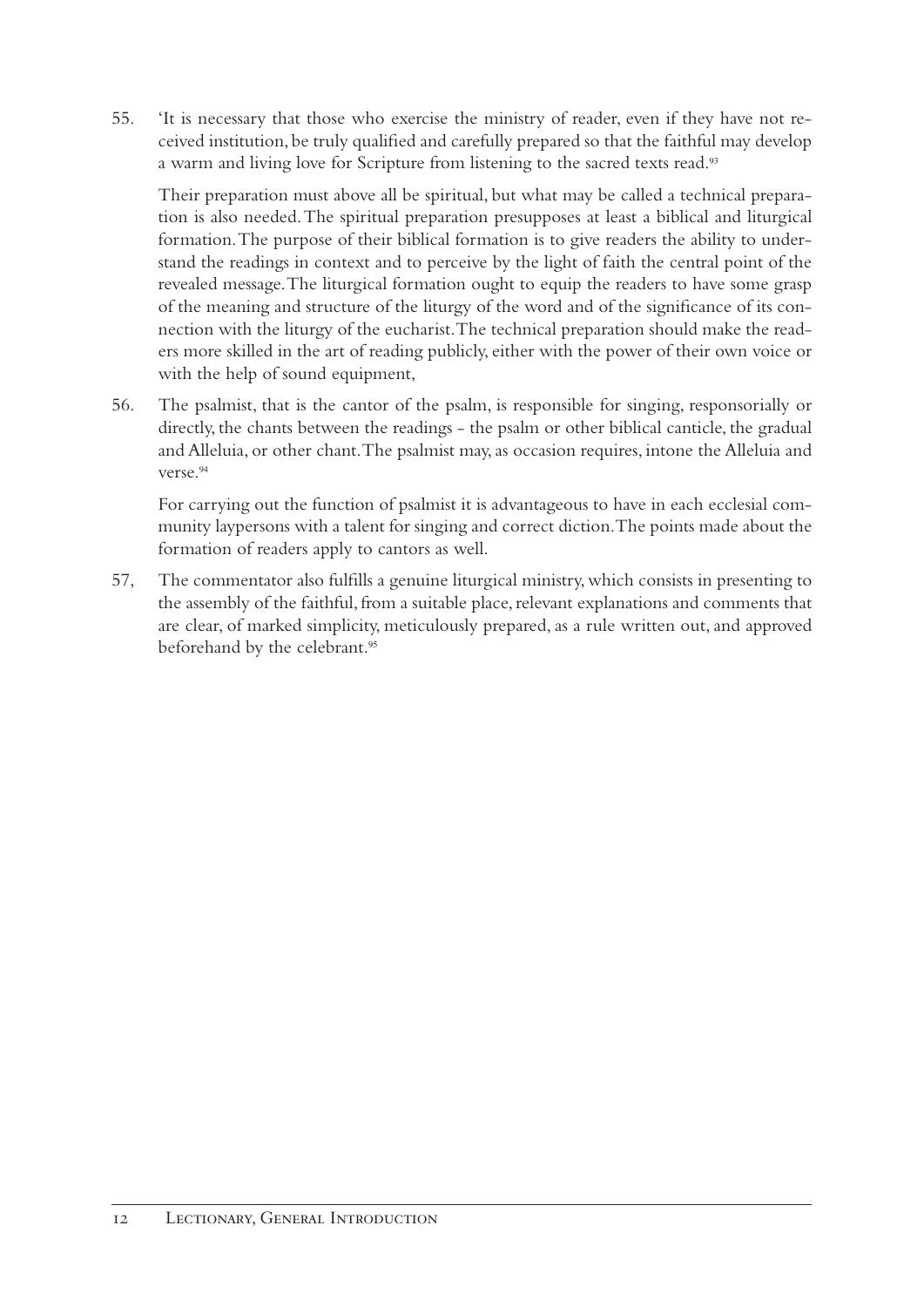# **PART TWO** Structure of the Order of Readings for Mass

# **Chapter IV**

General Plan of the Readings for Mass

# **1. PASTORAL AIM OF THE ORDER OF READINGS FOR MASS**

58. On the basis of the intention of Vatican Council II, the Order of Readings provided by the Lectionary of the Roman Missal has been composed above all for a pastoral purpose. To achieve this aim, not only the principles underlying this new Order of Readings but also the lists of texts that it provides have been discussed and revised over and over again, with the cooperation of a great many experts in exegesis, pastoral studies, catechetics, and liturgy from all parts of the world. The Order of Readings is the fruit of this combined effort.

The prolonged use of this Order of Readings to proclaim and explain sacred Scripture in the eucharistic celebration will, it is hoped, prove to be an effective step toward achieving the objective stated repeatedly by Vatican Council II.<sup>96</sup>

- 59. The decision on revising the Lectionary for Mass was to draw up and edit a single, rich, and full Order of Readings that would be in complete accord with the intent and prescriptions of the Council.<sup>97</sup> At the same time, however, the Order was meant to be of a kind that would meet the requirements and usages of particular Churches and liturgical assemblies.. For this reason, those responsible for the revision took pains to safeguard the liturgical tradition of the Roman Rite, but valued highly the merits of all the systems of selecting, arranging, and using the biblical readings in other liturgical families and in certain particular Churches. The revisers made use of those elements that experience has confirmed, but with an effort to avoid certain shortcomings found in the preceding form of the tradition.
- 60. The present Order of Readings for Mass, then, is an arrangement of biblical readings that provides the faithful with a knowledge of the whole of God's word, in a pattern suited to the purpose. Throughout the liturgical year, but above all during the seasons of Easter, Lent, and Advent, the choice and sequence of readings are aimed at giving the faithful an ever-deepening perception of the faith they profess and of the history of salvation.<sup>98</sup> Accordingly, the Order of Readings corresponds to the requirements and interests of the Christian people.
- 61. The celebration of the liturgy is not in itself simply a form of catechesis, but it does contain an element of teaching. The Lectionary of the Roman Missal brings this out<sup>99</sup> and therefore deserves to be regarded as a pedagogical resource aiding catechesis.

This is so because the Order of Readings for Mass aptly presents from Scripture the principal deeds and words belonging to the history of salvation. As its many phases and events are recalled in the liturgy of the word, the faithful will come to see that the history of salvation is contained here and now in the representation of Christ's paschal mystery celebrated through the eucharist.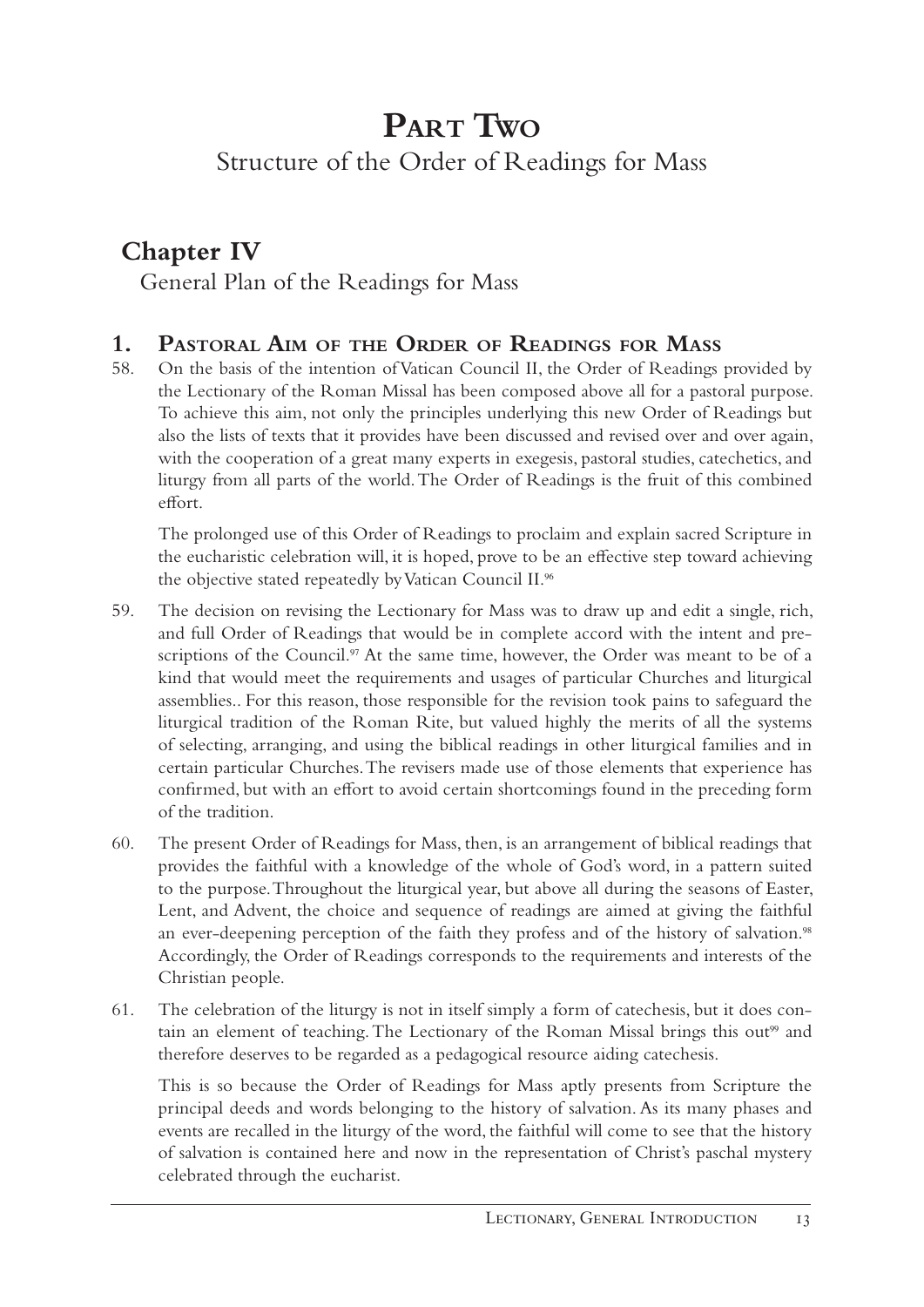- 62. The pastoral advantage of having in the Roman Rite a single Order of Readings for the Lectionary is obvious on other grounds. All the faithful, particularly those who for various reasons do not always take part in Mass with the same assembly, will everywhere be able to hear the same readings on any given day or in any liturgical season and to reflect on the application of these readings to their own circumstances. This is the case even in places that have no priest and where a deacon or someone else deputed by the bishop conducts a celebration of the word of God.<sup>100</sup>
- 63. Pastors may wish to respond specifically from the word of God to the concerns of their own congregations. Although they must be mindful that they are above all to be the heralds of the entire mystery of Christ and the Gospel, they may rightfully use the options provided in the Order of Readings for Mass. This applies particularly to the celebration of a ritual or votive Mass, a Mass in honour of the saints, or one of the Masses for various needs and occasions. In the light of the general norms, special faculties are granted for the readings in Masses with particular groups.<sup>101</sup>

# **2. PRINCIPLES USED IN DRAWING UP THE ORDER OF READINGS FOR MASS**

64, To achieve the purpose of the Order of Readings for Mass, the parts have been selected and arranged in such a way as to take into account the sequence of the liturgical seasons and the hermeneutical principles discovered and formulated through contemporary biblical research.

It was judged helpful to state here the principles guiding the composition of the Order of Readings for Mass.

### **a Selection of texts**

65 The course of readings in the Proper of Seasons is arranged as follows. Sundays and the solemnities of the Lord present the more important biblical passages. In this way the more significant parts of God's revealed word can be read to the assembly of the faithful within a reasonable period of time. Weekdays present a second series of texts from Scripture and in a sense these complement the message of salvation explained on Sundays and the solemnities of the Lord. But neither series in these main parts of the Order of Readings the series for Sundays and the solemnities of the Lord and for weekdays - depends on the other. The Order of Readings for Sundays and the solemnities of the Lord extends over three years; for weekdays, over two. Thus each runs its course independently of the other.

The course of readings in other parts of the Order of Readings is governed by its own rules. This applies to the series of readings for celebrations of the saints, ritual Masses, Masses for various needs and occasions, votive Masses, or Masses for the dead.

### **b Arrangement of the readings for Sundays and Solemnities of the Lord**

- 66. The following are features proper to the readings for Sundays and the solemnities of the Lord:
	- 1. Each Mass has three readings: the first from the Old Testament, the second from an apostle (that is, either from a letter or from Revelation, depending on the season), and the third from the gospels. This arrangement brings out the unity of the Old and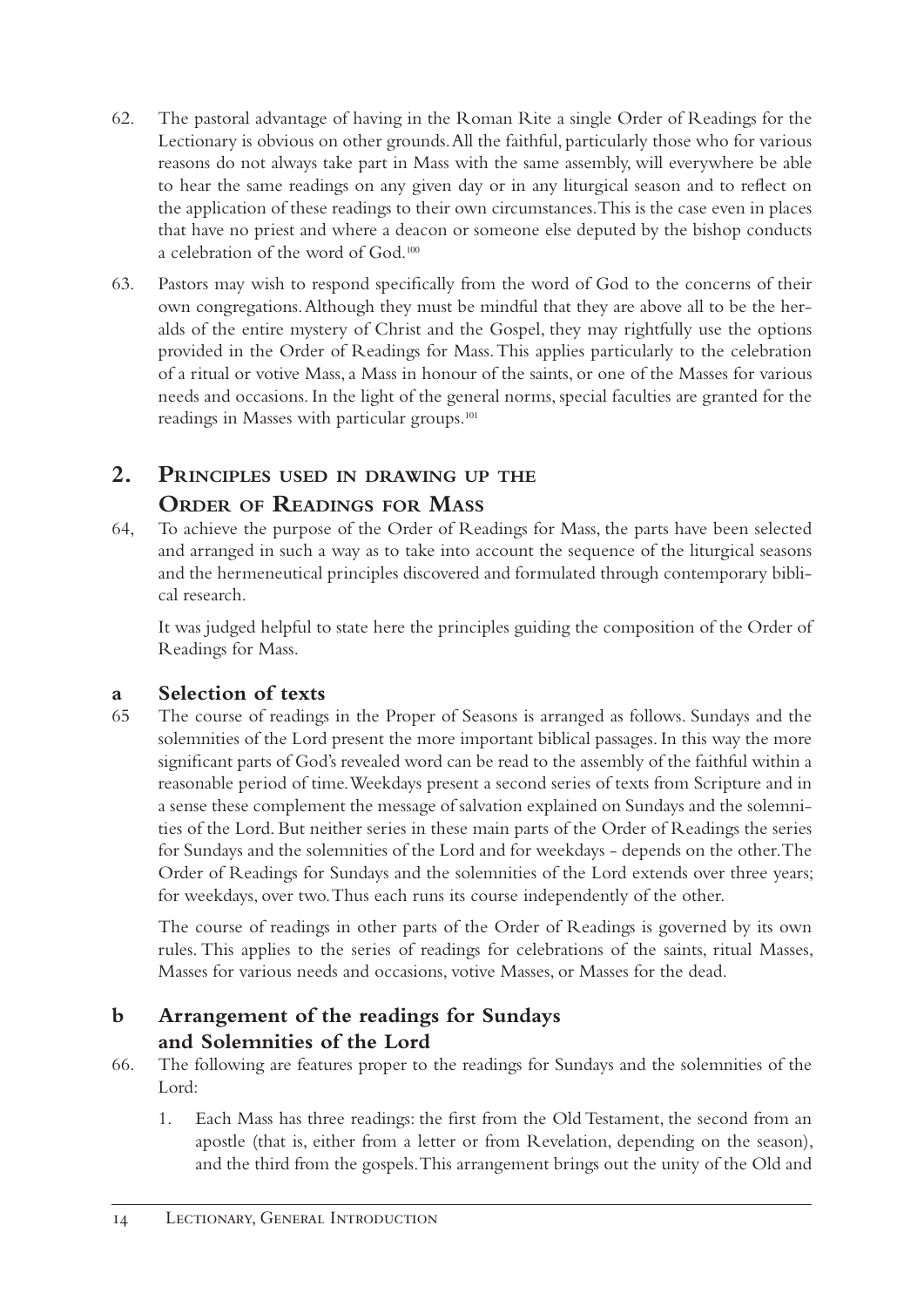New Testaments and of the history of salvation, in which Christ is the central figure, commemorated in his paschal mystery.

- 2, A more varied and richer reading of Scripture on Sundays and the solemnities of the Lord results from the three-year cycle provided for these days, in that the same texts are read only every fourth year.<sup>102</sup>
- 3, The principles governing the Order of Readings for Sundays and the solemnities of the Lord are called the principles of 'harmony' and of 'semicontinuous reading.' One or the other applies according to the different seasons of the year and the distinctive character of the particular liturgical season.
- 67. The best instance of harmony between the Old and New Testament readings occurs when it is one that Scripture itself suggests. This is the case when the teaching and events recounted in texts of the New Testament bear a more or less explicit relationship to the teaching and events of the Old Testament. The present Order of Readings selects Old Testament texts mainly because of their correlation with New Testament texts read in the same Mass, and particularly with the gospel text.

Harmony of another kind exists between texts of the readings for each Mass during Advent, Lent, and Easter, the seasons that have a distinctive importance or character.

In contrast, the Sundays in Ordinary Time do not have a distinctive character. Thus the texts of both the apostolic and gospel readings are arranged in an order of semicontinuous reading, whereas the Old Testament reading is harmonized with the gospel.

68. The decision was made not to extend to Sundays the arrangement suited to the liturgical seasons mentioned, that is, not to have an organic harmony of themes designed to aid homiletic instruction. Such an arrangement would be in conflict with the genuine conception of liturgical celebration. The liturgy is always the celebration of the mystery of Christ and makes use of the word of God on the basis of its own tradition, guided not by merely logical or extrinsic concerns but by the desire to proclaim the Gospel and to lead those who believe to the fullness of truth.

### **c. Arrangement of the readings for weekdays**

- 69. The weekday readings have been arranged in the following way:
	- 1. Each Mass has two readings: the first is from the Old Testament or from an apostle (from a letter or Apocalypse), and during the Easter season from Acts; the second, from the gospels.
	- 2. The yearly cycle for Lent has its proper principles of arrangement, which take into account the baptismal and penitential themes of this season.
	- 3. The cycle for the weekdays of Advent, the Christmas season, and the Easter season is also yearly and the readings thus remain the same each year. 4. For the thirty-four weeks of Ordinary Time, the gospel readings are arranged in a single cycle, repeated each year. But the first reading is arranged in a two-year cycle and is thus read every other year. Year I is used during odd-numbered years; Year II, during even-numbered years.

Like the Order for Sundays and the solemnities of the Lord, then, the weekday Order of Readings is governed by similar application of the principles of harmony and of semi continuous reading, especially in the case of seasons with their own distinctive character.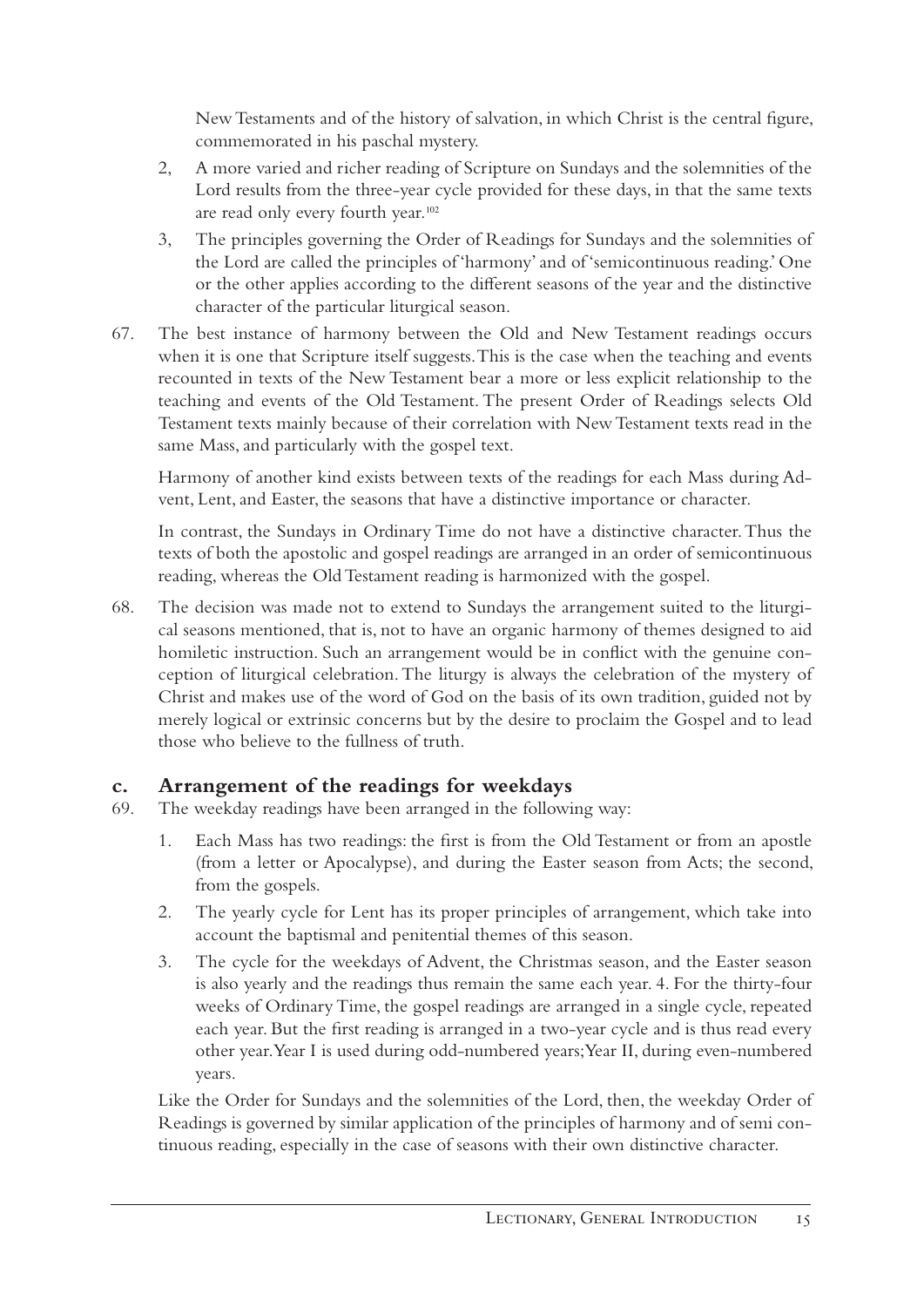### **d. Readings for celebrations of the saints**

- 70. Two groups of readings are provided for celebrations of the saints:
	- 1. The Proper of Saints provides the first group, for solemnities, feasts, or memorials and particularly when there are proper texts for such celebrations. Sometimes in the Proper, however, there is a reference to the most appropriate among the texts in the Commons as the one to be given preference.
	- 2. The commons of Saints provide the second, more extensive group of readings. There are, first, appropriate texts for the different classes of saints (martyrs, pastors, virgins, etc,), then a great many texts that deal with holiness in general. These are for alternative use whenever the Commons are indicated as the source for the choice of readings.
- 71. As to their sequence, all the texts in this part of the Order of Readings appear in the order in which they are to be read at Mass. Thus the Old Testament texts are first, then the texts of an apostle, followed by the psalms and verses b~tween the readings, and finally the texts from the gospels. The rationale of this arrangement is that, unless otherwise noted, the celebrant may choose at will from such texts, in view of the pastoral needs of the assembly taking part in the celebration.

### **e. Readings for ritual Masses, Masses for various needs and occasions, votive Masses, and Masses for the dead**

72. For ritual Masses, Masses for various needs and occasions, votive Masses, and Masses for the dead, the texts for the readings are arranged as just described, that is, many texts are grouped together in the order of their use, as in the Commons of Saints.

### **f. Main criteria applied in choosing and arranging the readings**

73. In addition to the guiding principles already given for the arrangement of readings in the individual parts of the Order of Readings, others of a more general nature are;

#### *1 Reservation of some books on the basis of the liturgical season*

74. In this Order of Readings, some biblical books are set aside for particular liturgical seasons on the basis of both the intrinsic importance of subject matter and liturgical tradition. For example, the Western (Ambrosian and Hispanic) and Eastern tradition of reading Acts during the Easter season is respected. This usage results in a clear presentation of how the Church derives the beginning of its entire life from the paschal mystery. Another tradition of both the West and the East that is retained is the reading of the Gospel of John in the latter weeks of Lent and in the Easter season.

Tradition assigns the reading of Isaiah, especially the first part, to Advent. Some texts of this book, however, are read during the Christmas season, to which 1 John is also assigned.

- *2 Length of texts*
- 75. A *via media* is followed in regard to the length of texts. A distinction has been made between narratives, which require reading a fairly long passage but which usually hold the people's attention, and texts that should not be lengthy because of the profundity of their teaching.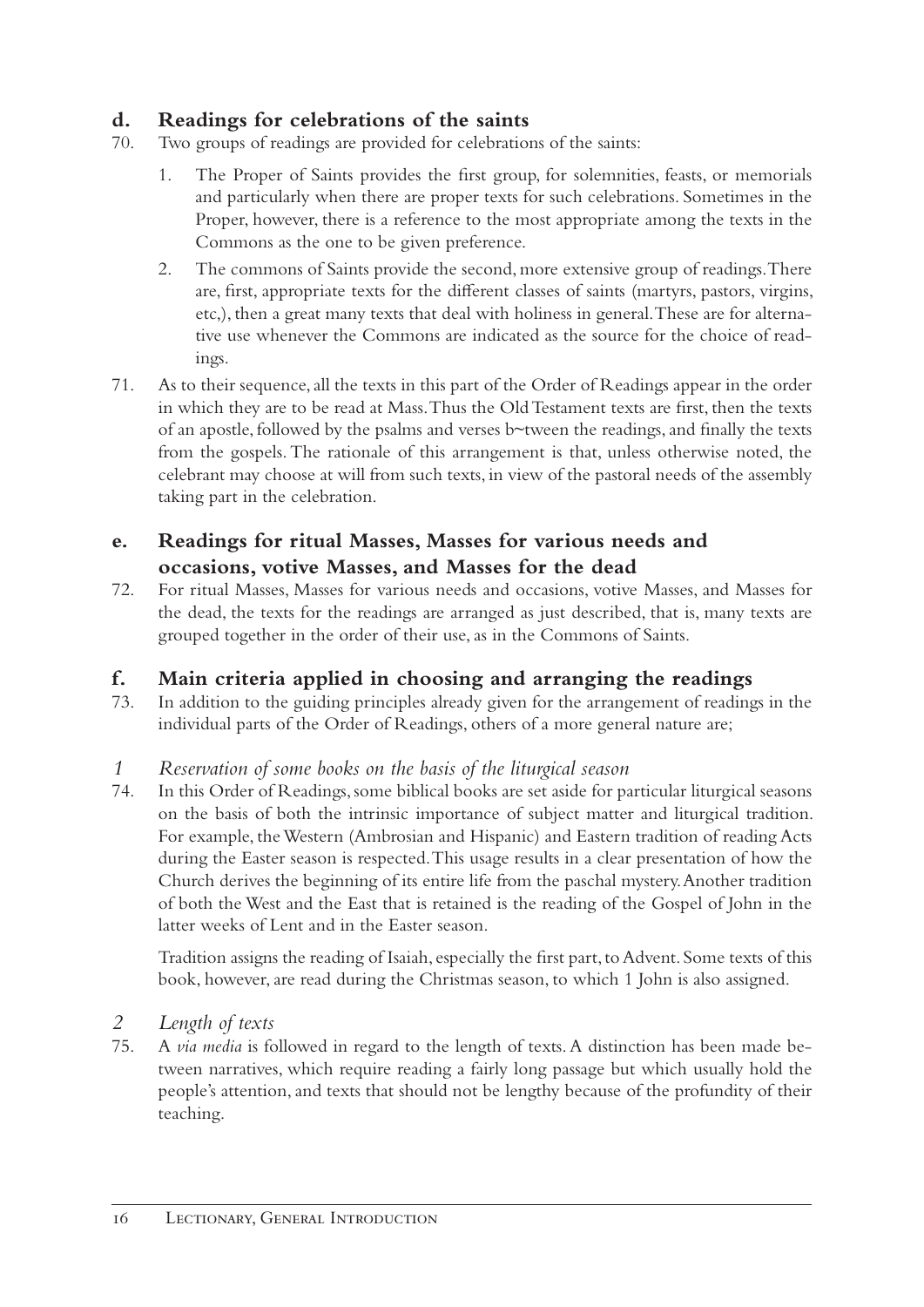In the case of certain rather long texts, longer and shorter versions are provided to suit different situations. The editing of the shorter version has been carried out with great caution.

#### *3. Difficult texts*

76. In readings for Sundays and solemnities, texts that present real difficulties are avoided for pastoral reasons. The difficulties may be objective, in that the texts themselves raise complex literary, critical, or exegetical problems; or, at least to a certain extent, the difficulties may lie in the faithful's ability to understand the texts. But there could be no justification for depriving the faithful of the spiritual riches of certain texts on the grounds of difficulty if its source is the inadequacy either of the religious education that every Christian should have or ofthe biblical formation that every pastor should have. Often a difficult reading is clarified by its correlation with another in the same Mass.

#### *4. Omission of texts*

77. The omission of verses in readings from Scripture has at times been the practice in many liturgical traditions, including the Roman. Admittedly such omissions may not be made lightly, for fear of distorting the meaning of the text or the intent and style of Scripture. Yet on pastoral grounds it was decided to continue the tradition in the present Order of Readings, but at the same time to ensure that the essential meaning of the text remained intact. One reason for the decision is that otherwise some texts would have been unduly long. It would also have been necessary to omit completely certain readings of high spiritual value for the faithful because those readings include some verse that is unsuitable pastorally or that involves truly difficult problems.

# **3. PRINCIPLES TO BE FOLLOWED IN THE USE OF THE ORDER OF READINGS**

### **a. Options in the choice of some texts**

78. The Order of Readings sometimes leaves it to the celebrant to choose between alternative texts or to choose one from the several listed together for the same reading. The option seldom exists on Sundays, solemnities, or the greater feasts in order not to obscure the proper character of the particular liturgical season or needlessly interrupt the semi continuous reading of some biblical book. On the other hand, the option is given readily in celebrations of the saints, in ritual Masses, Masses for various needs and occasions, votive Masses, and Masses for the dead.

These options, together with those indicated in the General Instruction of the Roman Missal and the *Ordo cantus Missae*,<sup>103</sup> have a pastoral aim. In planning the liturgy of the word, then, the priest should consider 'the general spiritual good of the assembly rather than his personal outlook. He should be mindful that the choice of texts is to be made in consultation with the ministers and others who have a function in the celebration and should listen to the faithful in regard to the parts that more directly belong to them.'<sup>104</sup>

### *1. The two readings before the gospel*

79. In Masses assigned three readings, the three are to be used. If, however, for pastoral reasons the conference of bishops has permitted use of only two readings,<sup>105</sup> the choice between the two first readings is to be made in such a way as to safeguard the Church's intent to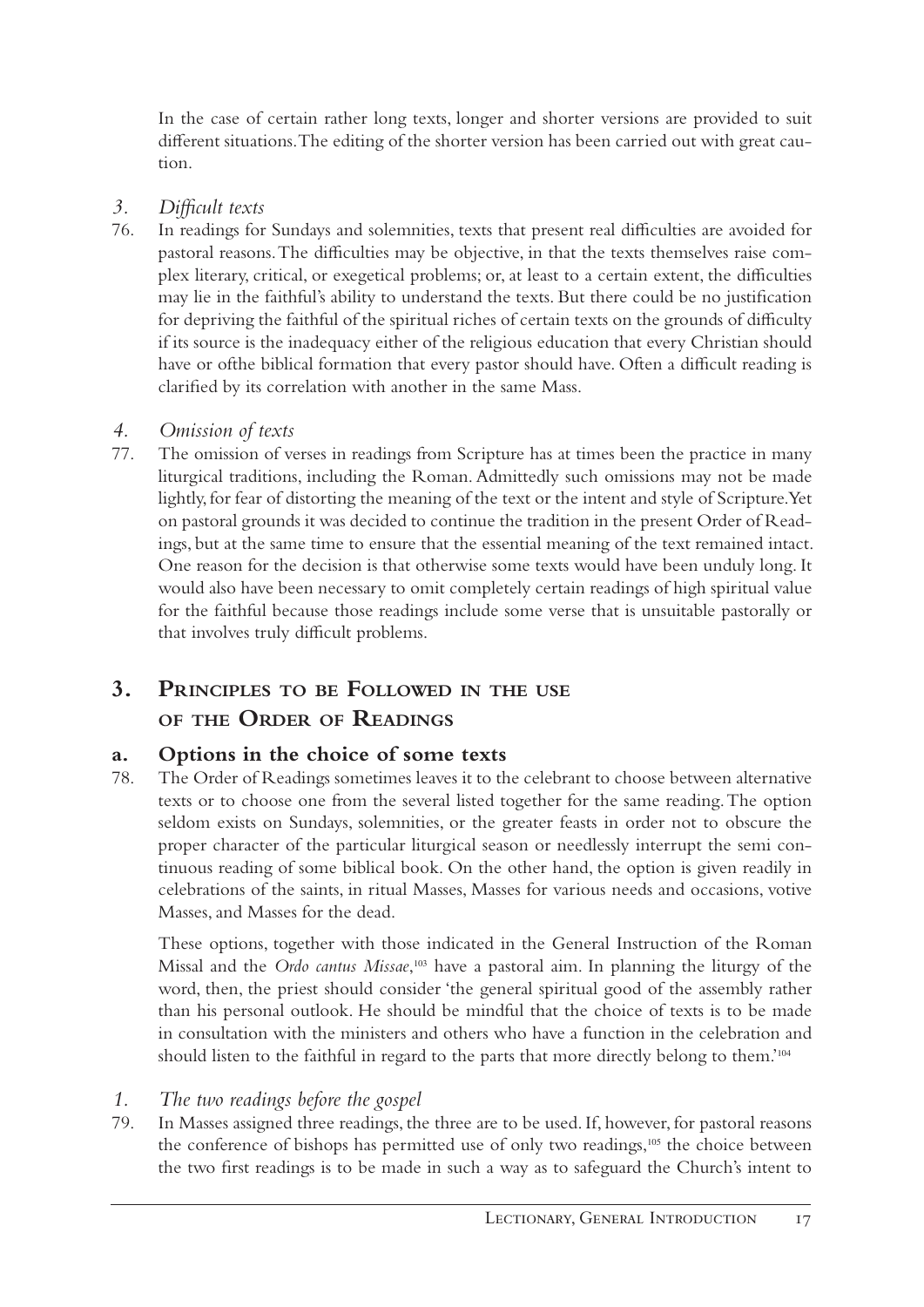instruct the faithful more completely in the mystery of salvation. Thus, unless the contrary is indicated in the text of the Lectionary, the reading to be chosen as the first reading is the one that is closer to the theme of the gospel, or, in accord with the intent just mentioned, that is more helpful toward a coherent catechesis over an extended period, or that preserves the semi continuous reading of some biblical book.<sup>106</sup>

#### *2. Long and short forms of texts*

80. A pastoral criterion must also guide the choice between the longer and shorter forms of a text. The main consideration must be the capacity of the hearers to listen profitably either to the longer or to the shorter reading; or to listen to a more complete text that will be explained through the homily.

#### *3. When two texts are provided*

81. When a choice is allowed between alternative texts, whether they are fixed or optional, the first consideration must be the best interests of those taking part. It may be a matter of using the easier texts or the one more relevant to the gathered assembly or, as pastoral advantage may suggest, of repeating or replacing a text that is assigned as proper to one celebration and optional to another

The issue may arise when it is feared that some text will create difficulties for a particular congregation or when the same text would have to be repeated within a few days, as on a Sunday and on a following weekday.

#### *4 Weekday readings*

82. The arrangement of weekday readings provides texts for every day of the week throughout the year. In most cases, therefore, these readings are to be used on their assigned days, unless a solemnity, feast, or memorial with proper readings occurs.<sup>107</sup>

The one using the Order of Readings for weekdays must check to see whether one reading or another from the same biblical book will have to be omitted because of some celebration occurring during the week. With the plan of readings for the entire week in mind, the priest in that case arranges to omit the less significant selections or suitably combines them with other readings, if they contribute to an integral view of a particular theme.

#### *5 Celebrations of the saints*

83. When they exist, proper readings are given for celebrations of the saints, that is, biblical passages about the saint or the event in the saint's life that the Mass is celebrating. Even in the case of a memorial these readings must take the place of the weekday readings for the same day. This Order of Readings makes explicit note of every case of proper readings on a memorial.

In some cases there are accommodated readings, those, namely, that bring out some particular aspect of a saint's spiritual life or apostolate. Use of such readings does not seem binding, except for compelling pastoral reasons. For the most part references are given to readings in the Commons in order to facilitate choice. But these are merely suggestions: in place of an accommodated reading or the particular reading proposed from a Common, any other reading from the Commons referred to may be selected.

The first concern of a priest celebrating with a congregation is the spiritual benefit of the faithful and he will be careful not to impose his personal preference on them. Above all he will make sure not to omit too often or needlessly the readings assigned for each day in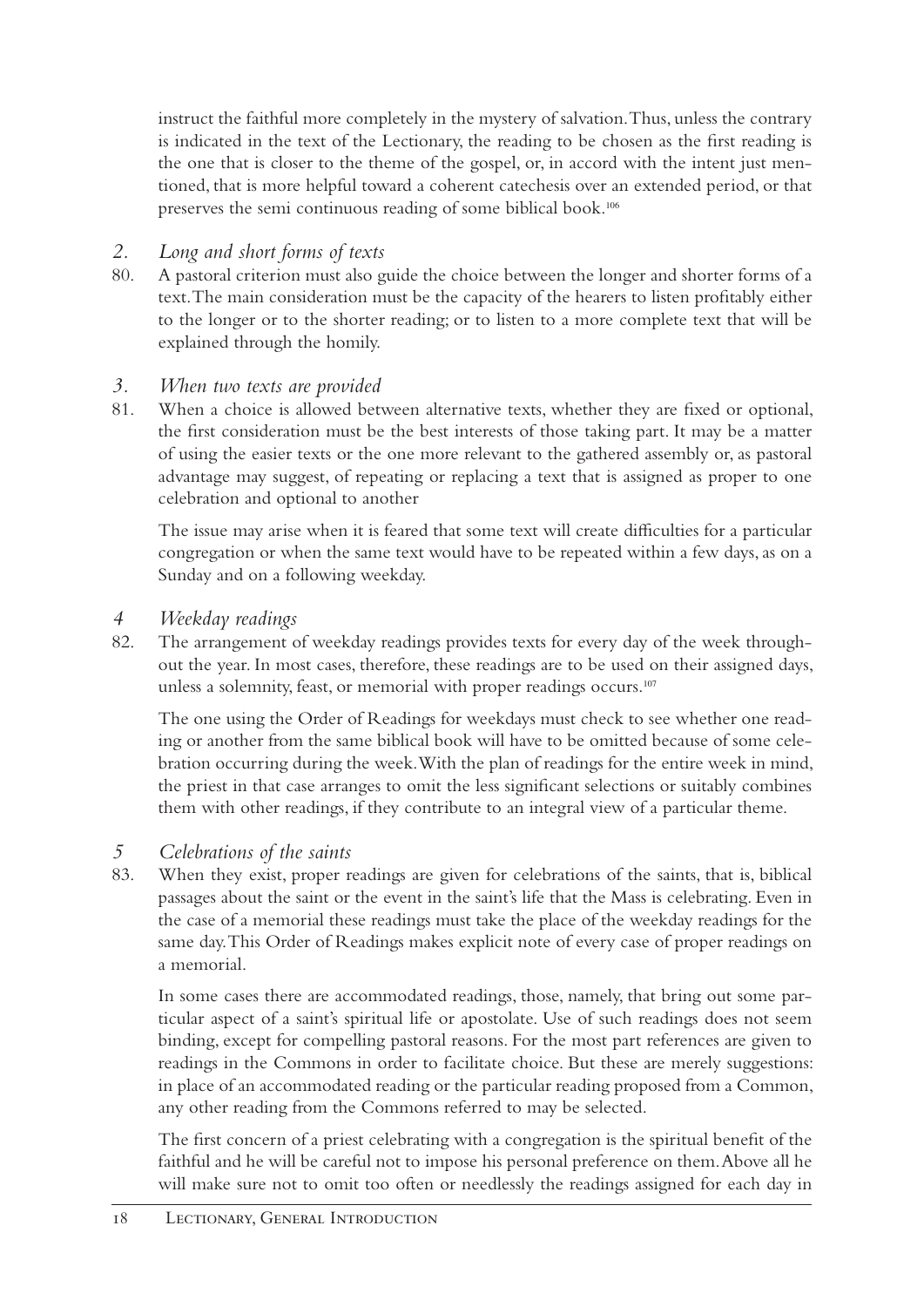the weekday Lectionary: the Church's desire is to provide the faithful with a richer share at the table of God's word.<sup>108</sup>

There are also general readings, that is, those placed in the Commons either for some determined class of saints (martyrs, virgins, pastors, etc.) or for the saints in generaL Because in these cases several texts are listed for the same reading, it will be up to the priest to choose the one best suited to the congregation.

In all celebrations of saints the readings may be taken not only from the Commons to which the references are given in each case, but also from the Common of Holy Men and Women, whenever there is special reason for doing so.

- 84. For celebrations of the saints:
	- a. On solemnities and feasts the readings must be those that are given in the Proper or the Commons. For solemnities and feasts of the General Roman Calendar proper readings are always assigned.
	- b. On solemnities belonging to particular calendars, three readings are to be assigned, unless the conference of bishops has decreed that there are to be only two readings.<sup>109</sup> The first reading is from the Old Testament (but during the Easter season, from Acts or Apocalypse); the second, from an apostle; the third, from the gospels,
	- c. On feasts and memorials, which have only two readings, the first can be chosen from either the Old Testament or from an apostle; the second is from the gospels, Following the Church's traditional practice, however, the first reading during the Easter season is to be taken from an apostle, the second, as far as possible, from the Gospel of John.

#### *6 Other parts of the Order of Readings*

- 85. In the Order of Readings for ritual Masses the references given are to the texts already published for the individual rites. This obviously does not include the texts belonging to celebrations that must not be integrated with Mass.<sup>110</sup>
- 86. The Order of Readings for Masses for various needs and occasions, votive Masses, and Masses for the dead provides many texts that can be of assistance in adapting such celebrations to the situation, circumstances, and concerns of the particular groups taking part.<sup>111</sup>
- 87. In ritual Masses, Masses for various needs and occasions, votive Masses, and Masses for the dead, since many texts are given for the same reading, the choice of readings follows the criteria already indicated for the choice of readings from the Common of Saints.
- 88. On a day when some ritual Mass is not permitted and the norms in the individual rite allow the choice of one reading from those provided for ritual Masses, the general spiritual welfare of the participants must be the primary consideration.<sup>112</sup>

#### **b. Responsorial psalm and acclamation before the gospel**

89. Among the chants between the readings, the psalm after the first reading is very important. As a rule the psalm to be used is the one assigned to the reading. But in the case of readings for the Common of Saints, ritual Masses, Masses for various needs and occasions, votive Masses, and Masses for the dead the choice is left up to the priest celebrating. He will base his choice on the principle of the pastoral benefit of those participating.

But to make it easier for the people to join in the response to the psalm, the Order of Readings lists certain other texts of psalms and responses that have been chosen accord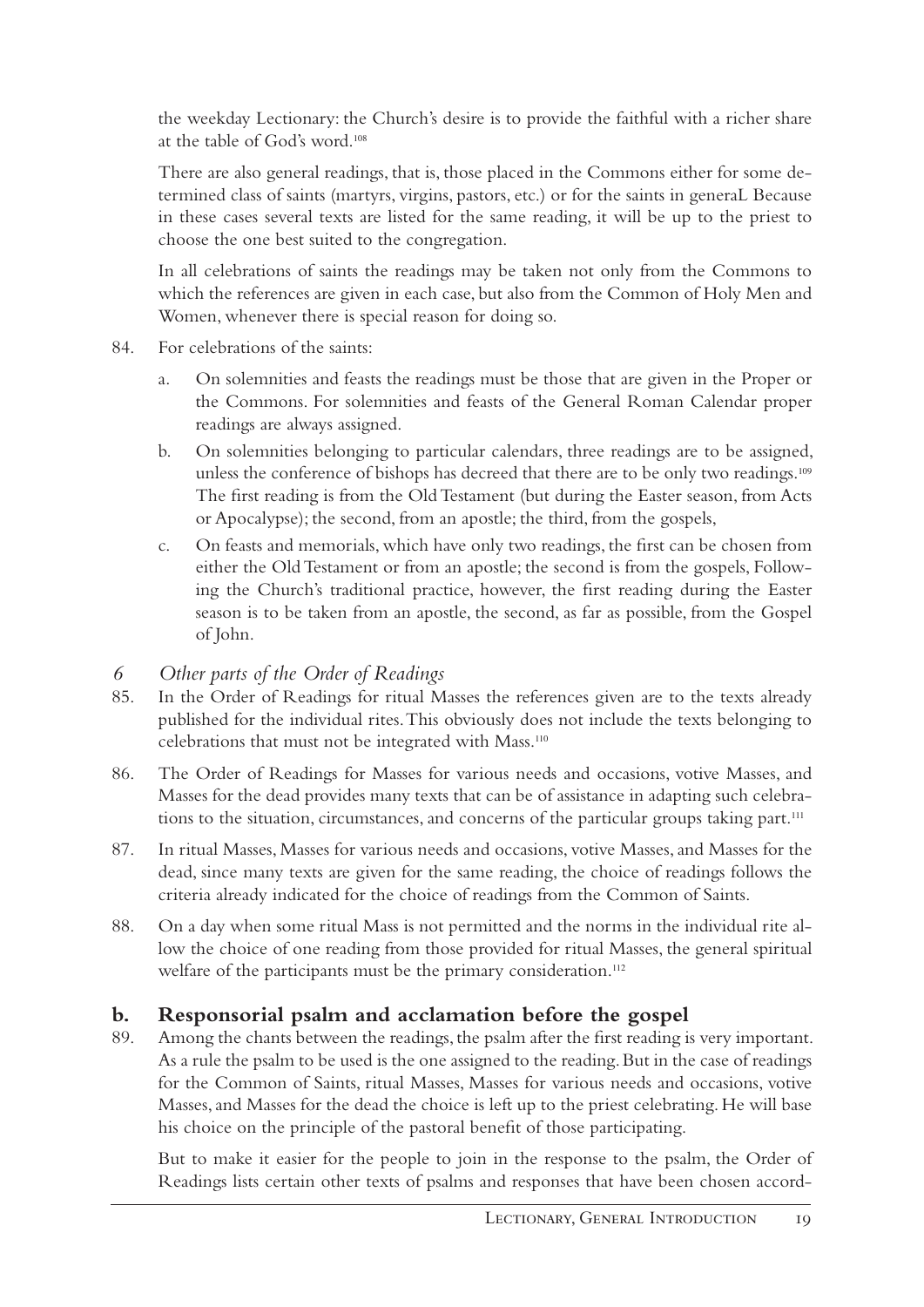ing to the various seasons or classes of saints. Whenever the psalm is sung, these texts may replace the text corresponding to the reading.<sup>113</sup>

- 90. The chant between the second reading and the gospel is either specified in each Mass and correlated with the gospel or else it is left as a choice to be made from those in the series belonging to a liturgical season or to one of the Commons.
- 91. During Lent one of the acclamations from those given in the text of the Order of Readings114 may be used, depending on the occasion. This acclamation is made before and after the verse before the gospel.

# **Chapter V**

Description of the Order of Readings

92. It seems useful to provide here a brief description of the Order of Readings, at least for the principal celebrations and the different seasons of the liturgical year. With these in mind, readings were selected on the basis of the rules already stated. This description is meant to assist priests to understand the structure of the Order of Readings so that their use of it will become more perceptive and the Order of Readings a source of good for Christ's faithful.

### **1. ADVENT**

#### **a. Sundays**

93. Each gospel reading has a distinctive theme: the Lord's corning at the end of time (First Sunday of Advent), John the Baptist (Second and Third Sunday), and the events that prepared immediately for the Lord's birth (Fourth Sunday).

The Old Testament readings are prophecies about the Messiah and the Messianic age, especially from Isaiah. The readings from an apostle serve as exhortations and as proclamations, in keeping with the different themes of Advent.

### **b. Weekdays**

94. There are two series of readings: one to be used from the beginning of Advent until 16 December: the other from 17 to 24 December.

In the first part of Advent there are readings from Isaiah, distributed in accord with the sequence of the book itself and including salient texts that are also read on the Sundays. For the choice of the weekday gospel the first reading has been taken into consideration.

On Thursday of the second week the readings of the gospel about John the Baptist begin. The first reading is either a continuation of Isaiah or a text chosen in view of the gospel

In the last week before Christmas the events that immediately prepared for the Lord's birth are presented from Matthew (Chapter 1) and Luke (Chapter 1) The texts in the first reading, chosen in view of the gospel reading, are from different Old Testament books and include important Messianic prophecies.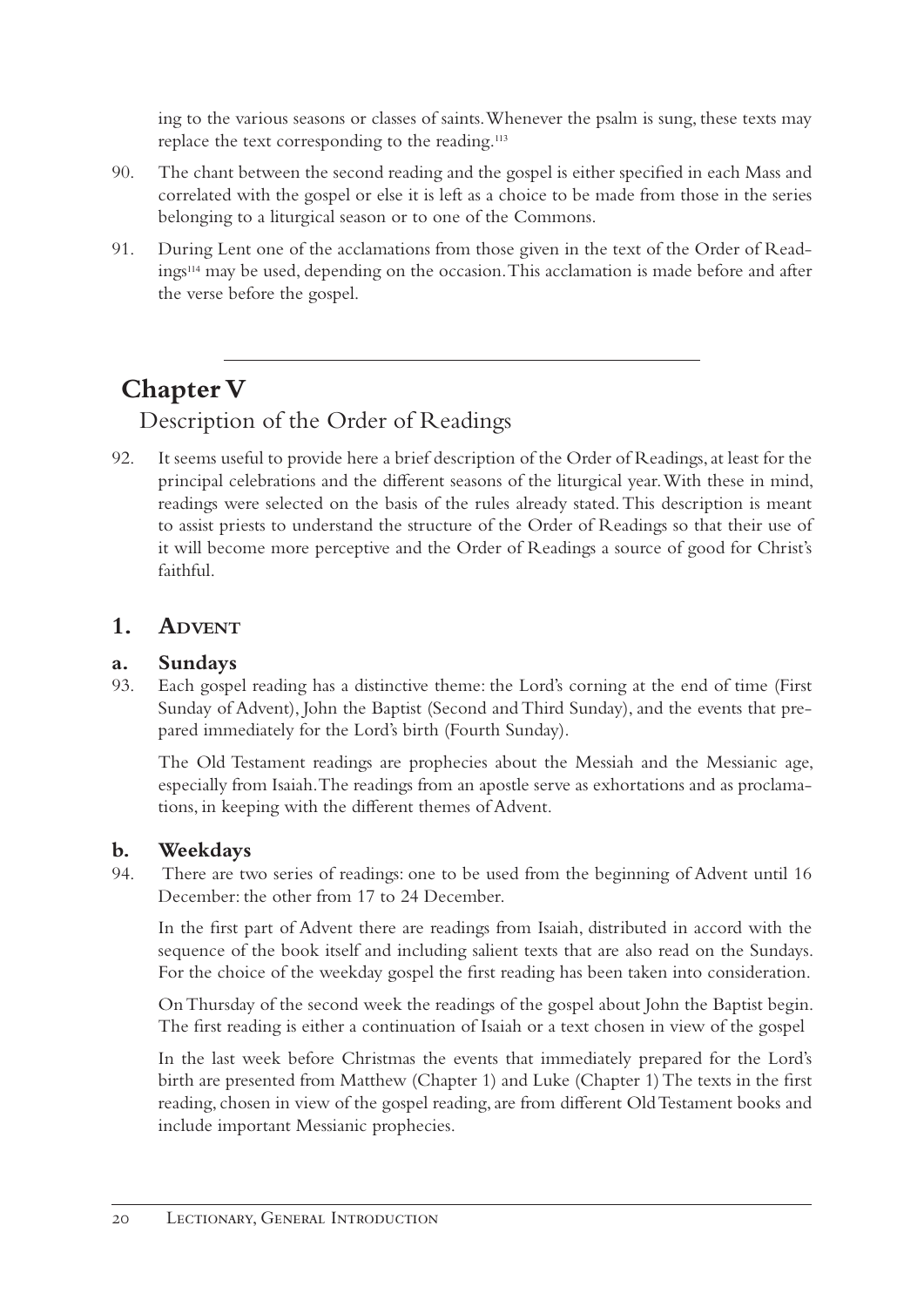## **2. CHRISTMAS SEASON**

### **a. Solemnities, Feasts, and Sundays**

95. For the vigil and the three Masses of Christmas both the prophetic readings and the others have been chosen from the Roman tradition.

The gospel on the Sunday within the octave of Christmas, feast of the Holy Family, is about Jesus' childhood and the other readings are about the virtues of family life. On the octave of Christmas, solemnity of Mary, Mother of God, the readings are about the Virgin Mother of God and the giving of the holy Name of Jesus. On the second Sunday after Christmas, the readings are about the mystery of the incarnation. On Epiphany, the Old Testament reading and the gospel continue the Roman tradition; the text for the reading from the apostolic letters is about the calling of all peoples to salvation. On the feast of the Baptism of the Lord, the texts chosen are about this mystery.

### **b Weekdays**

96. From 29 December on, there is a continuous reading of the whole of 1 John, which actually begins earlier, on 27 December, feast of St. John the Evangelist, and on 28 December, feast of the Holy Innocents. The gospels relate manifestations of the Lord: events of Jesus' childhood from Luke (29-30 December); passages from John 1 (31 December - 5 January); other manifestations from the four gospels (7-18 January).

### **3. LENT**

### **a Sundays**

97. The gospel readings are arranged as follows:

The first and second Sundays retain the accounts of the Lord's temptations and transfiguration, with readings, however, from all three Synoptics.

On the next three Sundays, the gospels about the Samaritan woman, the man born blind, and the raising of Lazarus have been restored in Year A. Because these gospels are of major importance in regard to Christian initiation, they may also be read in Year B and Year C, especially in places where there are catechumens.

Other texts, however, are provided for Year B and Year C: for Year B, a text from John about Christ's coming glorification through his cross and resurrection and for Year C, a text from Luke about conversion.

On Passion Sunday (Palm Sunday) the texts for the procession are selections from the Synoptic Gospels concerning the Lord's triumphal entrance into Jerusalem. For the Mass the reading is the account of the Lord's passion.

The Old Testament readings are about the history of salvation, which is one of the themes proper to the catechesis of Lent. The series of texts for each Year presents the main elements of salvation history from its beginning until the promise of the New Covenant.

The readings from the letters of the apostles have been selected to fit the gospel and the Old Testament readings and, to the extent possible, to provide a connection between them.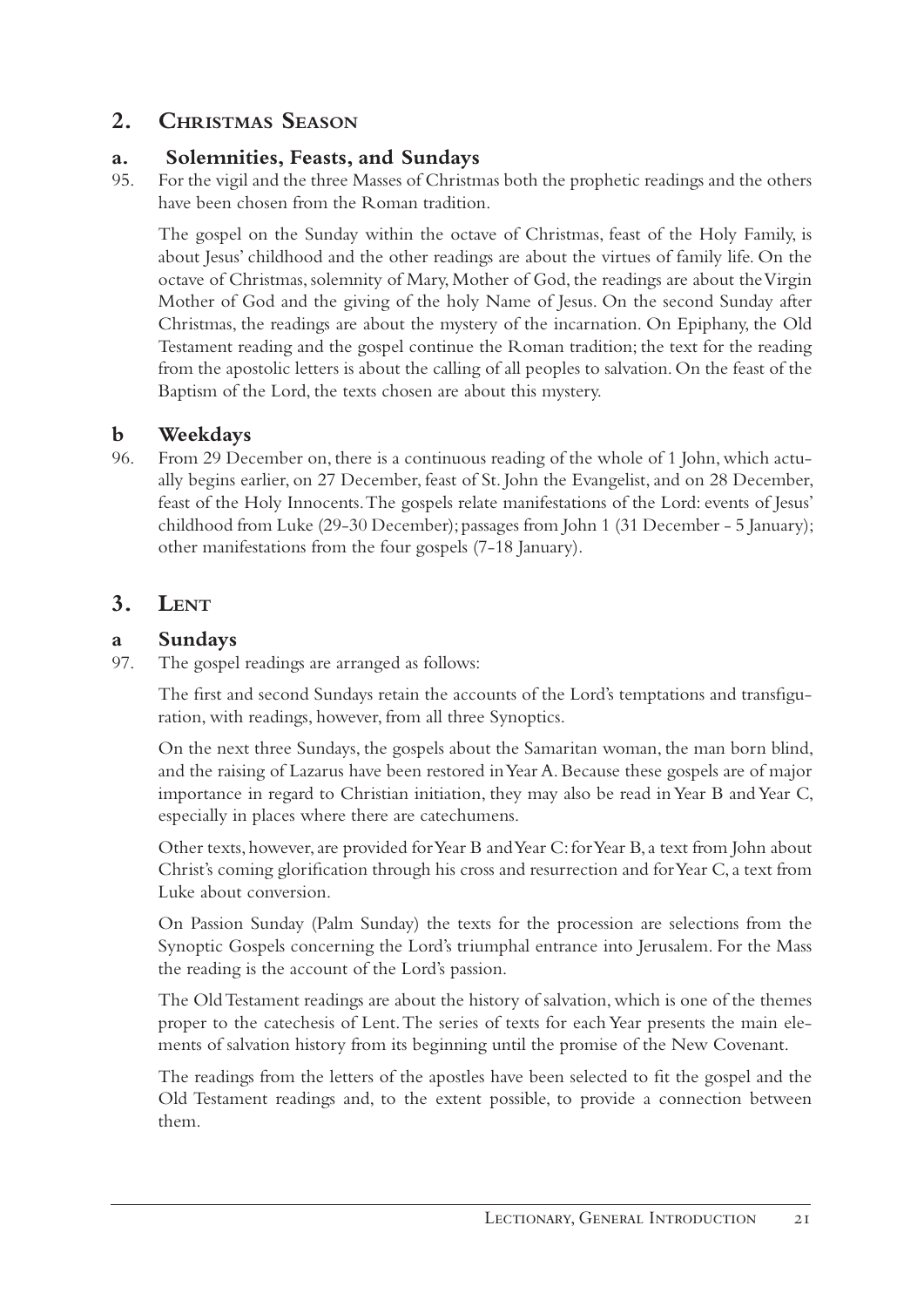### **b. Weekdays**

98. The readings from the gospels and the Old Testament were selected because they are related to each other. They treat various themes of the Lenten catechesis that are suited to the spiritual significance of this season. Beginning with Monday of the fourth week of Lent, there is a semi continuous reading of the Gospel of John, made up of texts that correspond more closely to the themes proper to Lent.

Because the readings about the Samaritan woman, the man born blind, and the raising of Lazarus are now assigned to Sundays, but only for Year A (in Year Band Year C they are optional), provision has been made for their use on weekdays. Thus at the beginning of the Third, Fourth, and Fifth Weeks of Lent optional Masses with these texts for the gospel have been inserted and may be used in place of the readings of the day on any weekday of the respective week.

In the first half of Holy Week the readings are about the mystery of Christ's passion. For the chrism Mass the readings bring out both Christ's messianic mission and its continuation in the Church by means of the sacraments.

# **4. THE EASTER TRIDUUM AND THE EASTER SEASON**

### **a The Easter Triduum**

99. On Holy Thursday at the evening Mass the remembrance of the supper preceding Christ's departure casts its own special light because of the Lord's example in washing the feet of his disciples and Paul's account of the institution of the Christian Passover in the eucharist.

On Good Friday the liturgical service has as its centre John's narrative of the passion of him who was portrayed in Isaiah as the Servant of Yahweh and who became the one High Priest by offering himself to the Father.

On the holy night of the Easter Vigil there are seven Old Testament readings, recalling the wonderful works of God in the history of salvation. There are two New Testament readings, the announcement of the resurrection according to one of the Synoptic Gospels and a reading from St. Paul on Christian baptism as the sacrament of Christ's resurrection.

The gospel reading for the Mass on Easter day is from John on the finding of the empty tomb. There is also, however, the option to use the gospel texts from the Easter Vigil or, when there is an evening Mass on Easter Sunday, to use the account in Luke of the Lord's appearance to the disciples on the road to Emmaus. The first reading is from Acts, which throughout the Easter season replaces the Old Testament reading. The reading from St. Paul concerns the living out of the paschal mystery in the Church.

### **b. Sundays**

100. The gospel readings for the first three Sundays recount the appearances of the risen Christ. The readings about the Good Shepherd are assigned to the Fourth Sunday. On the Fifth, Sixth, and Seventh Sundays, there are excerpts from the Lord's discourse and prayer at the last supper.

The first reading is from Acts, in a three-year cycle of parallel and progressive selections: material is presented on the life ofthe primitive Church, its witness, and its growth.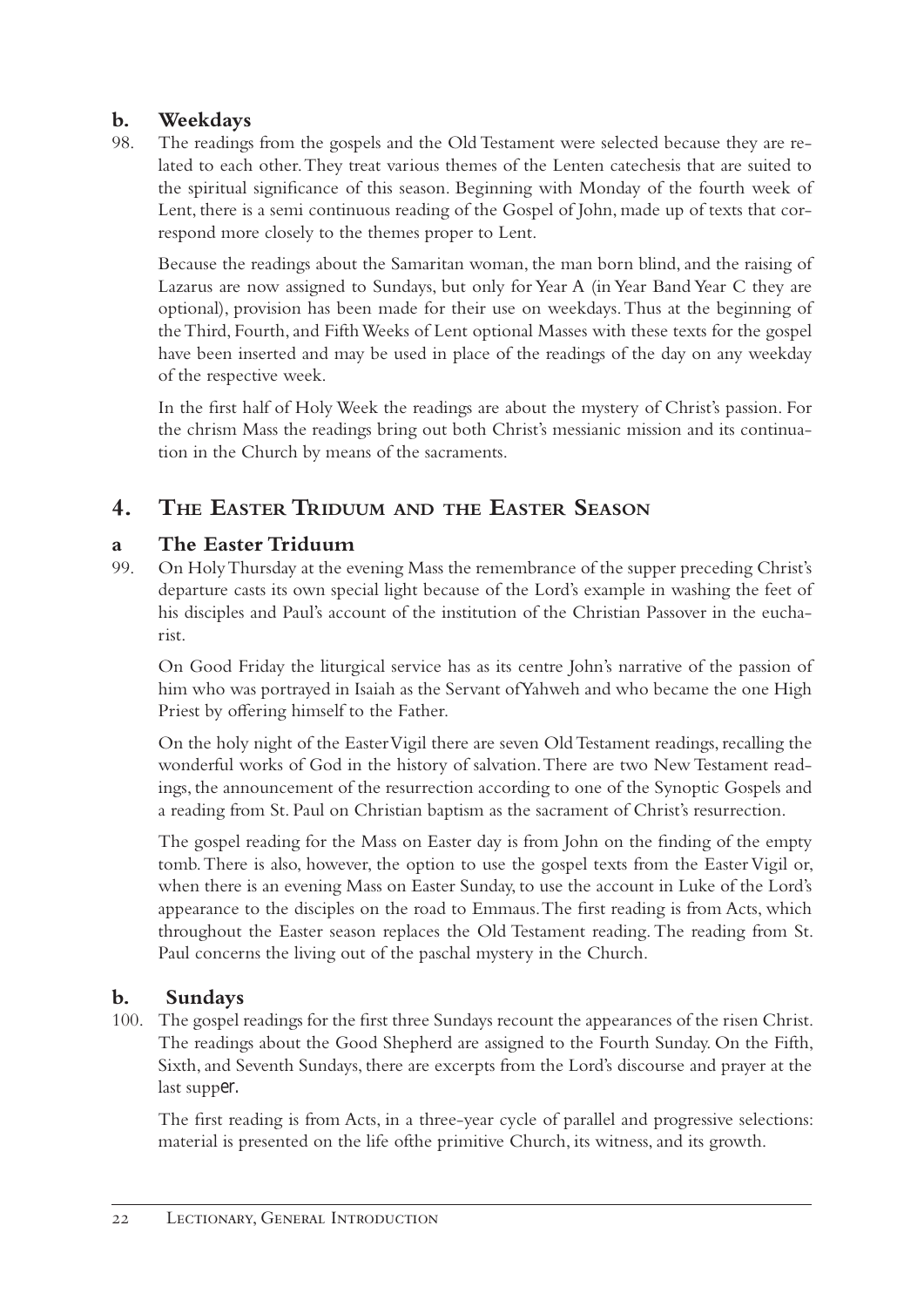For the reading from the apostles, 1 Peter is in Year A, 1 John in Year B, Revelation in Year C. These are the texts that seem to fit in especially well with the spirit of joyous faith and sure hope proper to this season.

### **c Weekdays**

101. As on the Sundays, the first reading is a semicontinuous reading from Acts. The gospel readings during the Easter octave are accounts of the Lord's appearances. After that there is a semi continuous reading of the Gospel of John, but with texts that have a paschal character in order to complete the reading from John during Lent. This paschal reading is made up in large part of the Lord's discourse and prayer at the last supper.

### **d Solemnities of the Ascension and Pentecost**

102. For the first reading the solemnity of the Ascension retains the account of the Ascension according to Acts. This text is complemented by the second reading from the apostolic reflections on Christ in exaltation at the right hand of the Father. For the gospel reading, each of the three Years has its own text in accord with the differences in the Synoptic Gospels.

In the evening Mass celebrated on the vigil of Pentecost four Old Testament texts are provided; anyone of them may be used, in order to bring out the many aspects of Pentecost. The reading from the apostles shows the actual working of the Holy Spirit in the Church. The gospel reading recalls the promise of the Spirit made by Christ before his own glorification.

For the Mass on Pentecost itself; in accord with received usage, the account in Acts of the great occurrence on Pentecost is taken as the first reading. The texts from Paul bring out the effect of the action of the Holy Spirit in the life of the Church. The gospel reading is a remembrance of Jesus bestowing his Spirit on the disciples on Easter evening; other optional texts describe the action of the Spirit on the disciples and on the Church.

# **5. ORDINARY TIME**

### **a. Arrangement and choice of texts**

- 103. Ordinary Time begins on the Monday after the Sunday following 6 January; it lasts until the Tuesday before Lent inclusive. It begins again on the Monday after Pentecost Sunday and finishes before evening prayer I of the first Sunday of Advent. The Order of Readings provides readings for thirty-four Sundays and the weeks following them. In some years, however, there are only thirty-three weeks of Ordinary Time. Further, some Sundays either belong to another season (the Sunday on which the feast of the Baptism of the Lord falls and Pentecost) or else are impeded by a solemnity that coincides with Sunday (for example, Holy Trinity or Christ the King).
- 104. For the correct arrangement in the use of the readings for Ordinary Time, the following are to be respected:
	- 1. The Sunday on which the feast of the Baptism of the Lord falls replaces the first Sunday in Ordinary Time. Therefore the readings of the First Week of Ordinary Time begin on the Monday after the Sunday following 6 January. When the feast of the Baptism of the Lord is celebrated on Monday because Epiphany has been celebrated on the Sunday, the readings of the First Week begin on Tuesday.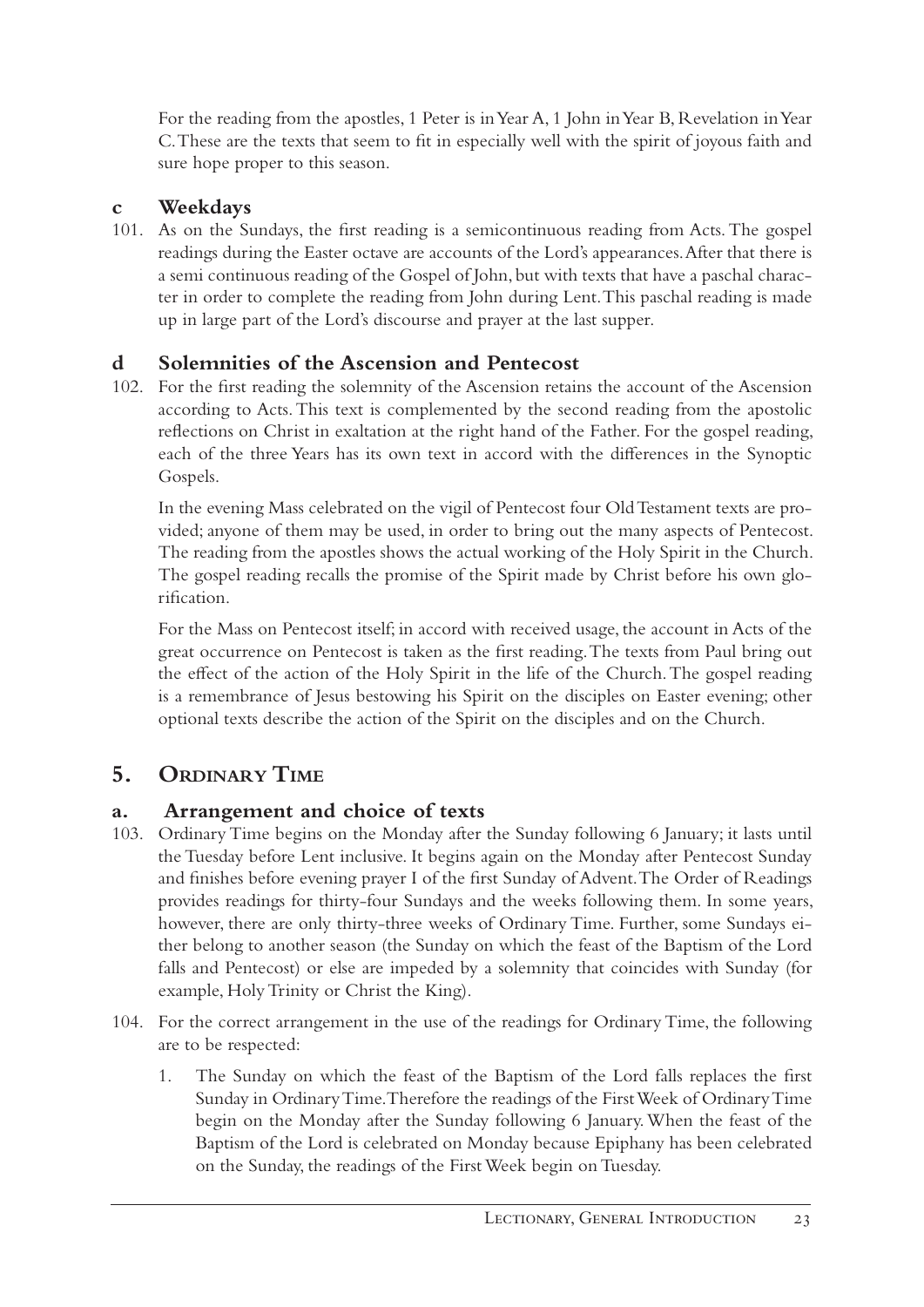- 2. The Sunday following the feast of the Baptism of the Lord is the Second Sunday of Ordinary Time. The remaining Sundays are numbered consecutively up to the Sunday preceding the beginning of Lent. The readings for the week in which Ash Wednesday falls are suspended after the Tuesday readings.
- 3. For the resumption of the readings of Ordinary Time after Pentecost Sunday: When there are thirty-four Sundays in Ordinary Time, the week to be used is the one that immediately follows the last week used before Lent.<sup>115</sup>

When there are thirty-three Sundays in Ordinary Time, the first week that would have been used after Pentecost is omitted, in order to reserve for the end of the year the eschatological texts that are assigned to the last two weeks.<sup>116</sup>

### **b Sunday readings**

#### *1 Gospel readings*

105. On the Second Sunday of Ordinary Time the gospel continues to centre on the manifestation of the Lord, which Epiphany celebrates through the traditional passage about the wedding feast at Cana and two other passages from John.

Beginning with the Third Sunday, there is a semicontinuous reading of the Synoptic Gospels. This reading is arranged in such a way that as the Lord's life and preaching unfold the teaching proper to each of these Gospels is presented.

This distribution also provides a certain coordination between the meaning of each Gospel and the progress of the liturgical year. Thus after Epiphany the readings are on the beginning of the Lord's preaching and they fit in well with Christ's baptism and the first events in which he manifests himself. The liturgical year leads quite naturally to a termination in the eschatological theme proper to the last Sundays, since the chapters of the Synoptics that precede the account of the passion treat this eschatological theme rather extensively.

After the Sixteenth Sunday in Year B, five readings are incorporated from John 6 (the discourse on the bread of life). This is the proper place for these readings because the multiplication of the loaves from John takes the place of the same account in Mark. In the semicontinuous reading of Luke for Year C, the introduction of this Gospel has been prefixed to the first text (that is, on the Third Sunday). This passage expresses the author's intention very beautifully and there seemed to be no better place for it.

### *2 Old Testament readings*

106. These readings have been chosen to correspond to the gospel passages in order to avoid an excessive diversity between the readings of different Masses and above all to bring out the unity between the Old and New Testament. The relationship between the readings of the same Mass is shown by a precise choice of the headings prefixed to the individual readings.

To the degree possible, the readings were chosen in such a way that they would be short and easy to grasp. But care has been taken to ensure that many Old Testament texts of major significance would be read on Sundays. Such readings are distributed not according to a logical order but on the basis of what the gospel reading requires. Still, the treasury of the word of God will be opened up in such a way that nearly all the principal pages of the Old Testament will become familiar to those taking part in the Mass on Sundays.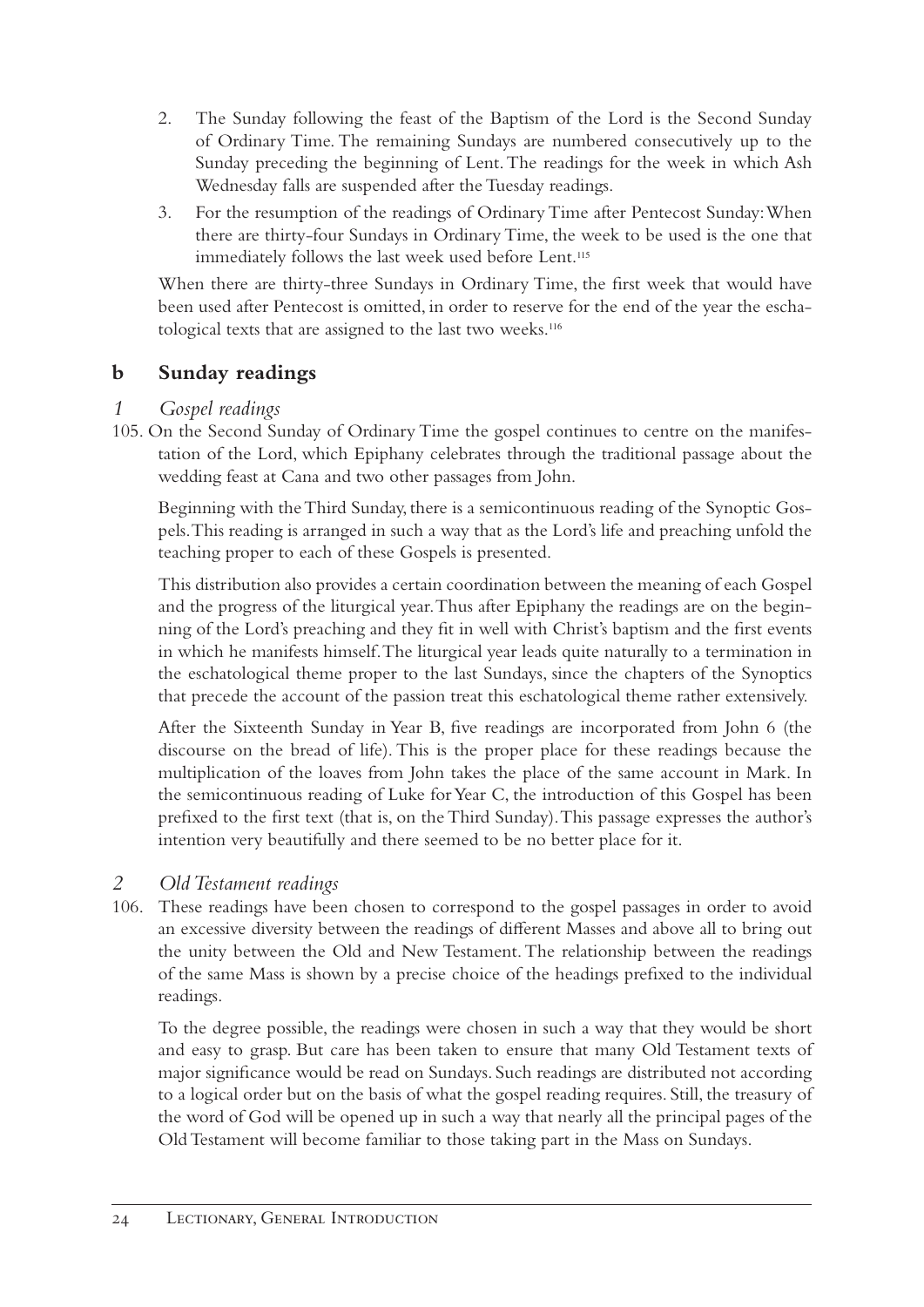#### *3 Readings from the apostles*

107. There is a semicontinuous reading of the Letters of Paul and James. (The Letters of Peter and John are read during the Easter and Christmas seasons.) Because it is quite long and deals with such diverse issues, the First Letter to the Corinthians has been spread over the three years of the cycle at the beginning of Ordinary Time. It also was thought best to divide Hebrews into two parts; the first part is read in Year B and the second in Year C.

Only readings that are short and readily grasped by the people have been chosen.

Table IV at the end of this Introduction<sup>117</sup> indicates the distribution of letters of the apostles over the three-year cycle of the Sundays of Ordinary Time.

#### **c Readings for Solemnities of the Lord during Ordinary Time**

108. On the solemnities of Holy Trinity, Corpus Christi, and the Sacred Heart, the texts chosen correspond to the principal themes of these celebrations.

The readings of the Thirty-Fourth and last Sunday of Ordinary Time celebrate Christ the King. He was prefigured by David and heralded as king amid the humiliations of his passion and cross; he reigns in the Church and will come again at the end of time.

#### **d Weekday readings**

- 109. 1) The gospels are so arranged that Mark is read first (First to Ninth Week), then Matthew (Tenth to Twenty-first Week), then Luke (Twenty-second to Thirtyfourth Week). Mark 1- 12 are read in their entirety, with the exception only of the two passages of Mark 6 that are read on weekdays in other seasons. From Matthew and Luke the readings comprise all the matters not contained in Mark. From all three Synoptics or from two of them, as the case may be, all those passages are read that either are distinctively presented in each Gospel or are needed for a proper understanding of its progression. Jesus' eschatological discourse as contained in its entirety in Luke is read at the end of the liturgical year.
- 110. 2) The first reading is taken in periods of weeks first from the Old then from the New Testament; the number of weeks depends on the length of the biblical books read.

Rather large sections are read from the New Testament books in order to give the substance, as it were, of each of the letters of the apostles.

From the Old Testament there is room only for select passages that, as far as possible, bring out the character of the individual books. The historical texts have been chosen in such a way as to provide an overall view of the history of salvation before the Lord's incarnation. But lengthy narratives could hardly be presented; sometimes verses have been selected that make for a reading of moderate length. In addition, the religious significance of the historical events is sometimes brought out by means of certain texts from the wisdom books that are placed as prologues or conclusions to a series of historical readings.

Nearly all the Old Testament books have found a place in the Order of Readings for weekdays in the Proper of Seasons.. The only omissions are the shortest of the prophetic books (Obadiah and Zephaniah) and the poetic book (Song of Solomon). Of those narratives written to edify and requiring a rather long reading to be understood, Tobit and Ruth are included, but Esther and Judith are omitted. (Texts from these two books are assigned to Sundays and weekdays at other times of the year.)

Tables are given to list the way the books of the Old and the New Testament are distributed over the weekdays in Ordinary Time in the course of two years.118 At the end of the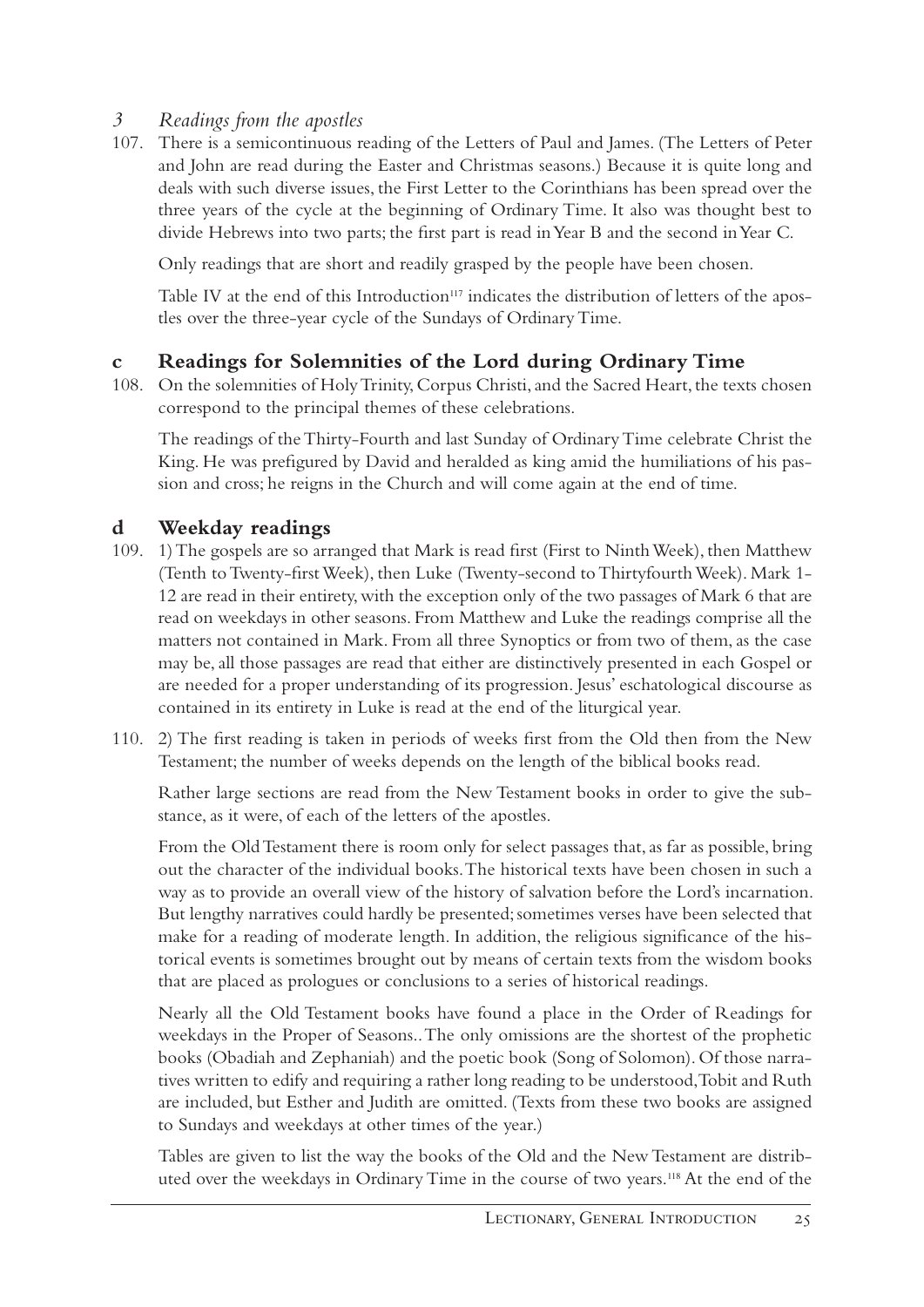liturgical year the readings are from Daniel and Apocalypse, the books that correspond to the eschatological character of this period.

# **Chapter VI**

Adaptations, Translations, and Format of the Order of Readings

### **1. ADAPTATIONS AND TRANSLATIONS**

- 111. In the liturgical assembly the word of God must always be read either from the Latin texts prepared by the Holy See or from vernacular translations approved by the conferences of bishops for liturgical use, according to existing norms.<sup>119</sup>
- 112. The Lectionary for Mass must be translated integrally in all its parts, including the Introduction. If the conference of bishops has judged it necessary and useful to add certain adaptations, these are to be incorporated after their confirmation by the Holy See.<sup>120</sup>
- 113. The size of the Lectionary will necessitate editions in more than one volume; no particular division of the volumes is prescribed. But each volume is to contain the explanatory texts on the structure and purpose of the section it contains.

The ancient custom is recommended of having separate books, one for the gospels and the other for the readings for the Old and the New Testament.

It may also be useful to publish separately a Sunday lectionary, which could also contain selected excerpts from the sanctoral cycle, and a weekday lectionary. A practical basis for dividing the Sunday lectionary is the three-year cycle, so that all the readings for each year are presented in sequence.

But there is freedom to adopt other arrangements that may be devised and seem to have pastoral advantages.

- 114. The texts for the chants are always to be adjoined to the readings, but separate books containing the chants alone are permitted. It is recommended that the texts be printed with divisions into stanzas.
- 115. Whenever a text consists of different parts, the typography must make this structure of the text clear. It is likewise recommended that even non-poetic texts be printed with division into sense lines to assist the proclamation of the readings.
- 116. Where there are long and short forms of a text, they are to be printed separately so that each can be read with ease. But if such a separation does not seem feasible, a way is to be found to ensure that each text can be proclaimed without mistakes.
- 117. In vernacular editions the texts are not to be printed without the headings prefixed. If it seems advisable, an introductory note on the general meaning of the passage may be added to the heading. This note is to carry some distinctive symbol or is to be set in different type to show clearly that it is an optional text.<sup>121</sup>
- 1l8. It would be useful for every volume to have an index of the passages of the Bible, modelled on the biblical index of the present volume.122 This will provide ready access to texts of the lectionaries for Mass that may be needed or helpful for specific occasions.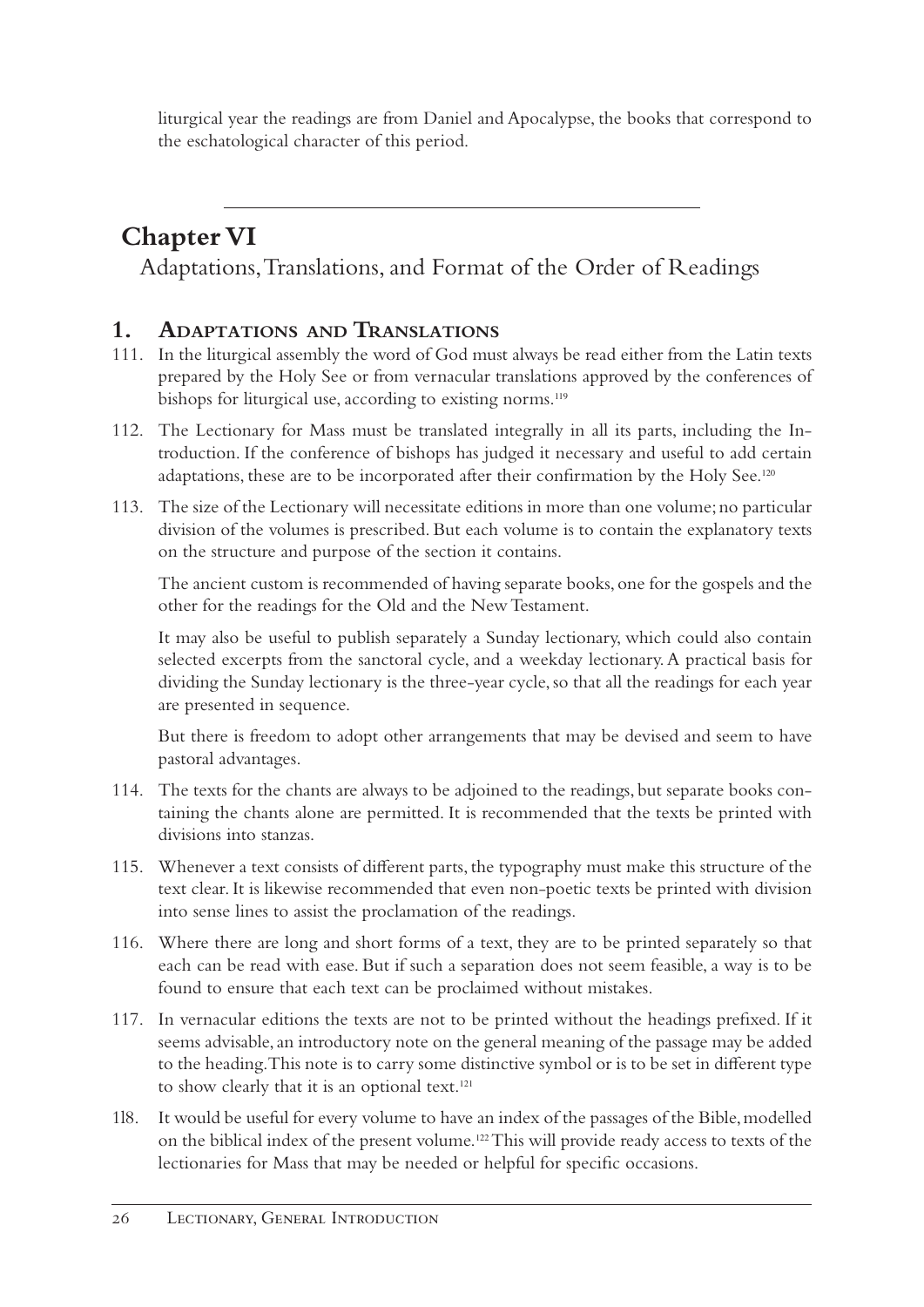## **2. FORMAT OF INDIVIDUAL READINGS**

For each reading the present volume carries the textual reference, the heading, and the incipit.

### **a Text references**

- 119. The text reference (that is, chapter and verse) is always given according to the Neo-Vulgate edition, except for the psalms.123 But a second reference according to the original text (Hebrew, Aramaic, or Greek) has been added wherever there is a discrepancy. Depending on the decrees of the competent authorities for the indio vidual languages, vernacular versions may retain the enumeration corresponding to the version of the Bible approved for liturgical use by the same authorities. Exact references to chapter and verses, however, must always appear and may be given in the text or in the margin.
- 120. These references provide liturgical books with the source of the 'announcement' (inscriptio) of the text that must be read in the celebration, but which is not printed in this volume. This 'announcement' of the text will observe the following norms, but they may be altered by decree of the competent authorities on the basis of what is customary and useful for different places and languages.
- 121. 1) The formula to be used is always: 'A reading from the Book of…' 'A reading from the Letter of…' or 'A reading from the Gospel of…' and not: 'The beginning of…' (unless this seems advisable in particular instances) or: 'Continuation of…
- 122. 2) The traditionally accepted titles for books are to be retained, with the following exceptions:
	- a Where there are two books with the same name, the title is to be: The First Book, The Second Book (e.g., of Kings, of Maccabees) or The First Letter, The Second Letter.
	- b The title more common in current usage is to be accepted for the following books: I and II Samuel instead of I and II Kings;

I and II Kings instead of III and IV Kings;

I and II Chronicles instead of I and II Paralipomenon;

Books of Ezra and Nehemiah instead of I and II Ezra.

- c. The distinguishing titles for the wisdom books are: Book of Job, Book of Proverbs, Book of Ecclesiastes or Qoheleth, Song of Songs, Book of Wisdom, Book of Ecclesiasticus or Sirach.
- d. For all the books that are included among the prophets in the Neo- Vulgate, the formula is to be: 'A reading from the Book of Isaiah, or of Jeremiah or of Baruch' and: 'A reading from the Prophecy of Ezekiel, of Daniel, of Hosea, of Malachi,' even in the case of books not universally regarded as in fact prophetic.
- e The title is to be Book of Lamentations and Letter to the Hebrews, with no mention of Jeremiah and Paul.

### **b Heading**

123. There is a heading prefixed to each text, chosen carefully (usually from the words of the text itself) in order to point out the main theme of the reading and, when necessary, to make the connection between the readings of the same Mass clear.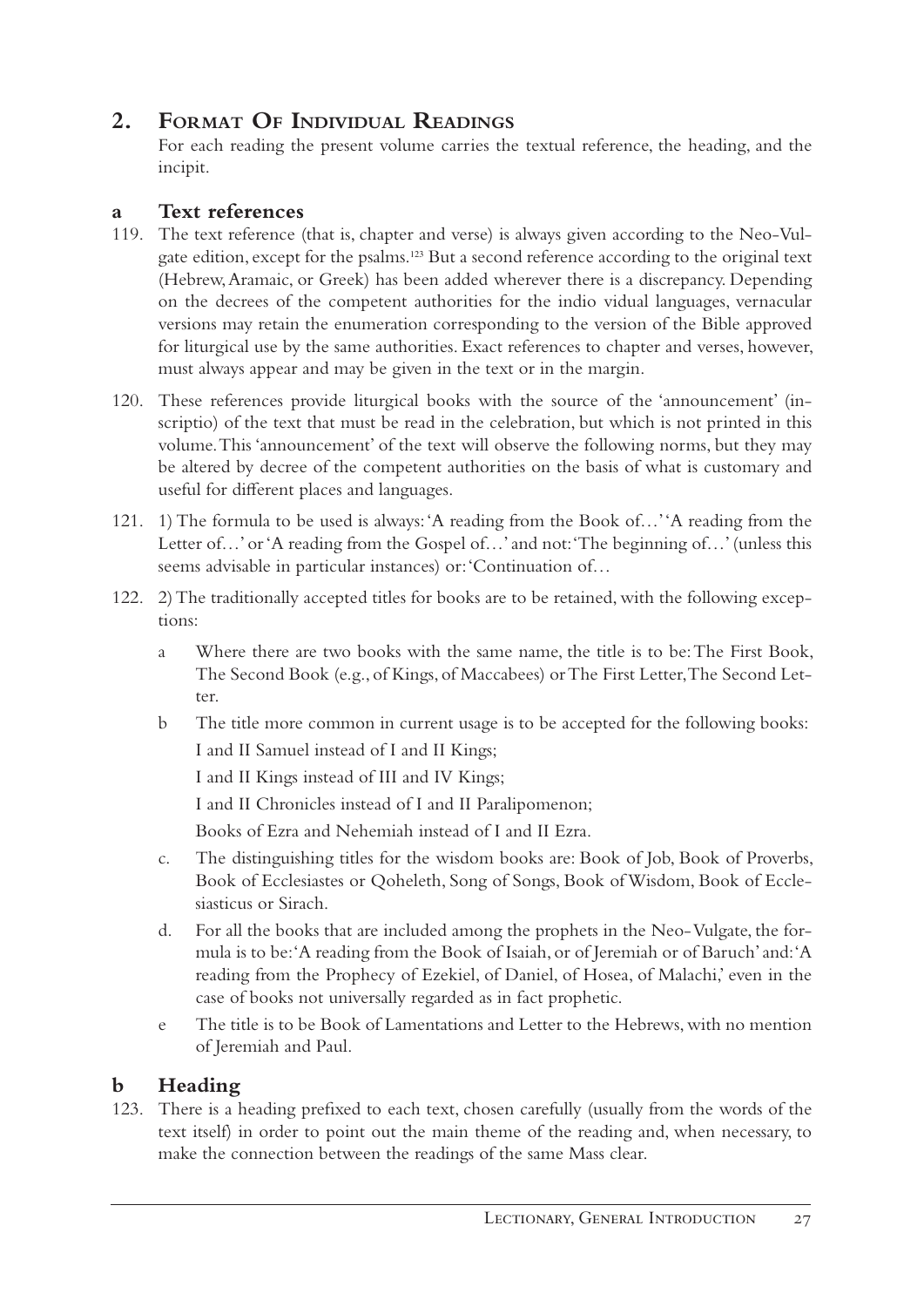### **c Incipit**

124. In this Order of Readings the first element of the incipit is the customary introductory phrase, 'At that time,' 'In those days,' 'Brothers and Sisters,' 'Dearly Beloved,' or 'Thus says the Lord.' These words are not given when the text itself provides sufficient indication of the time or the persons involved or where such phrases would not fit in with the very nature of the text. For the individual languages, such phrases may be changed or dropped by decree of the competent authorities,

After the first words of the incipit the Order of Readings gives the proper beginning of the reading, with some words deleted or supplied for intelligibility, inasmuch as the text is separated from its context. When the text for a reading is made up of nonconsecutive verses and this has required changes in wording, these are appropriately indicated.

#### **d Final acclamation**

125. In order to facilitate the congregation's acclamation, the words for the reader This is the word of the Lord, or similar words suited to local custom, are to be printed at the end of the reading for use by the reader.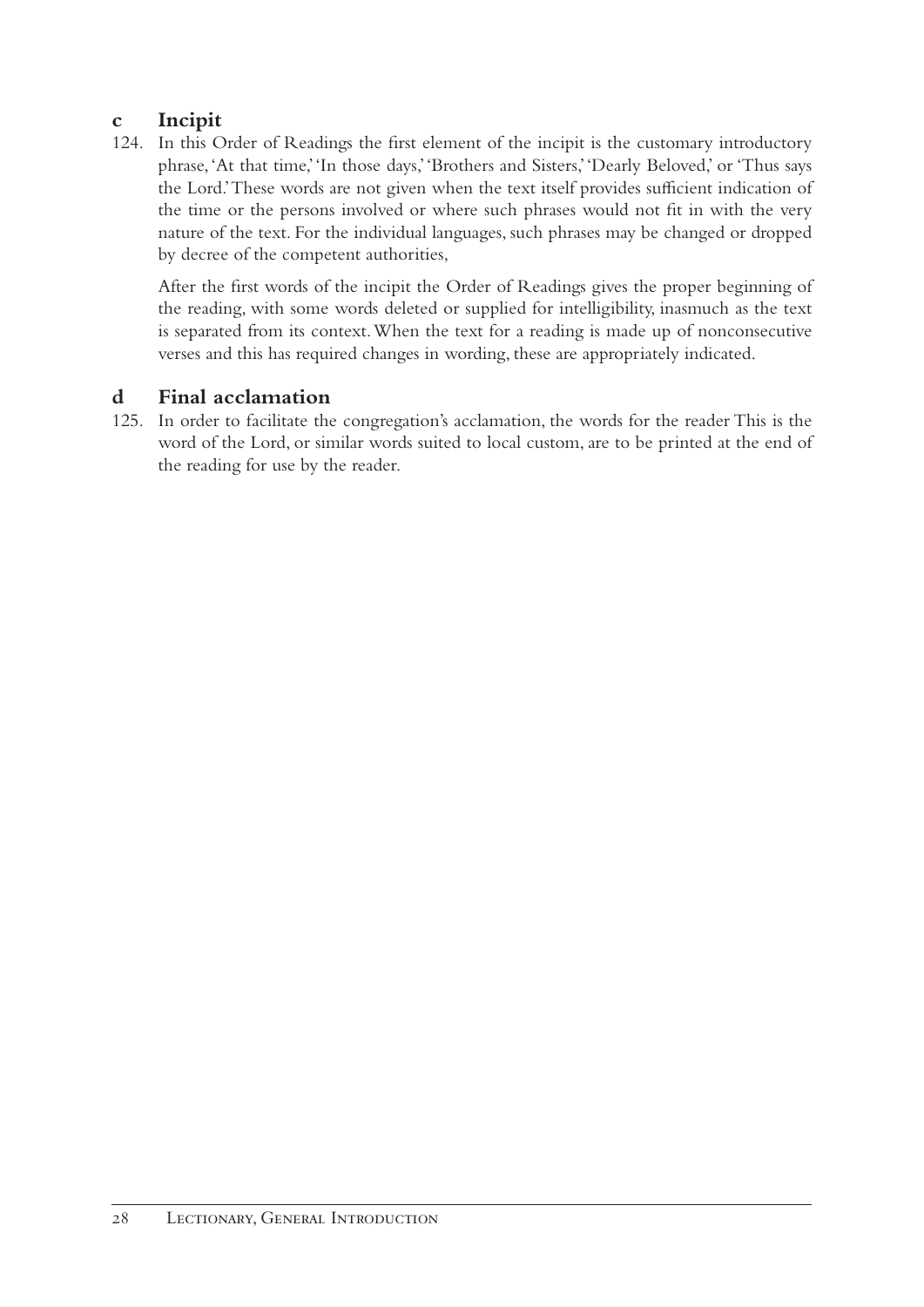#### **ENDNOTES**

- See especially Vatican Council II, Constitution on the Liturgy, nos 7.24, :33, 35, 48. 51, 52, 56; Dogmatic Constitution on Divine Revelation, nos. 1,21,25,26; Decree on the Missionary Activity of the Church, no. 6; Decree on the Ministry and Life of Priests. no. 18
- 2 Among the spoken or written papal statements. see especially: Paul VI, motu proprio *Ministeria quaedam*, 15 Aug. 1972, no V: AAS 64 119721532; apostolic exhortation *Marialis cultus*, 2 Feb. 1974, no 12: AAS 6611974) 125-126; apostolic exhortation *Evangelii Nuntiandi*. 8 Dec 1975, nos. 28.43,47: AAS 68 119761 24-25, 3:3-34, 36-37. John Paul II, apostolic constitution *Scripturarum thesaurus*, 25 April 1979: in *Nova Vulgata Bibliorum Sacrorum* (Vatican Polyglot Press, 1979) V–VIII; apostolic exhortation *Catechesi tradendae*, 16 Oct 1979, nos 23, 27, and 48: AAS 71 (1979) 1296–1297, 1298–1299 and 1316; epistle *Dominicae Cenae*. 24 Feb 1980. no. 10: AAS 72 (1980) 134–137
- <sup>3</sup> See, for example. Congregation of Rites, instruction *Eucharisticum Mysterium*, 25 May 1967. no. 10: AAS 59 (1967) 547–548. Congregation for Divine Worship, instruction *Liturgicae instaurationes,* 5 Sept. 1970. no. 2: AAS 62 (1970) 695-696 Congregation for the Clergy. *Directorium catechisticum generale*. 11 April 1971, nos. 10-12 and 25: AAS 64 (1972) 106-107 and 114. Congregation for Divine Worship, General Instruction of the Roman Missal, nos. 9, 11, 24., 33, 60, 62, 316, 320. Congregation for Catholic Education, instruction on liturgical formation in seminaries *In ecclesiasticam*, 3 .June 1979, nos. 11. 52, and Appendix. no. 15. Congregation for the Sacraments and Divine Worship, instruction *Inaestimabile Donum,* 3 April 1980. nos. 1. 2. 3: AAS 72 119801 333-334
- <sup>4</sup> See *The Roman Missal* revised by decree of the Second Vatican Ecumenical Council, published by authority of Pope Paul VI [hereafter. *The Roman Missal*], *Lectionary for Mass* (1969; Eng. tr. 1969). Introduction, nos. 1-7; decree of promulgation: AAS 61 (1969) 548-549.
- 5 See Vatican Council II. Constitution on the Liturgy, nos. 35, 56. Paul VI, apostolic exhortation *Evangelii nuntiandi*, 8 Dec 1975. nos 28, 47: AAS 68 (1976) 24-25, 36-37. John Paul II, epistle *Dominicae Cenae,* 24 Feb. 1980, nos. 10, 11, 12; AAS 72 (1980) 134–146
- <sup>6</sup> For example, the terms, *word of God, sacred Scripture, Old and New Testament, reading(s) of the word of God, reading(s)* from sacred Scripture, celebration(s) of the word of God, etc.
- <sup>7</sup> Thus the same text may be read or used for diverse reasons on diverse occasions and celebrations of the liturgical year; this has to be remembered in the homily, pastoral exegesis, and catechesis. The indexes of this volume will show, for example, that Romans 6 or 8 is used in various liturgical seasons and celebrations of the sacraments and sacramentals.
- 8 See Luke 4:16-21; 24:25-35 and 44-49.
- <sup>9</sup> In the celebration of Mass, for example, there is *proclamation*, *reading*, etc. (see General Instruction of the Roman Missal, nos. 21, 23, 95, 131, 146, 234, 235) There are also other celebrations of the word of God in the Roman Pontifical, Ritual, and Liturgy of the Hours, as revised by decree of Vatican Council II.
- <sup>10</sup> See Vatican Council II, Constitution on the Liturgy, nos. 7, 33. Mark 16:19–20; Matthew 28:20. St. Augustine, *Sermo* 85, 1: 'The Gospel is the mouth of Christ. He is seated at the right hand of the Father, yet continues to speak on earth' (PL 38:520; see also *In Io. Ev. tract* 30, 1: PL 35, 1632; CCL 36, 289). *Pontificale Romano-Germanicum*: 'As the gospel is read Christ speaks with his own mouth to the people…; the gospel resounds in the church as though Christ himself were speaking to them' (See C. Vogel and R Elze, eds., *Le Pontifical Romano-germanique du dixième siècle. Texte I*, Vatican City, 1963/XCIV, 18, 334); *idem*: 'At the moment Christ approaches, that is at the gospel of the Mass, we put aside our staffs, because we have no need of human assistance' (ibid XCIV, 23, 335)
- <sup>11</sup> See Vatican Council II. Constitution on the Liturgy, no 7.
- <sup>12</sup> See Hebrews 4: 12
- <sup>13</sup> See St. Augustine, *Quaestionum in Heptateuchum liber* 2, 73: PL 34, 623; CCL 33, 106. Vatican Council II, Dogmatic Constitution on Divine Revelation, no. 16.
- <sup>14</sup> See St. Jerome: 'If, as St. Paul says (1 Corinthians 1;24), Christ is the power of God and the wisdom of God, anyone who does not know the Scriptures does not know the power of God or his wisdom.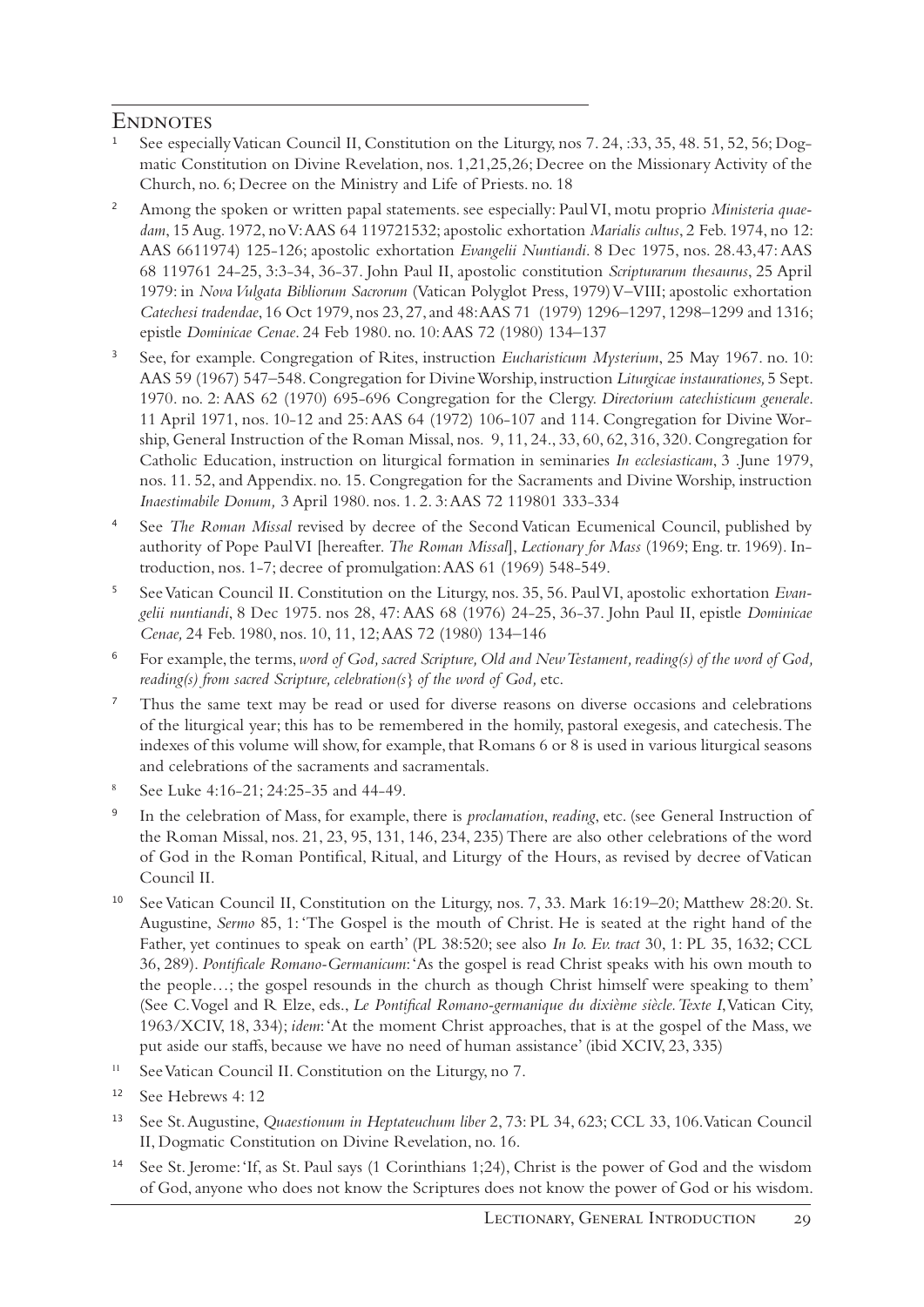For not to know the Scriptures is not to know Christ' (*Commentarii in Isaiam prophetam. Prologus*: PL 24, 17 A; CCL 73, 1). Vatican Council II, Dogmatic Constitution on Divine Revelation, no 25.

- <sup>15</sup> See 2 Corinthians 1:20-22.
- <sup>16</sup> See Vatican Council II, Constitution on the Liturgy, no. 10.
- <sup>17</sup> See 2 Thessalonians 3:1.
- <sup>18</sup> See *The Roman Missal*, opening prayers A, B, and C in the Mass for the Universal Church. St. Cyprian, *De oratione dominica* 23:PL 4, 553; CSEL 3/2, 285; CCL 3A, 105 St. Augustine, *Sermo* 71, 20, 33: PL 38, 463ff.
- <sup>19</sup> See *The Roman Missal*. opening prayer for the Twenty-First Sunday in Ordinary Time.
- <sup>20</sup> See Vatican Council II. Dogmatic Constitution on Divine Revelation. no 8.
- <sup>21</sup> See John 14:15-17, 25-26; 15:26–16:15
- <sup>22</sup> See Vatican Council II. Decree on the Ministry and Life of Priests. no. 4
- <sup>23</sup> See Vatican Council II, Constitution on the Liturgy, no. 51; Decree on the Ministry and Life of Priests. no. 18; also Dogmatic Constitution on Divine Revelation. no. 21; Decree on the Missionary Activity of the Church, no 6. See General Instruction of the Roman Missal, no 8.
- <sup>24</sup> Vatican Council II, Constitution on the Liturgy, no. 56.
- <sup>25</sup> General Instruction of the Roman Missal, no. 33
- <sup>26</sup> See Congregation for Divine Worship, instruction *Liturgicae instaurationes*, 5 Sept 1970. no. 2: AAS 62 (1970) 695–696. John Paul II, epistle *Dominicae Cenae*, 24 Feb. 1980, no. 10: AAS 72 (1980) 134-137. Congregation for the Sacraments and Divine Worship, instruction *Inaestimabile Donum*, 3 April 1980, no 1: AAS 72 (1980) 333.
- <sup>27</sup> Constitution on the Liturgy, no. 33
- <sup>28</sup> See no. 111 of this Introduction.
- <sup>29</sup> See *Missale Romanum* ex Decreta Sacrosancti Oecumenici Concilii Vaticani II instauratum, auctoritate Pauli Pp. VI promulgatum, *Ordo cantus Missae* (ed typ., 1972), *Praenotanda*, nos. 4, 6, 10.
- <sup>30</sup> See General Instruction of the Roman Missal, no. 11.
- <sup>31</sup> See ibid, no. 272 and nos. 32–34 of this Introduction.
- <sup>32</sup> See General Instruction of the Roman Missal, nos. 39, 95.
- <sup>33</sup> See ibid., nos. 82–84.
- <sup>34</sup> See ibid., nos 94, 131.
- <sup>35</sup> See *The Roman Missal*, Order of Mass, 'Liturgy of the Word: The Gospel'.
- <sup>36</sup> General Instruction of the Roman Missal, no. 36.
- <sup>37</sup> Paul VI, apostolic constitution *Laudis canticum* in *The Liturgy of the Hours* [*The Divine Office*] revised by decree of the Second Vatican Council and published by authority of Pope Paul VI (1971; Eng. tr. 1974). See also Constitution on the Liturgy, nos. 24, 90, Congregation of Rites, instruction on music in the liturgy, *Musicam Sacram*, 5 March 1967, no. 39: AAS 59 (1967) 311. General Instruction of the Liturgy of the Hours, nos. 23 and 109. Congregation for Catholic Education, *Ratio fundamentalis*  [Basic Plan for Priestly Formation], no. 53.
- <sup>38</sup> See nos. 89–90 of this Introduction.
- <sup>39</sup> See General Instruction of the Roman Missal, nos. 18 and 39.
- <sup>40</sup> See ibid., no. 272 and nos. 32ff, of this Introduction.
- <sup>41</sup> See General Instruction of the Roman Missal, no. 39.
- <sup>42</sup> See also ibid., nos. 37 -39. *Missale Romanum* ex Decreto Sacrosancti Concilii Oecumenici Vaticani II instauraturm, auctoritate Pauli Pp. VI promulgatum, *Ordo cantus Missae*, Praenotanda, nos. 7-9; *Graduale Romanum* (1974), *Praenotanda*, no. 7; *Graduale simplex* (2nd ed. typ., 1975), *Praenotanda*, no. 16.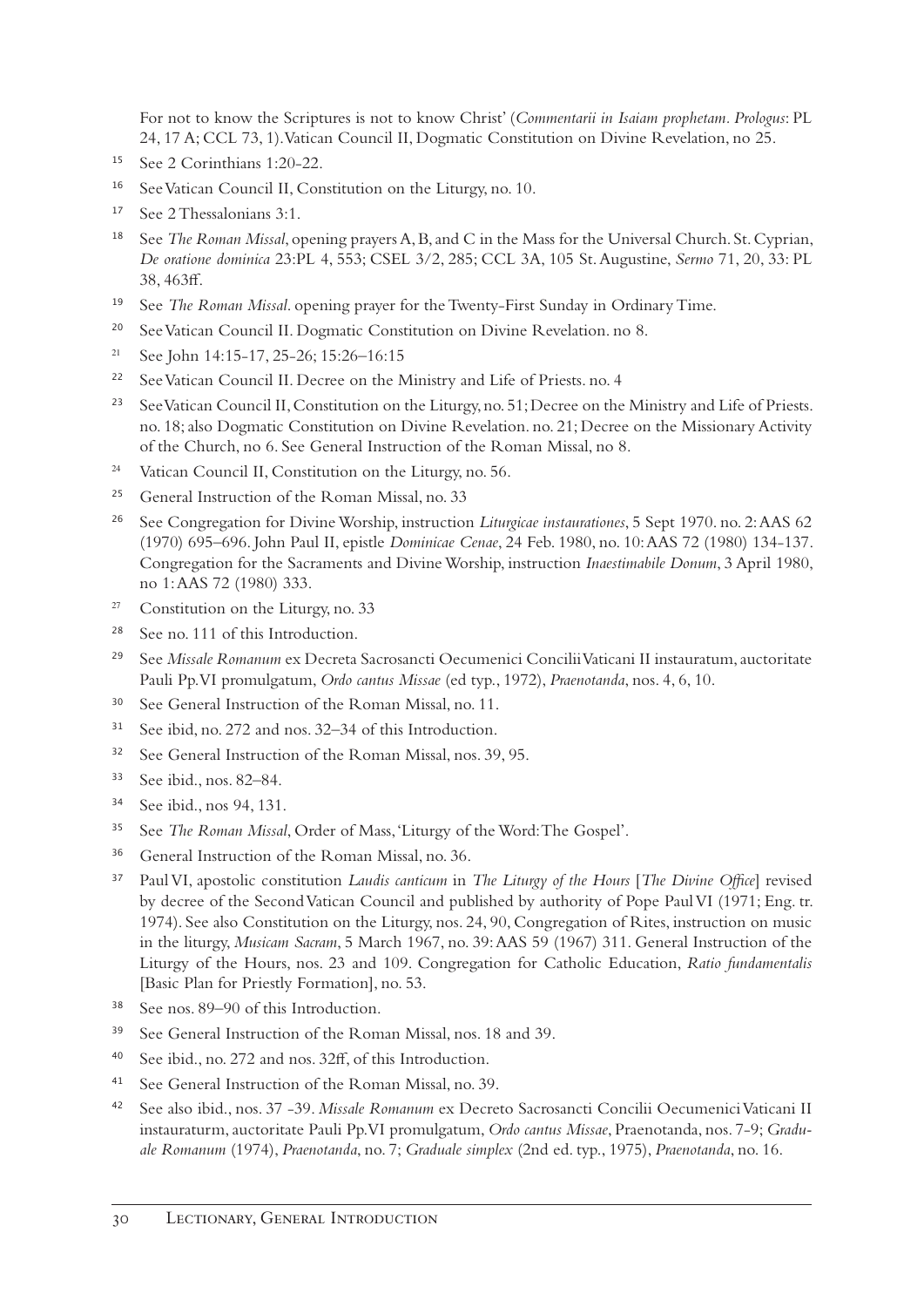- See Constitution on the Liturgy, no. 52. Congregation of Rites, instruction *Inter Oecumenici*, 26 Sept. 1964, no. 54: AAS 56 (1964) 890.
- See General Instruction of the Roman Missal. no 42.
- See Constitution on the Liturgy, no. 35, 2.
- See ibid. nos. 6 and 47.
- See Paul VI. encyclical *Mysterium Fidei,* 3 Sept 1965: AAS 57 (1965) 753. Vatican Council II. Decree on the Missionary Activity of the Church. no 9. Paul VI. apostolic exhortation *Evangelii nuntiandi*. 8 Dec 1975. no 43: AAS 69 (1976) 33-34.
- See Vatican Council II. Constitution on the Liturgy. no 35, 2. General Instruction of the Roman Missal. no. 41.
- Vatican Council II. Constitution on the Liturgy. no 10.
- See John Paul II. apostolic exhortation *Catechesi tradendae*, 16 Oct 1979. no. 48: AAS 71 (1979) 1316.
- See General Instruction of the Roman Missal. no 165.
- See ibid. no. 42 See also Congregation of Rites instruction *Eucharisticum Mysterium*, 25 May 1967, no 28: AAS 59 (1967) 556-557.
- See Congregation for Divine Worship instruction *Actio pastoralis*, 15 May 1969. no. 6g; AAS 61 (1969) 809: *Directory for Masses with Children* (1973: Eng tr. 1973), no. 48.
- See General Instruction of the Roman Missal. nos 42. 338. *The Roman Ritual* as revised by decree of the Second Vatican Ecumenical Council and published by authority of Pope Paul VI. Rite of Marriage (1969: Eng tr. 1969), nos. 22, 42, 57; *Rite of Funerals* (1969; Eng tr. 1970). nos. 41. 64.
- See General Instruction of the Roman Missal, no 97.
- See ibid no. 139.
- See ibid. no. 43.
- See ibid. no 43.
- See ibid. no 45.
- See ibid. no 99.
- See ibid. no 47.
- <sup>62</sup> See note 23 of this Introduction.
- See General Instruction of the Roman Missal. no 272.
- See Vatican Council II, Constitution on the Liturgy, no. 122.
- See *The Roman Pontifical* revised by decree of the Second Vatican Ecumenical Council and published by authority of Pope Paul VI, *Ordination of Deacons, Priests, and Bishops* (1968; Eng. tr. 1976); *Ordination of Deacons*, no. 24; *Ordination of Deacons and Priests*, no. 21; *Ordination of a Deacon*, no. 24; *Ordination of a Bishop*, no. 25; *Ordination of Bishops*, no. 25.
- See nos. 78–91 of this Introduction.
- See General Instruction of the Roman Missal, nos. 318-320; 324-325.
- See ibid., no. 313.
- See ibid., no. 42. Congregation for the Sacraments and Divine Worship, instruction *Inaestimabile Donum*, 3 April 1980, no. 3: AAS 72 (1980) 334.
- See General Instruction of the Roman Missal, no. 11.
- See ibid, no. 68.
- See ibid, nos. 33, 47.
- Vatican Council II, Decree on the Ministry and Life of Priests, no. 4.
- Vatican Council II, Constitution on the Liturgy, no. 33.
- See General Instruction of the Roman Missal. no 9.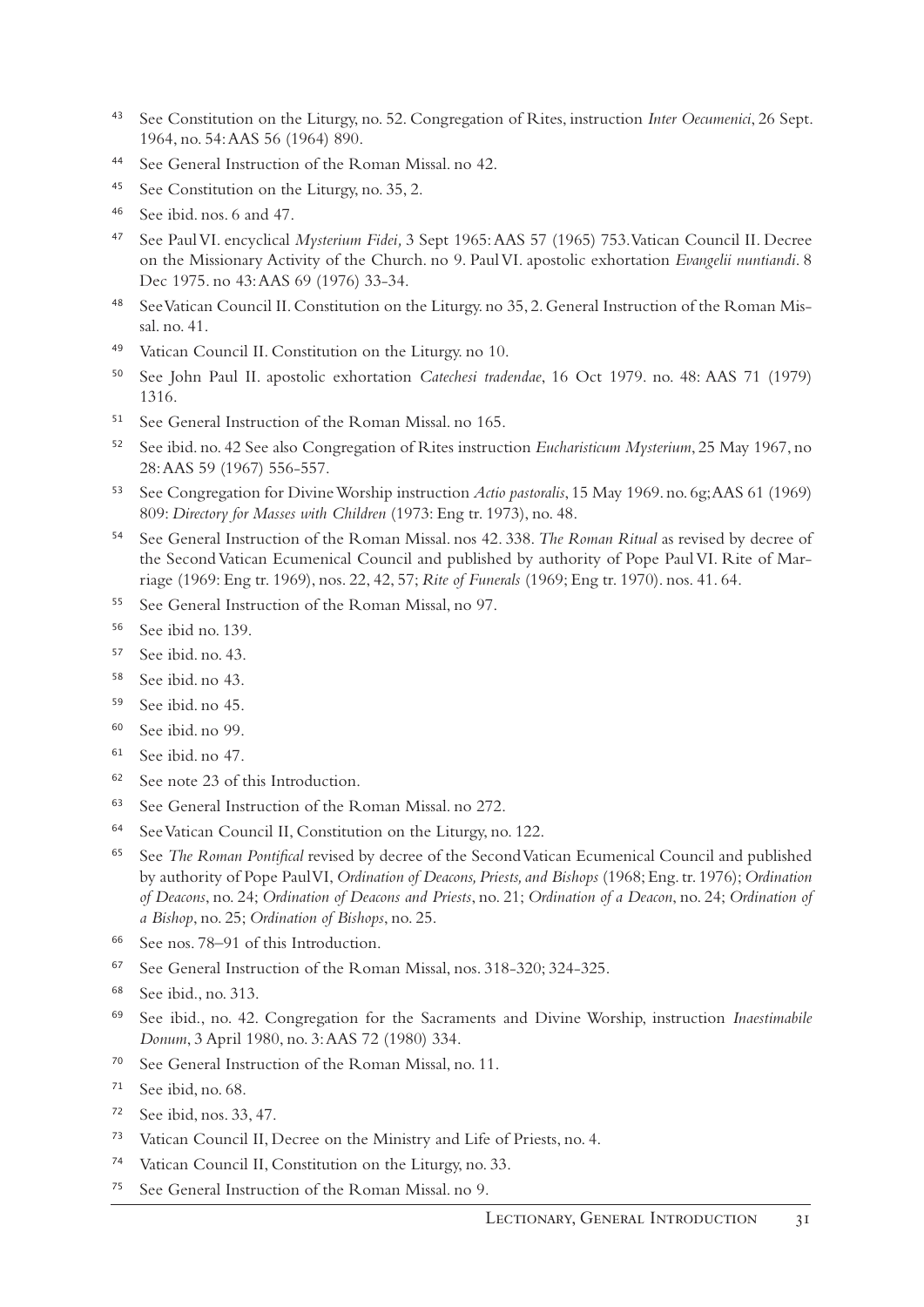- <sup>76</sup> Vatican Council II. Constitution on the Liturgy. no 7.
- <sup>77</sup> See ibid, no. 9.
- <sup>78</sup> See Romans 1:16.
- <sup>79</sup> See Vatican Council II, Dogmatic Constitution on Divine Revelation, no 21.
- <sup>80</sup> See ibid.
- <sup>81</sup> See John 14:15-26; 15-26–16:4, 5–15.
- <sup>82</sup> See Vatican Council II, Decree on the Missionary Activity of the Church, nos. 6 and 15; also Dogmatic Constitution on Divine Revelation, no. 26.
- <sup>83</sup> See Vatican Council II, Constitution on the Liturgy, no. 24 See also Congregation for the Clergy, *Directorium catechisticum generale*, 11 April 1971. no. 25: AAS 64 (1972) 114.
- 84 See Vatican Council II. Constitution on the Liturgy, no. 56. See also Congregation for the Sacraments and Divine Worship, instruction *Inaestimabile Donum*, 3 April 1980, no. 1: AAS 72 (1980) 333-334.
- <sup>85</sup> See Vatican Council II, Constitution on the Liturgy. nos. 24 and 35.
- <sup>86</sup> See General Instruction of the Roman Missal, no. 34.
- <sup>87</sup> See ibid. no. 96.
- 88 See ibid. nos. 47. 61. 132; Congregation for the Sacraments and Divine Worship, instruction *Inaestimabile Donum*, 3 April 1980. no. 3: AAS 72 (1980) 334.
- <sup>89</sup> General Instruction of the Roman Missal. no. 66.
- <sup>90</sup> See Paul VI, motu proprio *Ministeria quaedam*. 15 Aug 1972. no. V: AAS 64 (1972) 532.
- <sup>91</sup> See Congregation for the Sacraments and Divine Worship. instruction *Inaestimabile Donum*. 3 April 1980, nos. 2 and 18: AAS 72 (1980) 334 and 338. See also Congregation for Divine Worship, Directory for Masses with Children (1973; Eng tr. 1973), nos. 22, 24, 27.
- 92 See General Instruction of the Roman Missal. Nos. 47, 66, 151. See also Consilium, *De oratione communi seu fidelium* (Vatican City, 1966), no. 8.
- <sup>93</sup> General Instruction of the Roman Missal, no. 66.
- <sup>94</sup> See General Instruction of the Roman Missal, nos. 37a and 67.
- <sup>95</sup> See ibid. no 68.
- <sup>96</sup> See for example Paul VI, apostolic constitution *Missale Romanum*: 'All this has been planned to develop among the faithful a greater hunger for the word of God. Under the guidance of the Holy Spirit, this hunger will seem, so to speak, to impel the people of the New Covenant toward the perfect unity of the Church. We are fully confident on this account that both priests and faithful will prepare their minds and hearts more devoutly for the Lord's Supper and that, meditating on the Scriptures, they will be nourished more each day by the words of the Lord. In accord with the hopes of Vatican Council II, all will thus regard sacred Scripture as the abiding source of spiritual life, the foundation for Christian instruction, and the core of all theological study' (in *The Roman Missal*).
- <sup>97</sup> See Vatican Council II, Constitution on the Liturgy, nos. 35 and 51.
- <sup>98</sup> See Paul VI, apostolic constitution *Missale Romanum*: 'This is meant to provide a fuller exposition of the continuing process of the mystery of salvation as shown in the words of divine revelation' (in *The Roman Missal*).
- 99 See Vatican Council II, Constitution on the Liturgy, nos. 9, 33. Congregation of Rites, instruction *Inter Oecumenici*, 26 Sept. 1964, no. 7: AAS 56 (1964) 878. John Paul II. apostolic exhortation *Catechesi tradendae*, 16 Oct. 1979, no. 23: AAS 71 (1979) 1296-1297.
- <sup>100</sup> See Vatican Council II, Constitution on the Liturgy, no. 35, 4. Congregation of Rites, instruction *Inter Oecumenici*. 26 Sept 1964, nos. 37-38: AAS 56 (19641 884.
- <sup>101</sup> See Congregation for Divine Worship. instruction *Actio pastoralis*, 15 May 1969, no. 6: AAS 61 (1969) 809; *Directory for Masses with Children* (1973; Eng. tr. 1973), nos. 41-47. Paul VI, apostolic exhortation *Marialis cultus*, 2 Feb 1974, no 12: AAS 66 (1974) 125-126.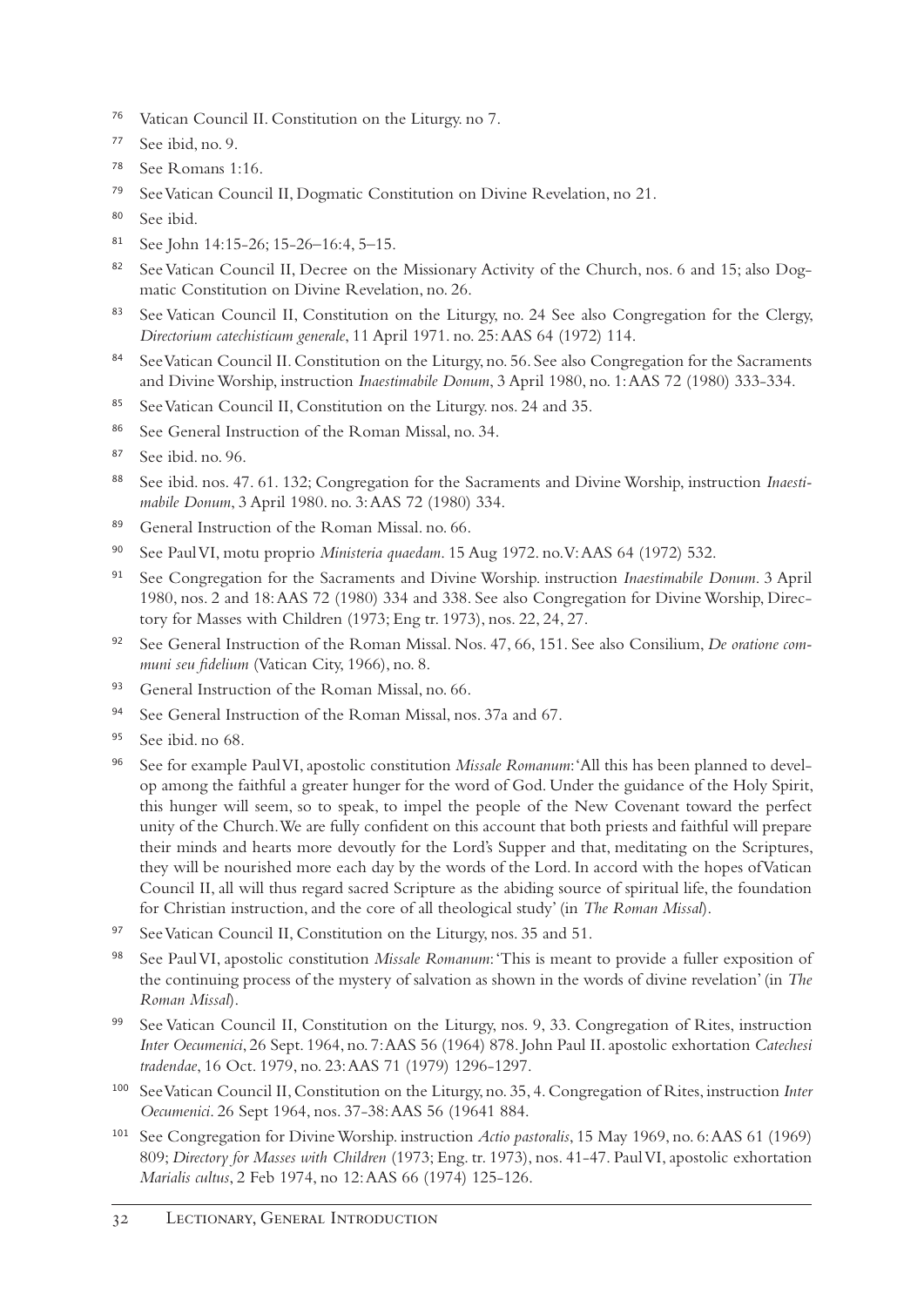$102$  Each of the years is designated by a letter, A, B, or C. The following is the procedure to determine which year is A, B, or C. The letter C designates a year whose number is divisible into three equal parts, as though the cycle had taken its beginning from the first year of the Christian era. Thus the year 1 would have been Year A: year 2, Year B; year 3, Year C, (as would years 6, 9, and 12), This, for example, year 1980 is Year C; 1981, Year A; 1982, Year B; and 1983, Year C again. And so forth. Obviously each cycle runs in accord with the plan of the liturgical year, that is, it begins with the First Week of Advent, which falls in the preceding year of the civil calendar.

 The distinguishing characteristic for the years in each cycle is based in a sense on the principal note of the Synoptic Gospel used for the semicontinuous reading of Ordinary Time. Thus the first Year of the cycle is the Year for the reading of the Gospel of Matthew and is so named; the second and third Years are the Year of Mark and the Year of Luke.

- <sup>103</sup> See General Instruction of the Roman Missal. nos. 36-40. *Missale Romanum* ex Decreto Sacrosancti Oecumenici Concilii Vaticani II instauratum, auctoritate Pauli Pp. VI promulgatum, *Ordo cantus Missae*, (Vatican Polyglot Press, 1972), *Praenotanda*, nos. 5-9.
- <sup>104</sup> General Instruction of the Roman Missal, no. 313.
- <sup>105</sup> See ibid., no. 318; Congregation for the Sacraments and Divine Worship, instruction *Inaestimabile Donum*, 3 April 1980, no. 1; AAS 72 (1980) 333-334.
- <sup>106</sup> For example: in Lent. the continuity of the Old Testament. readings corresponds to the unfolding of the history of salvation; the Sundays in Ordinary Time provide the semicontinuous reading of one of the letters of the apostles. In these cases, it is right that the priest choose one or other of the readings in a systematic way over a series of Sundays so that he may set up a coherent plan for catechesis. It is not right to read indiscriminately on one day from the Old Testament, on another from the letter of an apostle, without any orderly plan for subsequent texts.
- <sup>107</sup> See General Instruction of the Roman Missal, no 319.
- <sup>108</sup> See ibid, no. 316c Vatican Council II, Constitution on the Liturgy, no. 51.
- <sup>109</sup> See General Instruction of the Roman Missal, no. 318.
- <sup>110</sup> See *The Roman Ritual* as revised by decree of the Second Vatican Ecumenical Council and published by authority of Pope Paul VI, *Rite of Penance* (1974; Eng. tr. 1974), Introduction, no. 13. [See, however, Introduction to this edition, volume III.]
- <sup>111</sup> See General Instruction of the Roman Missal, no. 320.
- <sup>112</sup> See ibid., no. 313.
- <sup>113</sup> See Volume I, Common Texts for Sung Responsorial Psalms.
- <sup>114</sup> See Volume I. Gospel Acclamations for the Weekdays of Lent.
- <sup>115</sup> So, for example, when there are six weeks before Lent, the seventh week begins on the Monday after Pentecost. The solemnity of the Holy Trinity replaces the Sunday of Ordinary Time.
- <sup>116</sup> When there are, for example, five weeks before Lent, the Monday after Pentecost begins with the Seventh Week of Ordinary Time and the Sixth Week is dropped.
- <sup>117</sup> See Volume I, Table IV.
- <sup>118</sup> See Volume II, Tables I and II.
- <sup>119</sup> See Consilium, instruction *De popularibus interpretationibus conficiendis*, 25 Jan. 1969: Notitiae 5 (1969) 3-12: *Declaratio circa interpretationes textuum liturgicorum ad interim paratas*: Notitiae 5 (1969) 69. Congregation for Divine Worship, *Declaratio de interpretatione textuum liturgicorum*: Notitiae 5 (1969) 333–334 (also *Responsiones ad dubia*: Notitiae 9 (1973) 153-154); *De unica interpretatione textuum liturgicorum*: Notitiae 6 (1970) 84-85. Congregation for the Sacraments and Divine Worship, *Epistola ad Praesides Conferentiarum Episcoporum de linguis vulgaribus in S. Liturgiam inducendis*: Notitiae 12 (1976) 300-302.
- <sup>120</sup> See Congregation for Divine Worship, instruction *Liturgicae instaurationes*, 5 Sept. 1970, no, 11: AAS 62 (1970) 702–703. General Instruction of the Roman Missal, no. 325.
- 121 See General Instruction of the Roman Missal, nos. 11, 29, 68a, 139.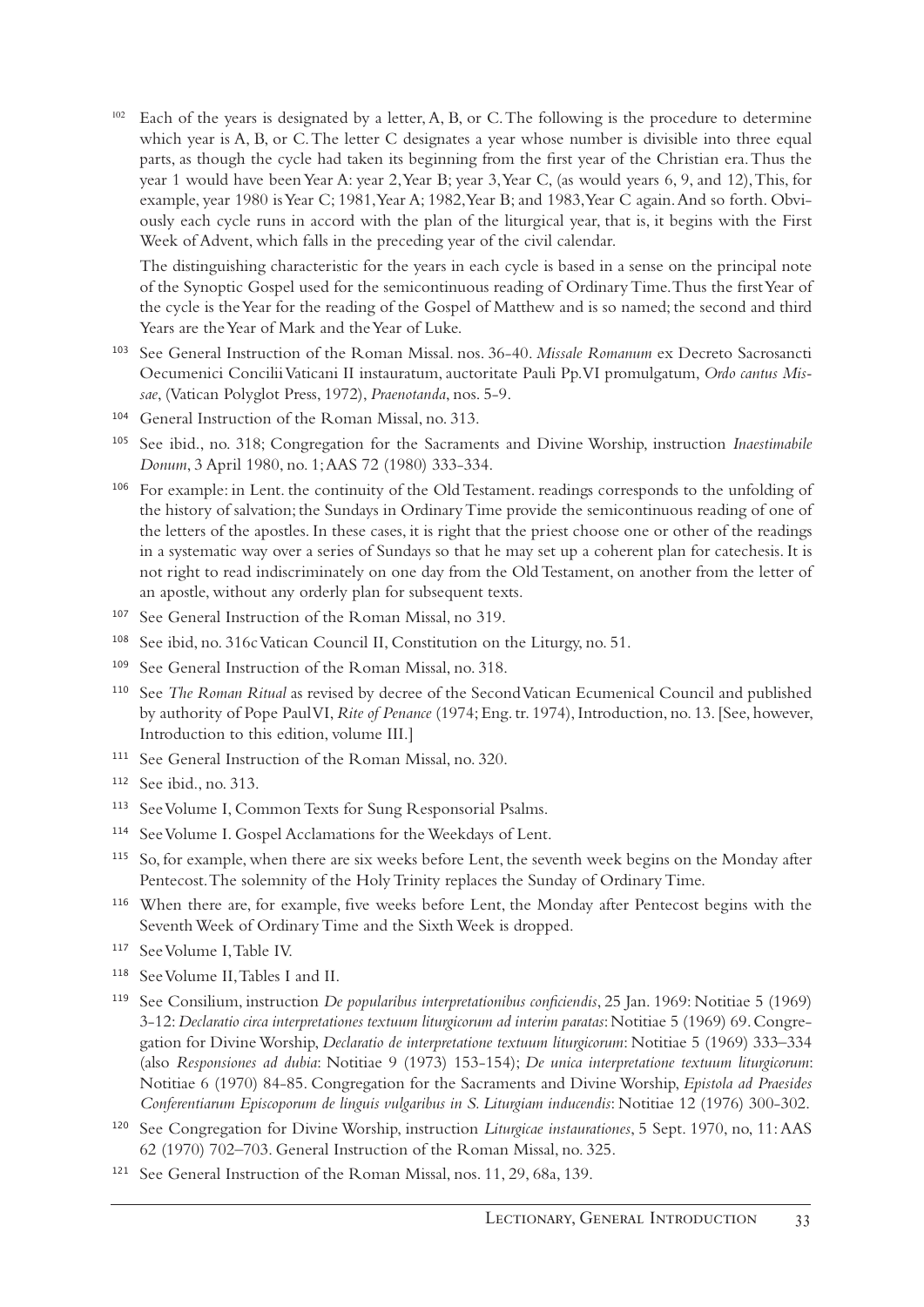- <sup>122</sup> See Index of Readings at the end of each volume of this edition.
- <sup>123</sup> The references for the psalms follow the order of the *Liber Psalmorum*, published by the Pontifical Commission for the Neo-Vulgate (Vatican Polyglot Press, 1969) [In this English edition, the reference is to the Grail version of the psalms: *The Psalms, a new translation*, Collins, 1963.]

Liturgy The English translation of the introduction to the Lectionary for Mass © 1969, 1981, O ffice International Committee on English in the Liturgy, Inc. All Rights Reserved. One of a series of resources from *www.liturgyoffice.org.uk/Documents* E N G L A N D *&* WA L E S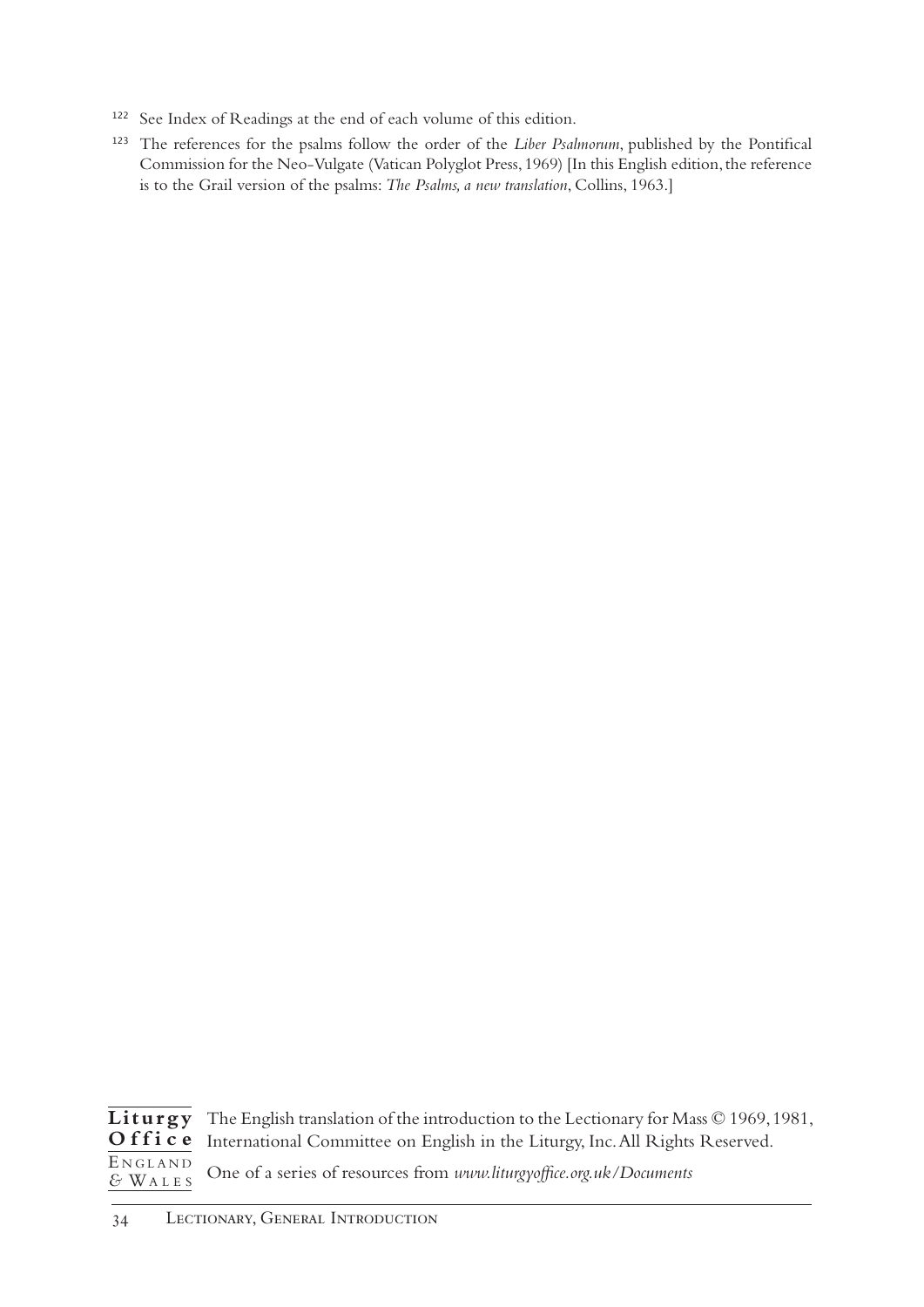# **TABLES**

| VOLUME I         |                                                                       |
|------------------|-----------------------------------------------------------------------|
| Table I          | Order for Gospel Reading for Sundays in Ordinary Time<br>Year A       |
| <b>Table II</b>  | Order for Gospel Reading for Sundays in Ordinary Time<br>Year B       |
| <b>Table III</b> | Order for Gospel Reading for Sundays in Ordinary Time<br>Year C       |
| <b>Table IV</b>  | Arrangement of the Second Reading<br>for the Sundays in Ordinary Time |
| <b>VOLUME II</b> |                                                                       |
| Table I          | Order for the Readings for Weekdays in Ordinary Time:<br>Year I       |
| <b>Table II</b>  | Order for the Readings for Weekdays in Ordinary Time:<br>Year II      |
|                  |                                                                       |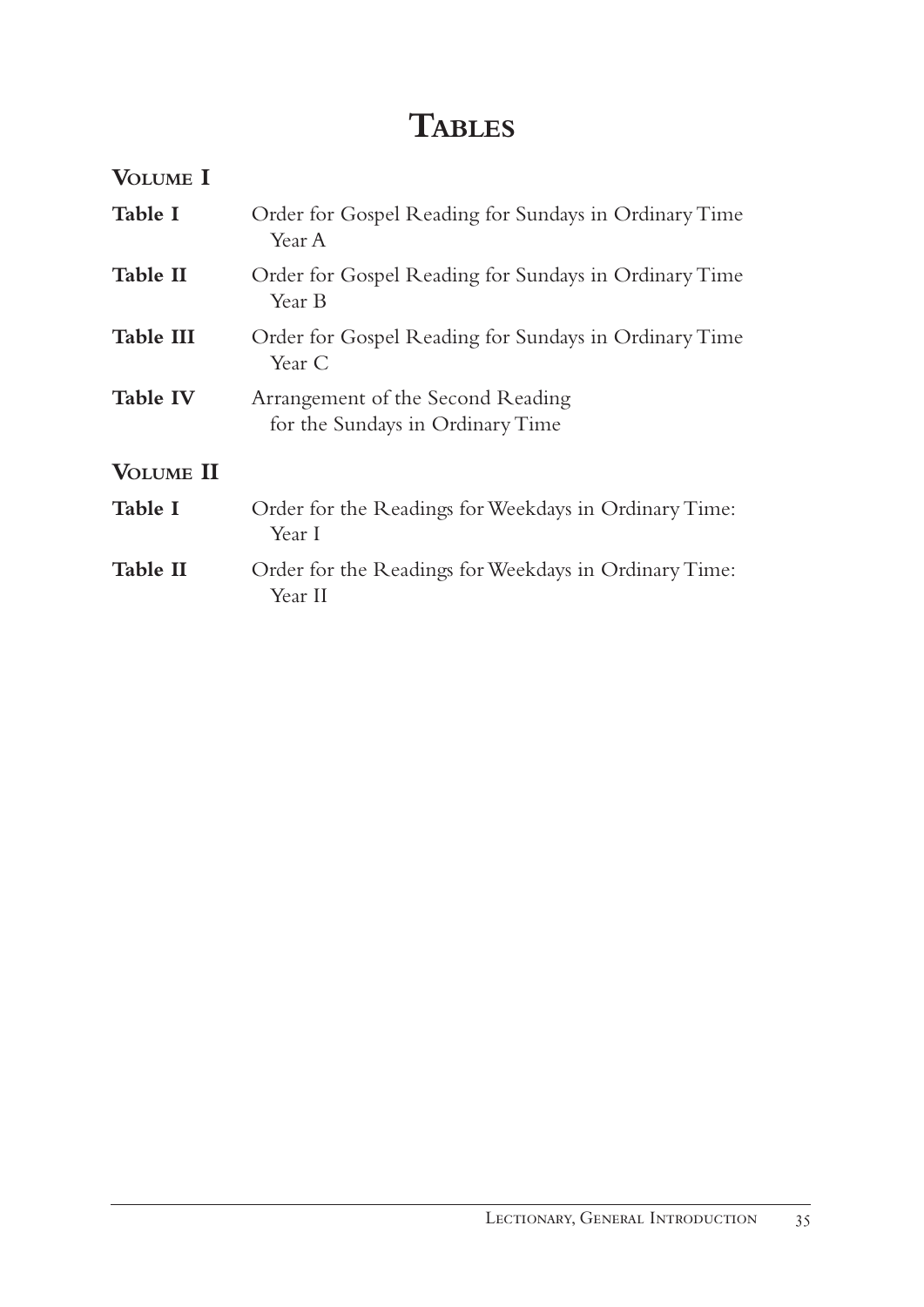# **TABLE I**

# Order for Gospel Reading for Sundays in Ordinary Time

# **YEAR A: YEAR OF MATTHEW**

In order to do justice to the intention of the Lectionary, the five great 'sermons' in Matthew's Gospel will of necessity be the focal points of preaching and instruction. The narrative sections, which are placed in between the sermons, are composed in such a way that there is a unity and coherence in the whole work.

Discourse and narrative stand side by side, so that the narrative chapters prepare the way for what follows in the discourses. Recognising the way in which the Lectionary has reflected the structure of Matthew's Gospel, will enable preachers and readers to see the context of the readings from one week to the next.

| The figure of Jesus the Messiah<br>The Baptism of Jesus | Sundays 1-2<br>Mt 3:13-17<br>Jn 1:29.34 |
|---------------------------------------------------------|-----------------------------------------|
| Christ's design for life in God's Kingdom               | Sundays 3-9                             |
| Narrative:                                              |                                         |
| The call of the first disciples                         | Mt 4:12-23                              |
| Discourse:                                              |                                         |
| The Sermon on the Mount (1)                             | $Mt 5:1-12$                             |
| The Sermon on the Mount (2)                             | Mt 5:13-16                              |
| The Sermon on the Mount (3)                             | Mt5:17-37                               |
| The Sermon on the Mount (4)                             | Mt 5:38.48                              |
| The Sermon on the Mount (5)                             | Mt 6:24-34                              |
| The Sermon on the Mount (6)                             | Mt 7:21-27                              |
| The spread of God's Kingdom                             | Sundays 10-13                           |
| Narrative:                                              |                                         |
| The call of Levi                                        | Mt 9:9.13                               |
| Discourse:                                              |                                         |
| The mission sermon (1)                                  | Mt 9:36-10:8                            |
| The mission sermon (2)                                  | Mt 10:26-33                             |
| The mission sermon $(3)$                                | Mt 10:37 -42                            |
| The mystery of God's Kingdom                            | Sundays 14-17                           |
| Narrative:                                              |                                         |
| The revelation to the simple                            | Mt 11:25-30                             |
| Discourse:                                              |                                         |
| The parable sermon (1)                                  | Mt 13:1-23                              |
| The parable sermon (2)                                  | Mt 13:24-43                             |
| The parable sermon (3)                                  | Mt 13:44-52                             |
|                                                         | The witness of John the Baptist         |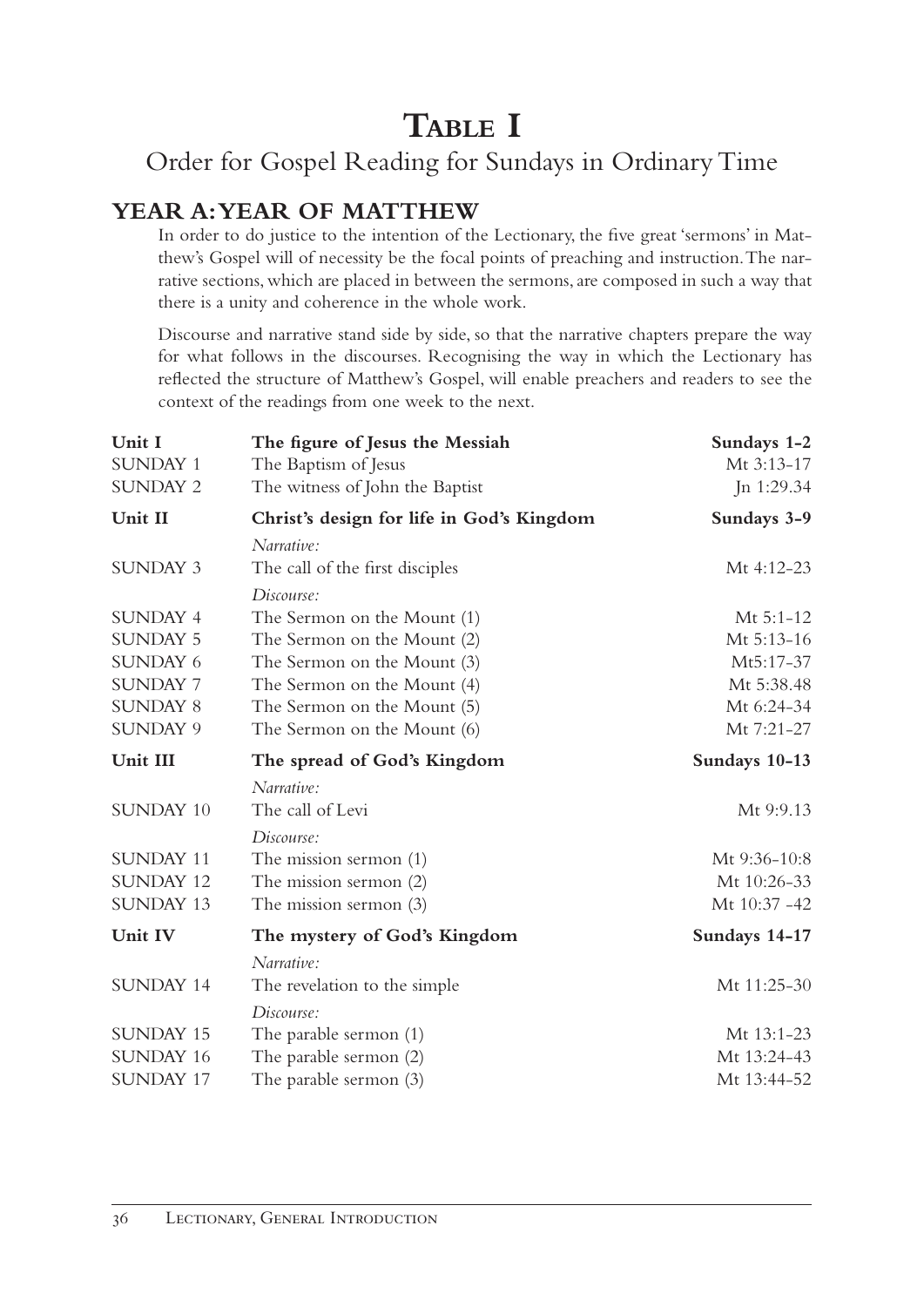| Unit V           | God's kingdom on earth - The Church of Christ | Sundays 18-24 |
|------------------|-----------------------------------------------|---------------|
|                  | Narrative,:                                   |               |
| <b>SUNDAY 18</b> | The feeding of five thousand                  | Mt 14:31-21   |
| <b>SUNDAY 19</b> | Jesus walks on the waters                     | Mt 14:22.33   |
| <b>SUNDAY 20</b> | The Canaanite woman                           | Mt 15:21-28   |
| <b>SUNDAY 21</b> | Peter's confession: the primacy conferred     | Mt 16:13-20   |
| <b>SUNDAY 22</b> | The passion prophesied: discipleship          | Mt 16:21-27   |
|                  | Discourse:                                    |               |
| <b>SUNDAY 23</b> | The community sermon (1)                      | Mt 18:15-20   |
| <b>SUNDAY 24</b> | The community sermon (2)                      | Mt 18:21-35   |
| Unit VI          | Authority and invitation - the ministry ends  | Sundays 25-33 |
|                  | Narrative:                                    |               |
| <b>SUNDAY 25</b> | The parable of the labourers                  | Mt 20:1-16    |
| <b>SUNDAY 26</b> | The parable of the two sons                   | Mt 21:28-32   |
| <b>SUNDAY 27</b> | The parable of the wicked vinedressers        | Mt 21:33-43   |
| <b>SUNDAY 28</b> | The parable of the marriage feast             | Mt 22:1-14    |
| <b>SUNDAY 29</b> | Paying tribute to Caesar                      | Mt 22:15-21   |
| <b>SUNDAY 30</b> | The greatest commandment                      | Mt 22:34-40   |
| <b>SUNDAY 31</b> | Hypocrisy and ambition                        | Mt 23:1-12    |
|                  | Discourse:                                    |               |
| <b>SUNDAY 32</b> | The final sermon (1)                          | Mt 25:1.13    |
| <b>SUNDAY 33</b> | The final sermon (2)                          | Mt 25:14-30   |
| Unit VII         | God's Kingdom fulfilled                       | Sunday 34     |
| <b>SUNDAY 34</b> | Christ the King                               | Mt 25:31-46   |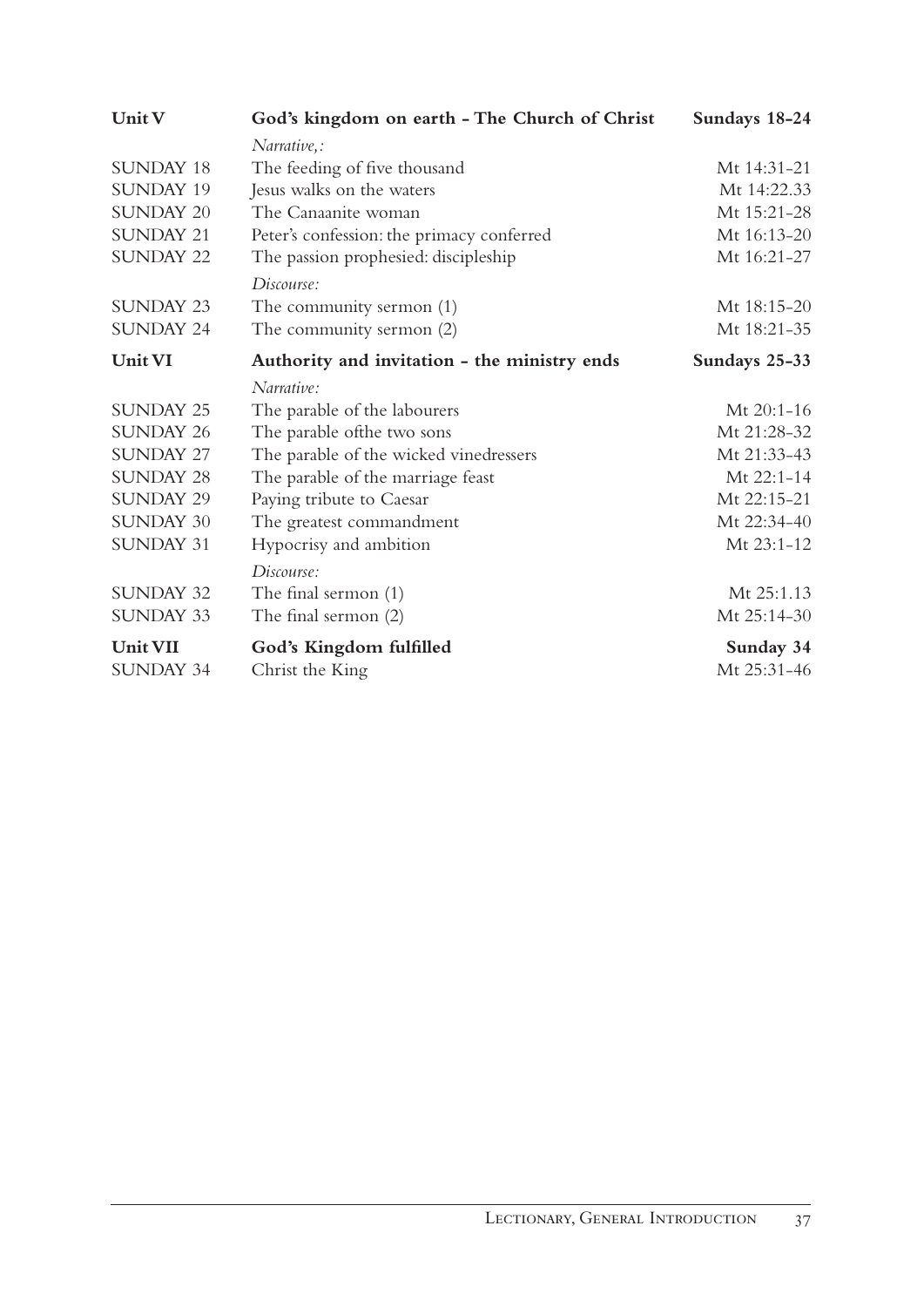# **TABLE II**

# Order for Gospel Reading for Sundays in Ordinary Time

## **YEAR B: YEAR OF MARK**

Mark's main interest is the person of Jesus himself. He follows Jesus through his public ministry in Galilee, outside Galilee and finally in Jerusalem itself immediately before the passion. The crisis is reached when the fundamental question is posed to the disciples: 'Who do you say I am?' Peter's confession of faith is, therefore, at the heart of Mark's Gospel. In the year of Mark the Lectionary observes faithfully the structure and message of the Gospel itself One important peculiarity is that the Lectionary includes a major insert from the Gospel of John (Sundays 17-21: John 6 - the sermon on the 'Bread of Life'). This fits well into this part of Mark's Gospel, which is concerned with Jesus' revelation of himself, and is known as 'the Bread section'.

| Unit I           | The figure of Jesus the Messiah          | Sundays 1-2       |
|------------------|------------------------------------------|-------------------|
| <b>SUNDAY 1</b>  | The baptism of Jesus                     | Mk 1:6b-ll        |
| <b>SUNDAY 2</b>  | The call of Andrew and his friend        | Jn1:35-42         |
| Unit II          | The Mystery progressively revealed       | Sundays 3-23      |
| Stage I          | Jesus with the Jewish crowds             | Sundays 3-9       |
| <b>SUNDAY 3</b>  | The call of the first apostles           | Mk 1:14-20        |
| <b>SUNDAY 4</b>  | A day in Capernaum (1)                   | Mk 1:21-28        |
| <b>SUNDAY 5</b>  | A day in Capernaum (1)                   | Mk 1:29-39        |
| <b>SUNDAY 6</b>  | The cure of a leper                      | Mk 1:40-45        |
| <b>SUNDAY 7</b>  | The cure of a paralytic                  | Mk 2:1-12         |
| <b>SUNDAY 8</b>  | The question of fasting                  | Mk 2:18.22        |
| <b>SUNDAY 9</b>  | Violation of the Sabbath                 | Mk 2:23-3:6       |
| Stage II         | Jesus with his disciples                 | Sundays 10-14     |
| <b>SUNDAY 10</b> | Serious criticism of Jesus               | Mk 3:20-35        |
| <b>SUNDAY 11</b> | The parables of the Kingdom              | Mk 4:26-34        |
| <b>SUNDAY 12</b> | The calming of the storm                 | Mk 4:35-41        |
| <b>SUNDAY 13</b> | Jairus' daughter; the woman in the crowd | Mk 5:21-43        |
| <b>SUNDAY 14</b> | Jesus rejected at Nazareth               | Mk 6:1-6          |
| Stage III        | Jesus manifests himself                  | Sundays 15-23     |
| <b>SUNDAY 15</b> | The mission of the twelve                | Mk 6:7-13         |
| <b>SUNDAY 16</b> | Compassion for the crowds                | Mk 6:30.34        |
| <b>SUNDAY 17</b> | The feeding offiye thousand              | $In 6:1-15$       |
| <b>SUNDAY 18</b> | The bread offife (1)                     | J n 6:24-35       |
| <b>BUNDAY 19</b> | The bread offife (2)                     | In $6:41-52$      |
| <b>SUNDAY 20</b> | The eucharist                            | Jn 6:51-58        |
| <b>SUNDAY 21</b> | Incredulity and faith                    | In $6:61-70$      |
| <b>SUNDAY 22</b> | Jewish customs                           | Mk 7:1-8.14-15,21 |
| <b>SUNDAY 23</b> | The cure of a deaf-mute                  | Mk 7:31-37        |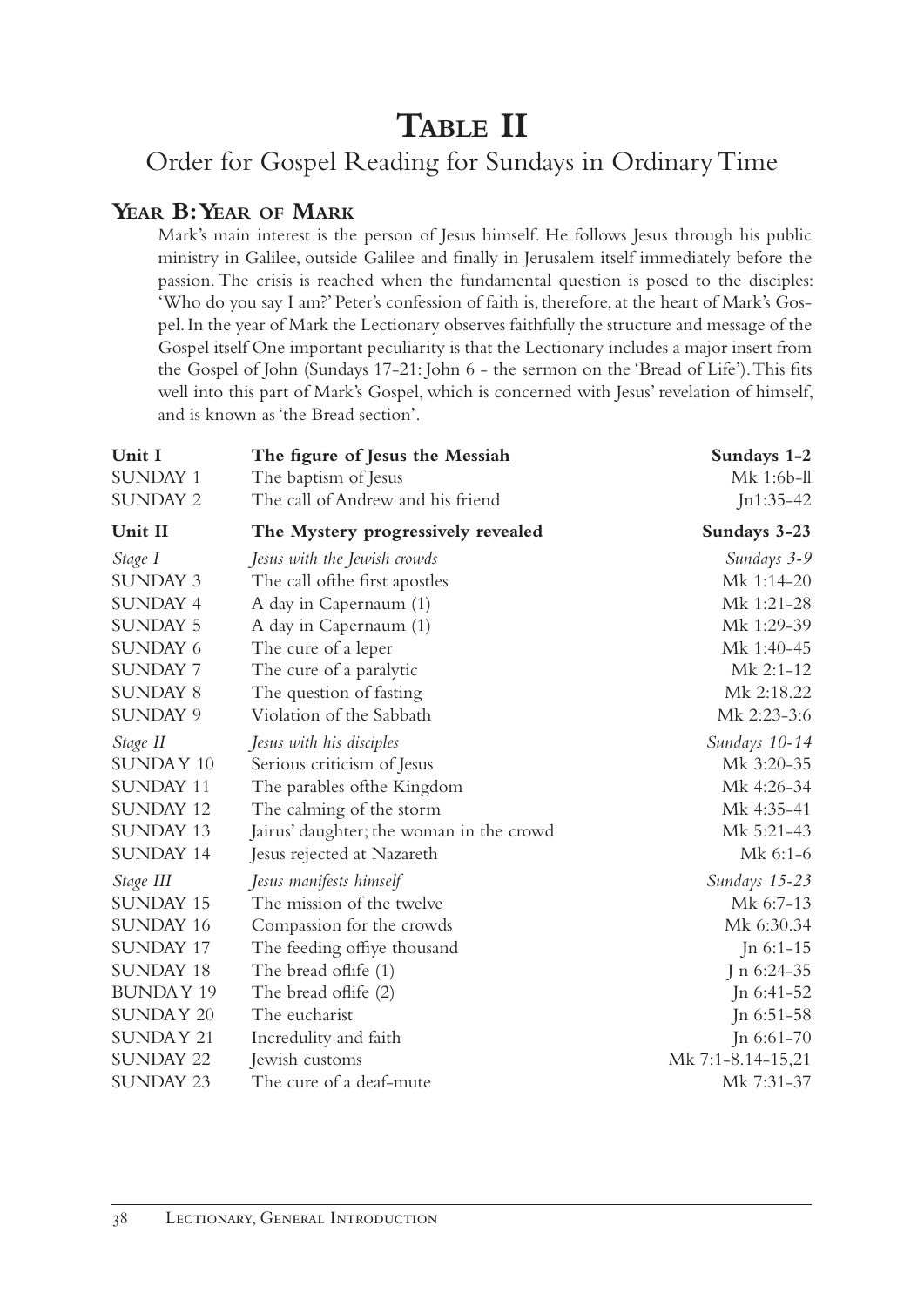| Unit III         | The Mystery of the Son of Man       | Sundays 24-34       |
|------------------|-------------------------------------|---------------------|
| Stage I          | The 'Way' of the Son of Man         | Sundays $24 - 30$   |
| <b>SUNDAY 24</b> | Peter's confession of faith         | Mk 8:27-35          |
| <b>SUNDAY 25</b> | Passion and resurrection prophesied | Mk 9:29.36          |
| <b>SUNDAY 26</b> | Instructions for disciples          | Mk 9:37.42.44.46-47 |
| <b>SUNDAY 27</b> | Marriage and divorce                | Mk 10:2.16          |
| <b>SUNDAY 28</b> | The problem of wealth               | Mk 10:17-30         |
| <b>SUNDAY 29</b> | The sons of Zebedee                 | Mk 10:35.46         |
| <b>SUNDAY 30</b> | The cure of Bartimaeus              | Mk 10:46-52         |
| Stage II         | Final revelation in Jerusalem       | Sundays 31-33       |
| <b>SUNDAY 31</b> | The first commandment               | Mk 12:28b-34        |
| <b>SUNDAY 32</b> | The widow's mite                    | Mk 12:38-44         |
| <b>SUNDAY 33</b> | The last things                     | Mk 13:24-32         |
| Stage III        | The fulfilment of the mystery       | Sunday 34           |
| <b>SUNDAY 34</b> | The solemnity of Christ the King    | Jn 18:33b.37        |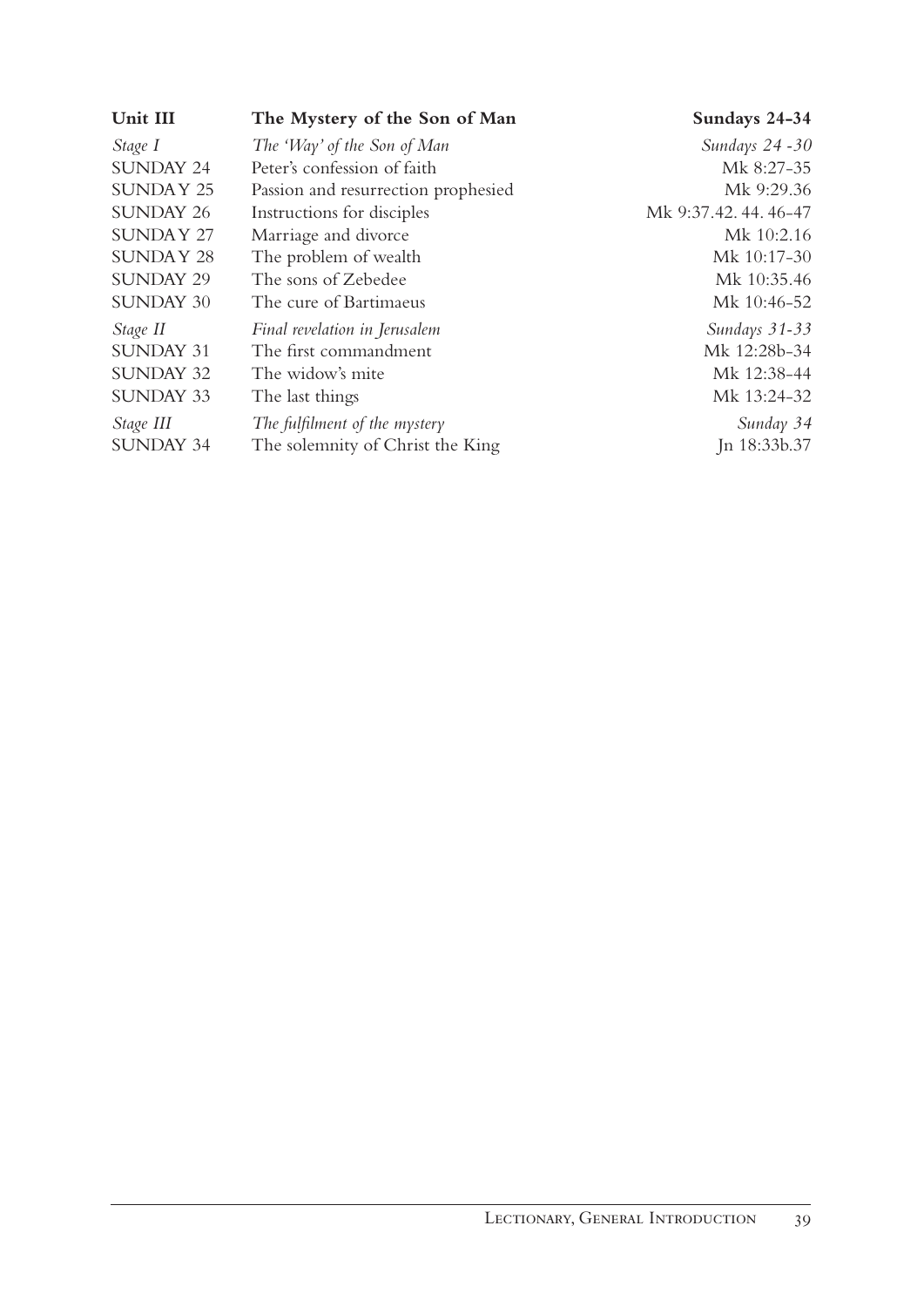# **TABLE III**

# Order for Gospel Reading for Sundays in Ordinary Time

# **YEAR C: YEAR OF LUKE**

Luke's Gospel represets Jesus' journey from Galilee to Jerusalem - a journey which is completed in the Acts of the Apostles by the journey of the Church from Jerusalem 'to the ends of the earth'. The Lectionary in the year of Luke represents faithfully his 'Travel Narrative' (chapters 9-19) - Jesus' journey to death, to resurrection and his return to the Father (see Sundays 13-31). Luke's vision of the journey is not geographical or chronologicaL Rather it is seen as a journey for the whole Church and for the individual christian, a journey towards suffering and glory. Each Gospel passage should mean a great deal more to preacher and reader when it is seen in the context of the whole programme of readings for Year C.

| Unit I           | The figure of Jesus the Messiah                     | Sundays 1-2         |
|------------------|-----------------------------------------------------|---------------------|
| <b>SUNDAY 1</b>  | The baptism of Jesus                                | Lk 3:15-16.21-22    |
| <b>SUNDAY 2</b>  | The marriage feast at Cana                          | Jn 2:1.12           |
| Unit II          | Luke's programme for Jesus' ministry                | Sundays 3-4         |
| <b>SUNDAY 3</b>  | Prologue. The visit to Nazareth (1)                 | Lk $1:1-4; 4:14-21$ |
| <b>SUNDAY 4</b>  | The visit to Nazareth (2)                           | Lk 4:21-30          |
| Unit III         | The Galilean Ministry                               | Sundays 5-12        |
| <b>SUNDAY 5</b>  | *The call of the first apostles                     | Lk 5:1-11           |
| <b>SUNDAY 6</b>  | The sermon on the plain (1)                         | Lk 6:17.20.26       |
| <b>SUNDAY 7</b>  | The sermon on the plain (2)                         | Lk 6:27-38          |
| <b>SUNDAY 8</b>  | The sermon on the plain (3)                         | Lk 6:39.45          |
| <b>SUNDAY 9</b>  | The cure of the centurion's servant                 | Lk 7:1-10           |
| <b>SUNDAY 10</b> | *The Widow ofNaim                                   | Lk 7:11.17          |
| <b>SUNDAY 11</b> | *Jesus' feet anointed: the sinful woman             | Lk 7:36-8:3         |
| <b>SUNDAY 12</b> | Peter's confession offaith                          | Lk 9:18-24          |
| Unit IV          | The first part of the 'Travel Narrative':           | Sundays 13-23       |
|                  | The qualities Jesus demands of those who follow him |                     |
| <b>SUNDAY 13</b> | *The journey to Jerusalem begins                    | Lk 9:51-62          |
| <b>SUNDAY 14</b> | *The mission of the seventy.two                     | Lk 10:1-12.17-20    |
| <b>SUNDAY 15</b> | *The Good Samaritan                                 | Lk 10:25-37         |
| <b>SUNDAY 16</b> | *Martha and Mary                                    | Lk 10:38-42         |
| <b>SUNDAY 17</b> | *The importunate friend                             | Lk 11:1-13          |
| <b>SUNDAY 18</b> | *The parable of the rich fool                       | Lk 12:13-21         |
| <b>SUNDAY 19</b> | The need for vigilance                              | Lk 12:32-48         |
| <b>SUNDAY 20</b> | 'Not peace but division'                            | Lk 12:49-53         |
| <b>SUNDAY 21</b> | Few will be saved                                   | Lk 13:22-30         |
| <b>SUNDAY 22</b> | True humility                                       | Lk 14:1.7-14        |
| <b>SUNDAY 23</b> | The cost of discipleship                            | Lk 14:25-33         |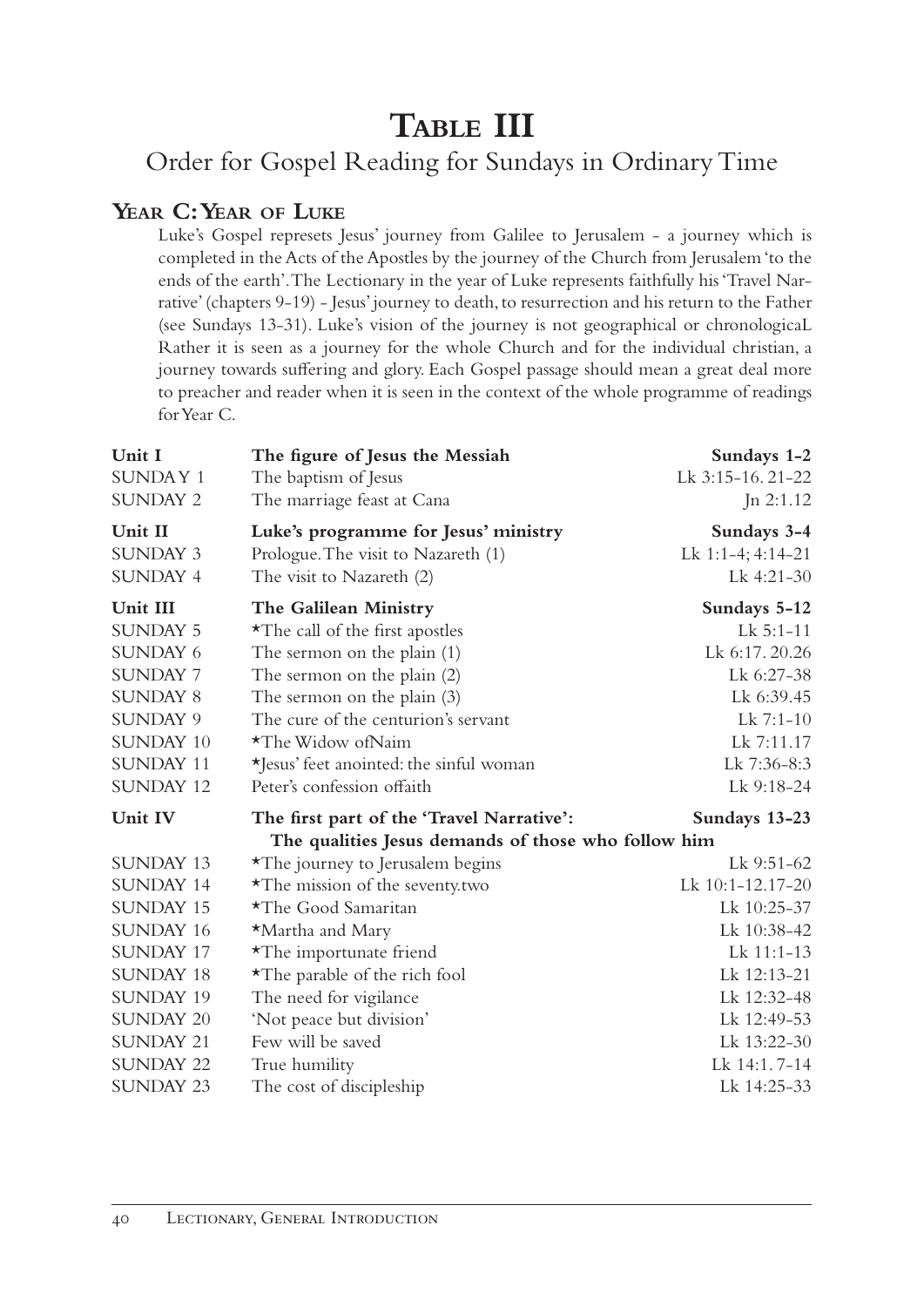| Unit V                        | The 'Gospel within the Gospel':<br>the message of pardon and reconciliation<br>- the parables of God's mercy | Sunday 24                |
|-------------------------------|--------------------------------------------------------------------------------------------------------------|--------------------------|
| <b>SUNDAY 24</b>              | *The lost coin, the lost sheep, and the                                                                      |                          |
|                               | prodigal son                                                                                                 | Lk 15:1-32               |
| Unit VI                       | The second part of the 'Travel Narrative':                                                                   | Sundays 25-31            |
|                               | the obstacles facing those who follow Jesus                                                                  |                          |
| <b>SUNDAY 25</b>              | $\star$ The unjust steward                                                                                   | Lk 16:1-13               |
| <b>SUNDAY 26</b>              | *The rich man and Lazarus                                                                                    | Lk 16:19-31              |
| <b>SUNDAY 27</b>              | * A lesson on faith and dedication                                                                           | Lk 17:5-10               |
| <b>SUNDAY 28</b>              | $\star$ The ten lepers                                                                                       | Lk 17:11-19              |
| <b>SUNDAY 29</b>              | $\star$ The unjust judge                                                                                     | Lk 18:1-8                |
| <b>SUNDAY 30</b>              | *The Pharisee and the tax collector                                                                          | Lk 18:9-14               |
| <b>SUNDAY 31</b>              | $\star$ Zacchaeus                                                                                            | Lk 19:1-10               |
| Unit VII                      | The ministry in Jerusalem                                                                                    | Sundays 32-33            |
| <b>SUNDAY 32</b>              | The resurrection debated                                                                                     | Lk 20:27-38              |
| <b>SUNDAY 33</b>              | The signs announcing the end                                                                                 | Lk 21:5-19               |
| Unit VIII<br><b>SUNDAY 34</b> | Christ the King: reconciliation<br>$\star$ The repentant thief                                               | Sunday 34<br>Lk 23:35-43 |

Note: Passages marked with an asterisk are found only in the Gospel of Luke,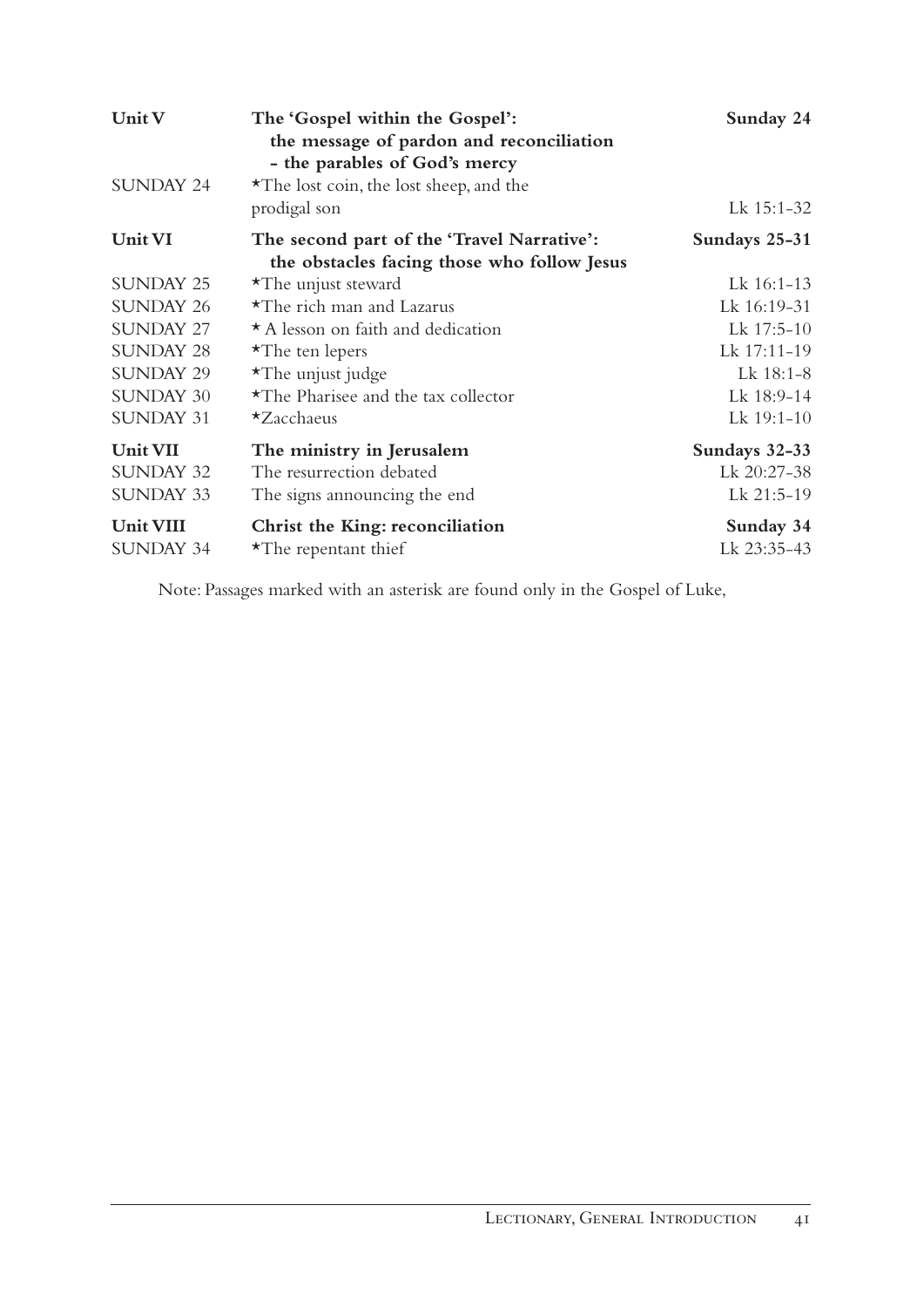# **TABLE IV**

# Arrangement of the Second Reading for the Sundays in Ordinary Time

| Sunday         | Year 1            | Year 2             | Year 3              |
|----------------|-------------------|--------------------|---------------------|
| $\sqrt{2}$     | 1 Corinthians 1-4 | 1 Corinthians 6-11 | 1 Corinthians 12-15 |
| $\overline{3}$ |                   |                    |                     |
| $\overline{4}$ |                   |                    |                     |
| 5              |                   |                    |                     |
| $\sqrt{6}$     |                   |                    |                     |
| 7              | 2 Corinthians     |                    |                     |
| $8\,$          |                   |                    |                     |
| 9              | Romans            |                    | Galatians           |
| 10             |                   |                    |                     |
| 11             |                   |                    |                     |
| 12             |                   |                    |                     |
| 13             |                   |                    |                     |
| 14             |                   |                    |                     |
| 15             |                   | Ephesians          | Colossians          |
| 16             |                   |                    |                     |
| 17             |                   |                    |                     |
| 18             |                   |                    |                     |
| 19             |                   |                    | Hebrews 11-12       |
| 20             |                   |                    |                     |
| 21             |                   |                    |                     |
| 22             |                   | James              |                     |
| 23             |                   |                    | Philemon            |
| 24             |                   |                    | 1 Timothy           |
| 25             | Philippians       |                    |                     |
| 26             |                   |                    |                     |
| 27             |                   | Hebrews 2-10       | 2 Timothy           |
| 28             |                   |                    |                     |
| 29             | 1 Thessalonians   |                    |                     |
| 30             |                   |                    |                     |
| 31             |                   |                    | 2 Thessalonians     |
| $32\,$         |                   |                    |                     |
| 33             |                   |                    |                     |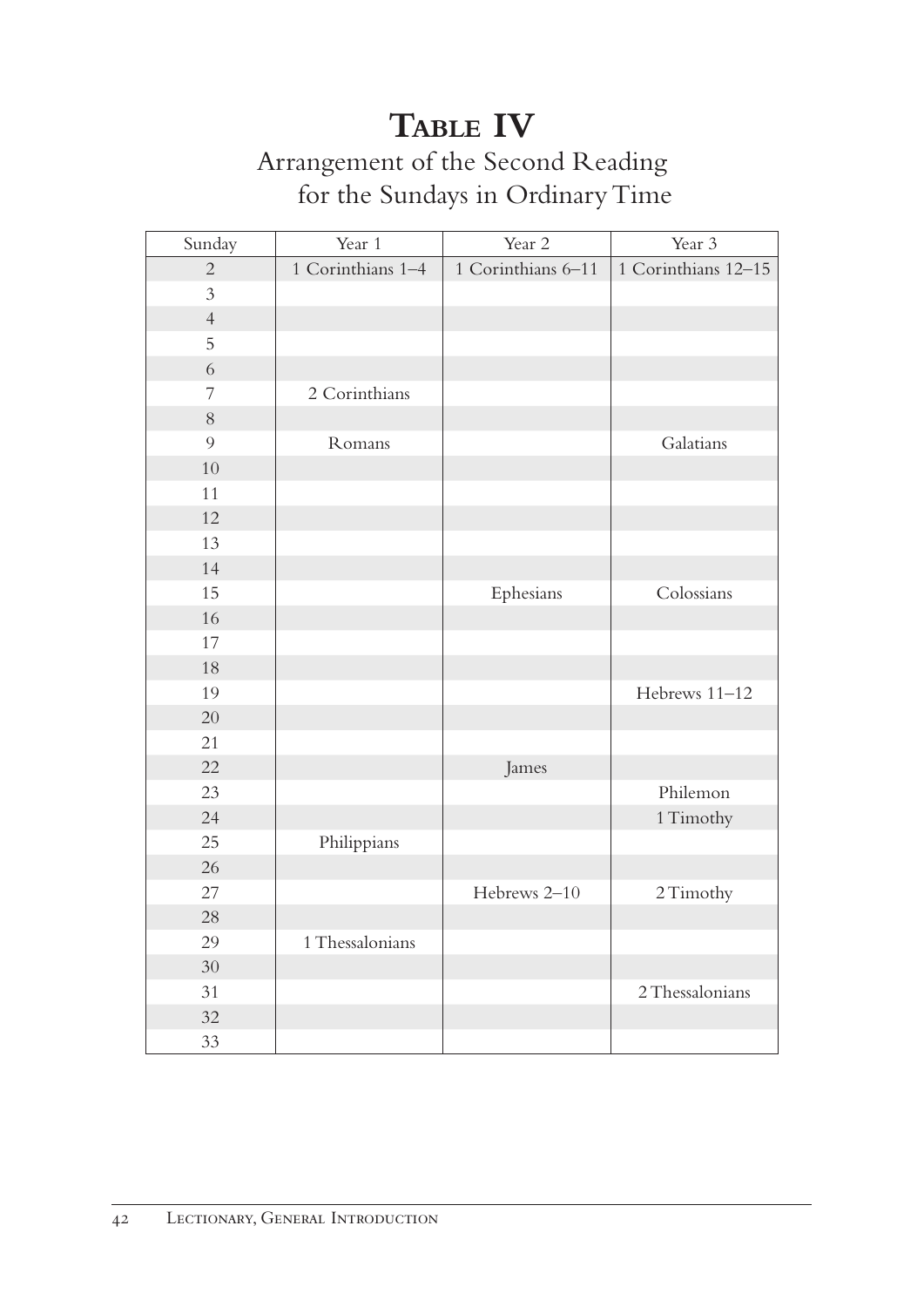# **TABLE I**

# Order for the Readings for the Weekdays in Ordinary Time: Year I

| Week           | First Reading               | Gospel Reading |                 |
|----------------|-----------------------------|----------------|-----------------|
| $\mathbf{1}$   | Hebrews                     | Mark           | $1:14-2:17$     |
| $\overline{2}$ |                             |                | $2:18-3:19$     |
| $\mathfrak{Z}$ |                             |                | $3:22-4:34$     |
| $\overline{4}$ |                             |                | $5:1-6:30$      |
| 5              | Genesis 1-11                |                | $6:53 - 8:10$   |
| 6              |                             |                | $8:11-9:13$     |
| $\overline{7}$ | Ecclesiasticus              |                | $9:14 - 10:16$  |
| 8              |                             |                | $10:17 - 11:33$ |
| 9              | Tobit                       |                | $12:1 - 12:44$  |
| 10             | 2 Corinthians               | Matthew 5:1-37 |                 |
| 11             |                             |                | 5:38-6:34       |
| 12             | Genesis 12-50               |                | $7:1 - 8:17$    |
| 13             |                             |                | $8:18: -9:17$   |
| 14             |                             |                | $9:18 - 10:33$  |
| 15             | Exodus                      |                | 10:34-12:21     |
| 16             |                             |                | 12:38-13:30     |
| 17             | Exodus; Leviticus           |                | 13:31-14:12     |
| 18             | Numbers; Deuteronomy        |                | 14:13-17:20     |
| 19             | Deuteronomy; Joshua         |                | 17:22-19:15     |
| 20             | Judges; Ruth                |                | 19:16-23:12     |
| 21             | 1 Thessalonians             |                | 23:13-25:30     |
| 22             | 1 Thessalonians; Colossians | Luke           | $4:16-6:5$      |
| 23             | Colossians; 1 Timothy       |                | $6:6 - 49$      |
| 24             | 1 Timothy                   |                | $7:1 - 8:15$    |
| 25             | Ezra; Haggai; Zechariah     |                | $8:16 - 9 - 45$ |
| 26             | Zecheriah; Nehemiah; Baruch |                | 9:46-10:24      |
| 27             | Jonah; Malachi; Joel        |                | $10:25 - 11:28$ |
| 28             | Romans                      |                | 11:29-12:12     |
| 29             |                             |                | 12:1313:9       |
| 30             |                             |                | $13:10-14:11$   |
| 31             |                             |                | 14:12-16:15     |
| 32             | Wisdom                      |                | $17:1 - 18:8$   |
| 33             | 1 and 2 Maccabees           |                | 18:35-20:40     |
| 34             | Daniel                      |                | $21:1 - 36$     |